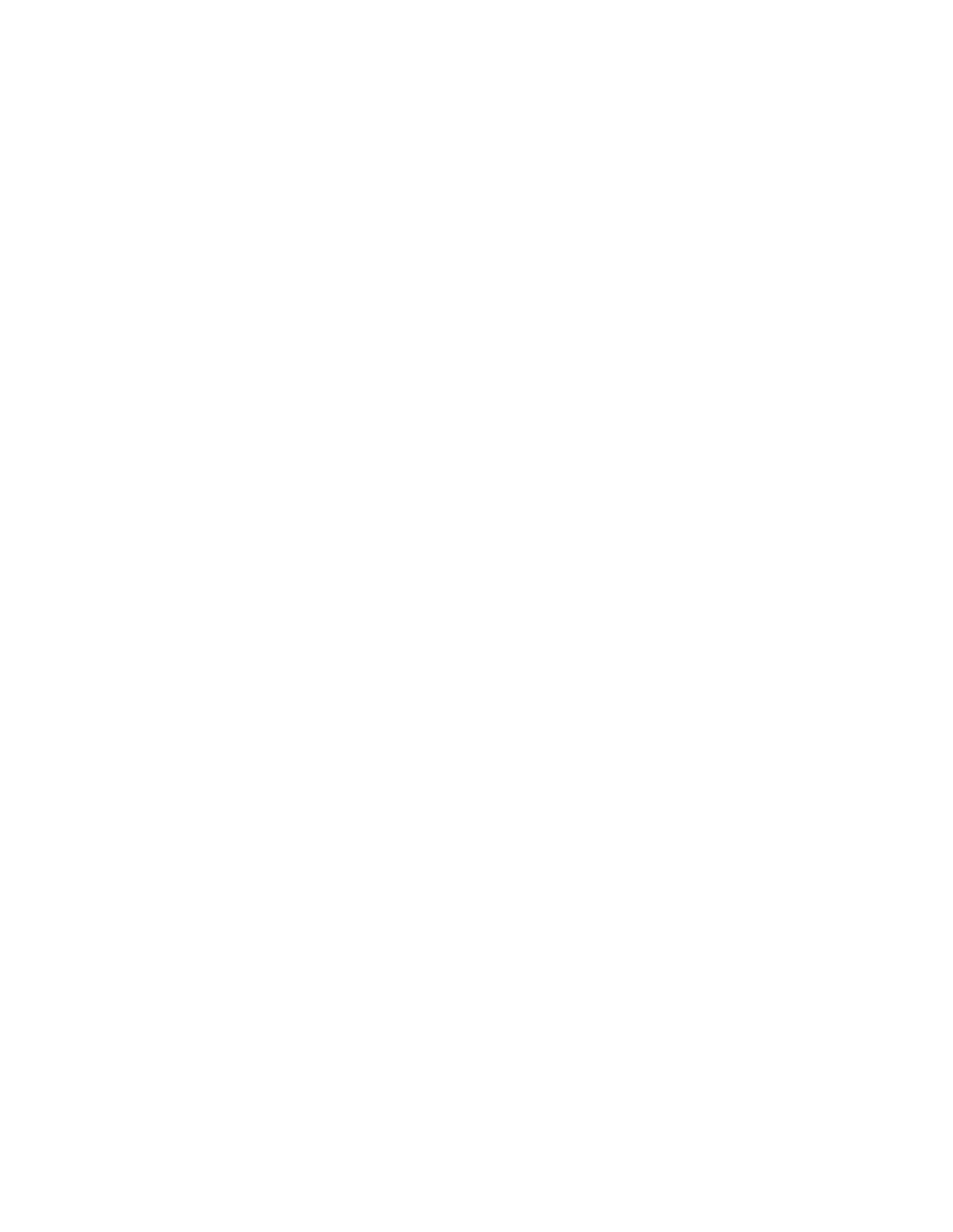## INTERNATIONAL MONETARY FUND

#### **GREECE**

## **Selected Issues**

## Prepared by Keiko Honjo (EUR) and Dale Chua (FAD)

# Approved by the European Department

## March 27, 2008

## Contents

## Page

| 1. Classification on Export Categories by Labor Skills and Factor Intensity |
|-----------------------------------------------------------------------------|
|                                                                             |
|                                                                             |
|                                                                             |
|                                                                             |
|                                                                             |
|                                                                             |
|                                                                             |
|                                                                             |
|                                                                             |
|                                                                             |
|                                                                             |
|                                                                             |
|                                                                             |
|                                                                             |
|                                                                             |
|                                                                             |
|                                                                             |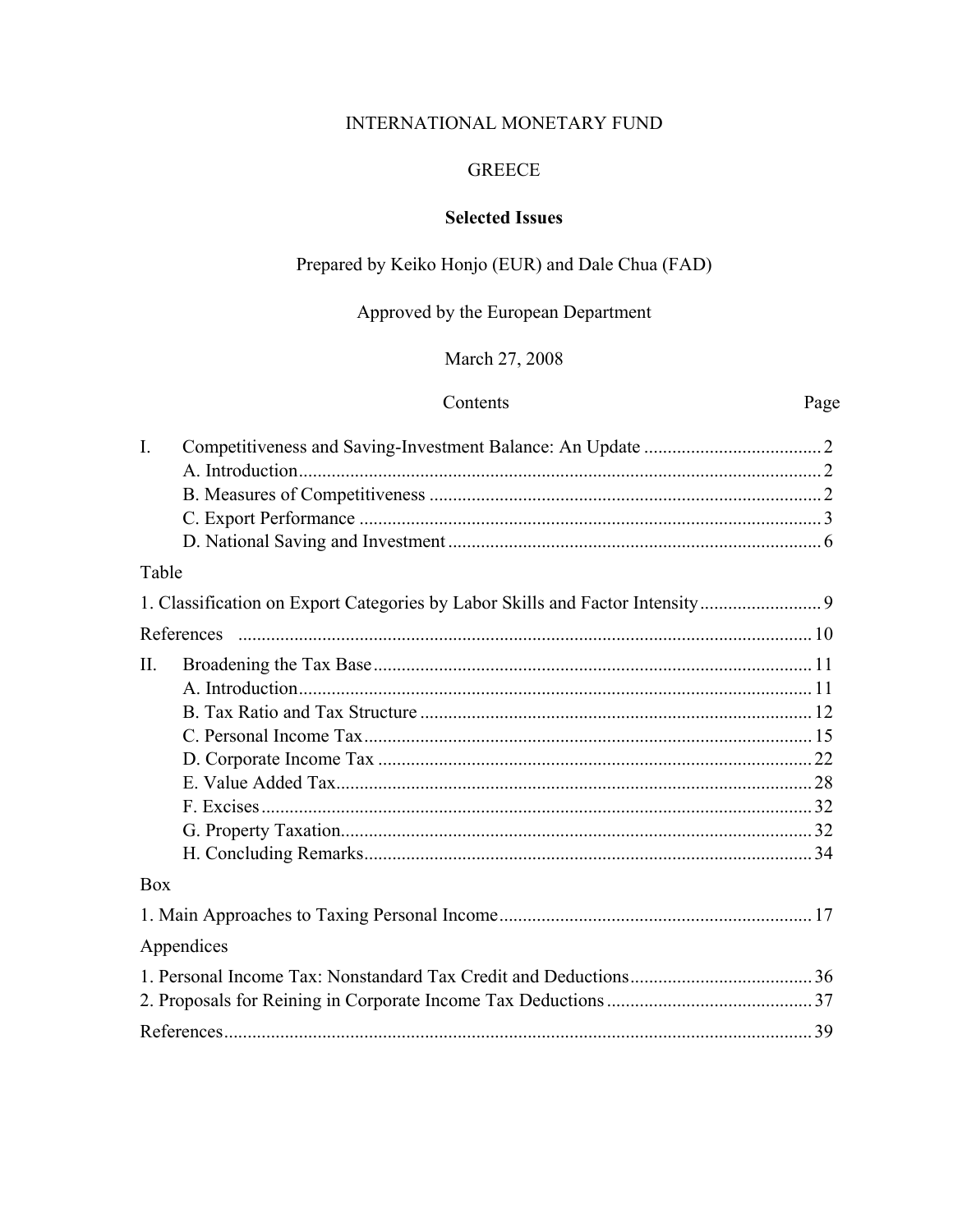#### **I. COMPETITIVENESS AND SAVING-INVESTMENT BALANCE: AN UPDATE1**

#### **A. Introduction**

1. **The assessment of Greece's competitiveness remains broadly unchanged from that discussed in** *Greece: Selected Issues* **(IMF Country Report No. 07/26).** Greece continues to face a large competitiveness gap which has been accompanied by a marked deterioration in the external current account balance. In view of Greece's membership in the EMU, the availability of financing for the external deficit is not a concern, but rising indebtedness could weigh appreciably on growth going forward. National accounts data suggest that declining household saving and increasing housing investment have been the key factors underpinning the recent increase in the saving-investment gap. Going forward, important considerations are to what extent the decline in household saving is a temporary phenomenon and whether the profitability of the corporate sector will remain robust despite growing competitive pressures.

#### **B. Measures of Competitiveness**

2. **Standard indicators point to a steady deterioration in competitiveness vis-à-vis trading partners.** Since EMU accession in 2001, Greece's CPI-based and ULC-based real effective exchange rates have appreciated by 10 percent and 17 percent, respectively. The



markets and industrialized countries has narrowed in the past few years.

### 3. **An alternative indicator of competition from third-market competitors also shows extensive loss in Greece's competitiveness.** This indicator is derived by using the

<sup>&</sup>lt;sup>1</sup> Prepared by Keiko Honjo.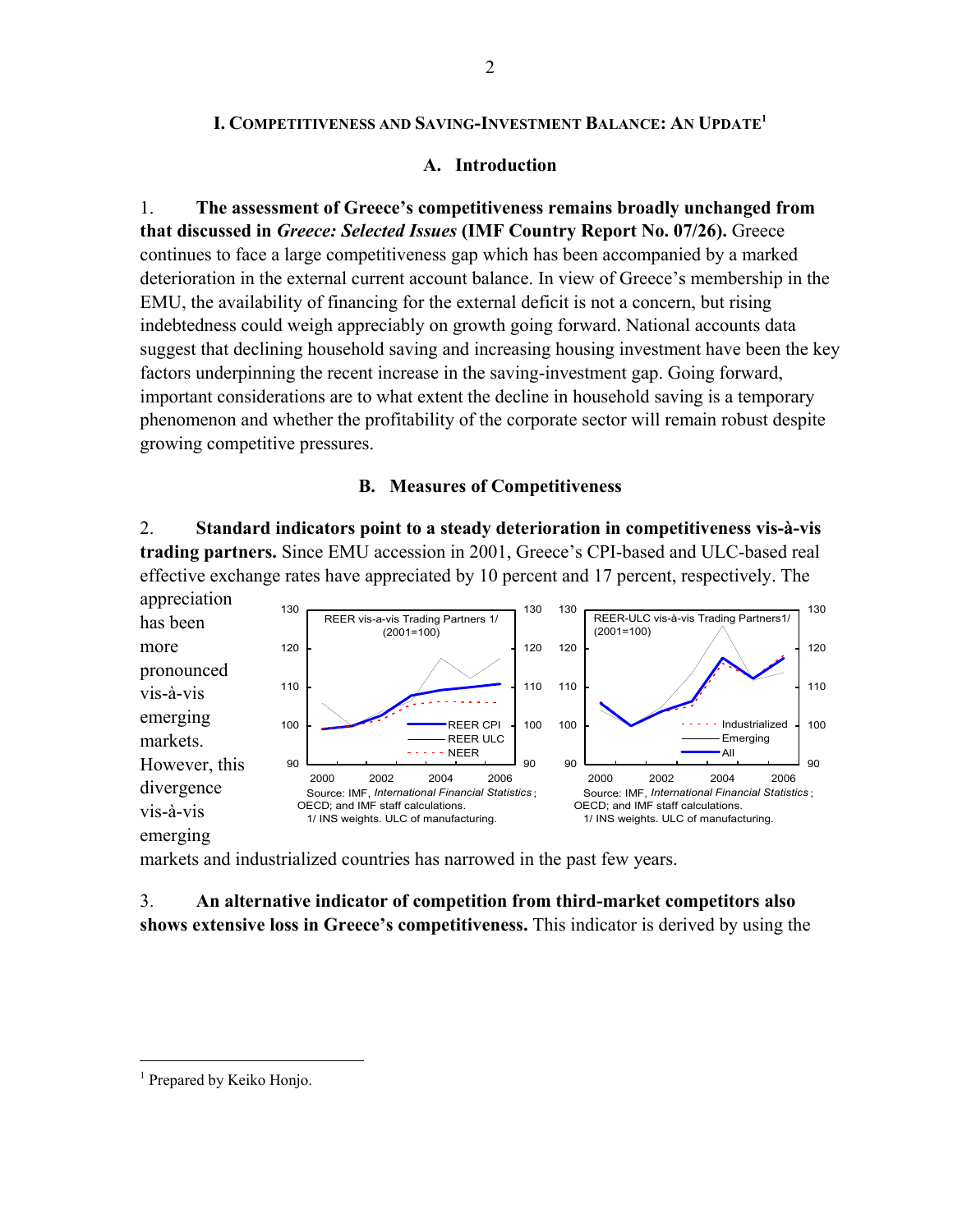share of Greece's main export categories in its total exports as the weights vis-à-vis the world's largest exporters of these product categories. With substantially larger weights given

to emerging markets economies, especially those in Asia which are not included among Greece's trading partners, this alternative indicator shows a cumulative appreciation of nearly 30 percent since 2001, about 10 percentage points higher than the standard measures of competitiveness based on trading partners. In addition, estimates based on the CGER methodologies suggest a competitiveness gap in the range of 30 to 40 percent. 2



| <b>Trading Partners</b>               |       | <b>Competitor Partners</b>            |       | Top 10 Export Categories (Average 2000-06) |                             |  |  |  |
|---------------------------------------|-------|---------------------------------------|-------|--------------------------------------------|-----------------------------|--|--|--|
|                                       |       |                                       |       | <b>SITC</b><br>Rev. 3                      | Percent of total<br>exports |  |  |  |
| Industrialized countries<br>Of which: | 84.2  | Industrialized countries<br>Of which: | 59.2  | Total<br>Of which: Top 10                  | 91.8                        |  |  |  |
| Germany                               | 18.6  | Germany                               | 10.3  | 84 Apparel/clothing/access                 | 12.9                        |  |  |  |
| Italy                                 | 15.7  | <b>United States</b>                  | 9.3   | 05 Vegetables and fruit                    | 9.5                         |  |  |  |
| United Kingdom                        | 8.8   | Japan                                 | 5.7   | 68 Non-ferrous metals                      | 7.3                         |  |  |  |
| France                                | 8.7   | Italy                                 | 5.1   | 54 Pharmaceutical products                 | 4.8                         |  |  |  |
| <b>United States</b>                  | 7.3   | France                                | 4.9   | 65 Textile yarn, fabrics, art.             | 4.5                         |  |  |  |
| <b>Emerging markets</b>               | 15.8  | <b>Emerging markets</b>               | 40.8  | 77 Electrical equipment                    | 3.9                         |  |  |  |
| Of which:                             |       | Of which:                             |       | 67 Iron and steel                          | 3.7                         |  |  |  |
| Korea                                 | 3.9   | China                                 | 13.0  | 12 Tobacco/manufactures                    | 3.5                         |  |  |  |
| Cyprus                                | 2.7   | Hong Kong, SAR                        | 5.3   | 89 Miscellaneous manuf.                    | 3.2                         |  |  |  |
| Turkey                                | 1.9   | Korea                                 | 3.3   | 66 Non-metallic mineral manuf.             | 2.8                         |  |  |  |
| Bulgaria                              | 1.8   | Mexico                                | 2.6   |                                            |                             |  |  |  |
| Romania                               | 1.4   | Singapore                             | 2.5   |                                            |                             |  |  |  |
| Total                                 | 100.0 |                                       | 100.0 | Sub-total                                  | 56.1                        |  |  |  |

|  |  | Main Countries Included in REER Calculations and Weights |  |
|--|--|----------------------------------------------------------|--|
|  |  |                                                          |  |

Sources: U.N., Comtrade; IMF, *Information Notice System;* and IMF staff calculations.

 $\overline{a}$ 

#### **C. Export Performance**

4. **Greece's export growth slowed in the second half of the 1990s, but recovered from 2002 onward as growth in the euro area and surrounding countries picked up.** As a result, after declining sharply during 1996–2000, Greece's share in world non-oil trade has stabilized in recent years.<sup>3</sup>

<sup>2</sup> For an explanation of these methodologies, see *Methodology for CGER Exchange Rate Assessments*, IMF, 11/8/06, http://www.imf.org/external/np/pp/eng/2006/110806.pdf. In view of the weaknesses in Greece's external sector data, these estimates should be treated with caution.

<sup>&</sup>lt;sup>3</sup> Greece is an oil importing country, but it exports a sizable amount of petroleum products because of large refining operations in the country. To assess the impact of changing competitiveness of the goods that are primarily produced in Greece, the analysis in this paper focuses on exports excluding oil.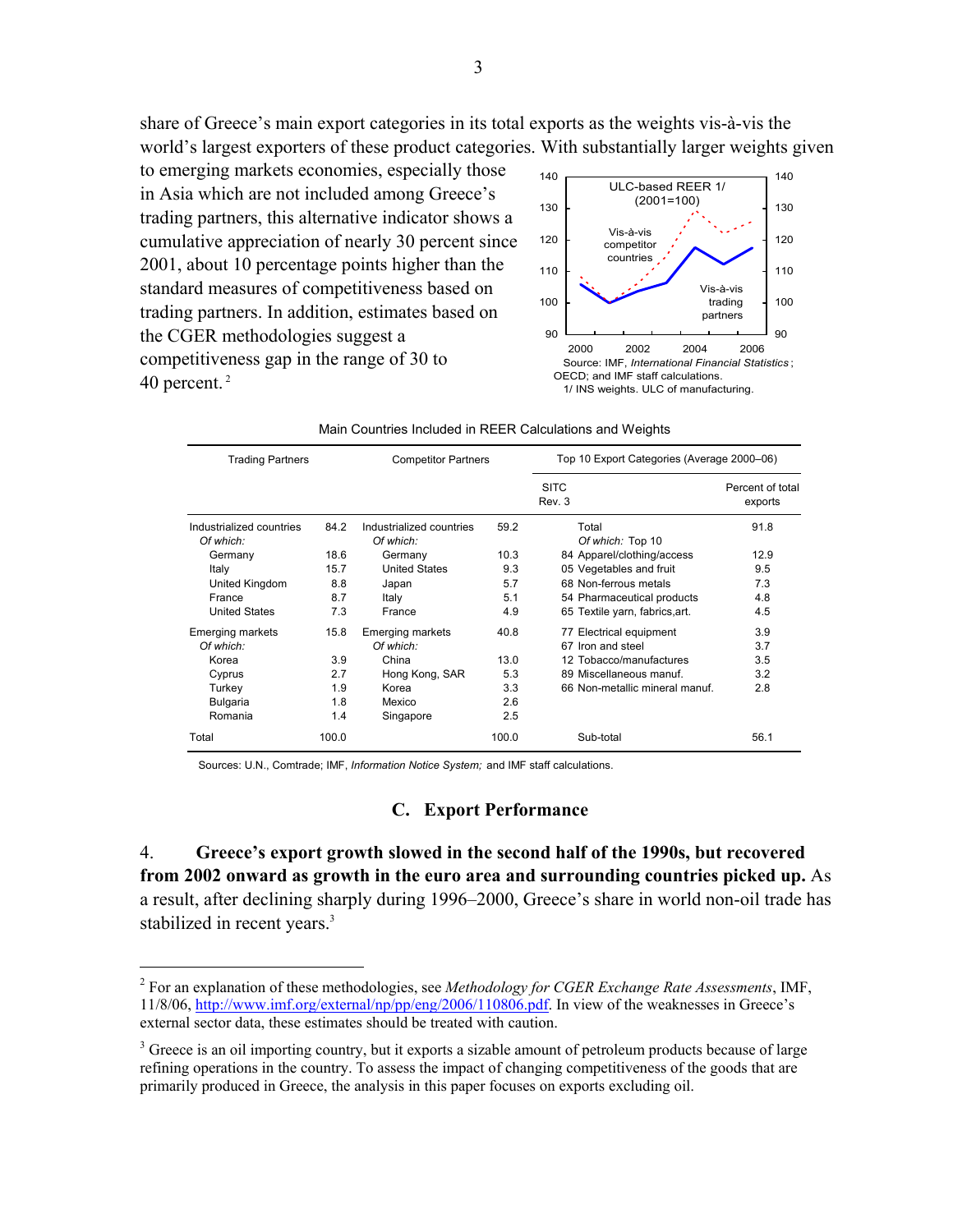

5. **Increasing diversification of trade away from mature industrialized countries toward rapidly growing areas in emerging markets has contributed to the recent buoyant performance of Greek exports**. The share of exports to emerging market countries has steadily increased from 30 percent in 1995 to close to 50 percent in 2006. Notably,

exports to 24 24 emerging Export by Destination Contribution to Export Growth (Percent) 80 (Percent of total exports) 80 20 20  $\equiv$  6 neighboring 1/ markets Emerging excl 6 п 16 16 Industrialized accounted for Industrialized 60 60 12 12 Total nearly half of Emerging markets 8 8 40 40 the export 4 4 6 neighboring countries 1/ growth in 0  $\overline{0}$ 20 20 2005–06. -4 -4 New member states Among the -8 -8  $\Omega$  $\Omega$ 1995 1997 1999 2001 2003 2005 1996 1998 2000 2002 2004 2006 emerging Source: U.N., Comtrade. Source: U.N., Comtrade. 1/ Albania, Bulgaria, Macedonia, Romania, Russia, market and Turkey.

share of exports to EU new member states (NMS) increased from 6 to nearly 10 percent, expanding Greece's market share. Outside the EU, sizeable gains were especially observed in exports to six countries (Albania, Bulgaria, Macedonia, Romania, Russia and Turkey) with their share in total exports increasing from 12 percent in 1995 to over 20 percent in 2006. In

countries, the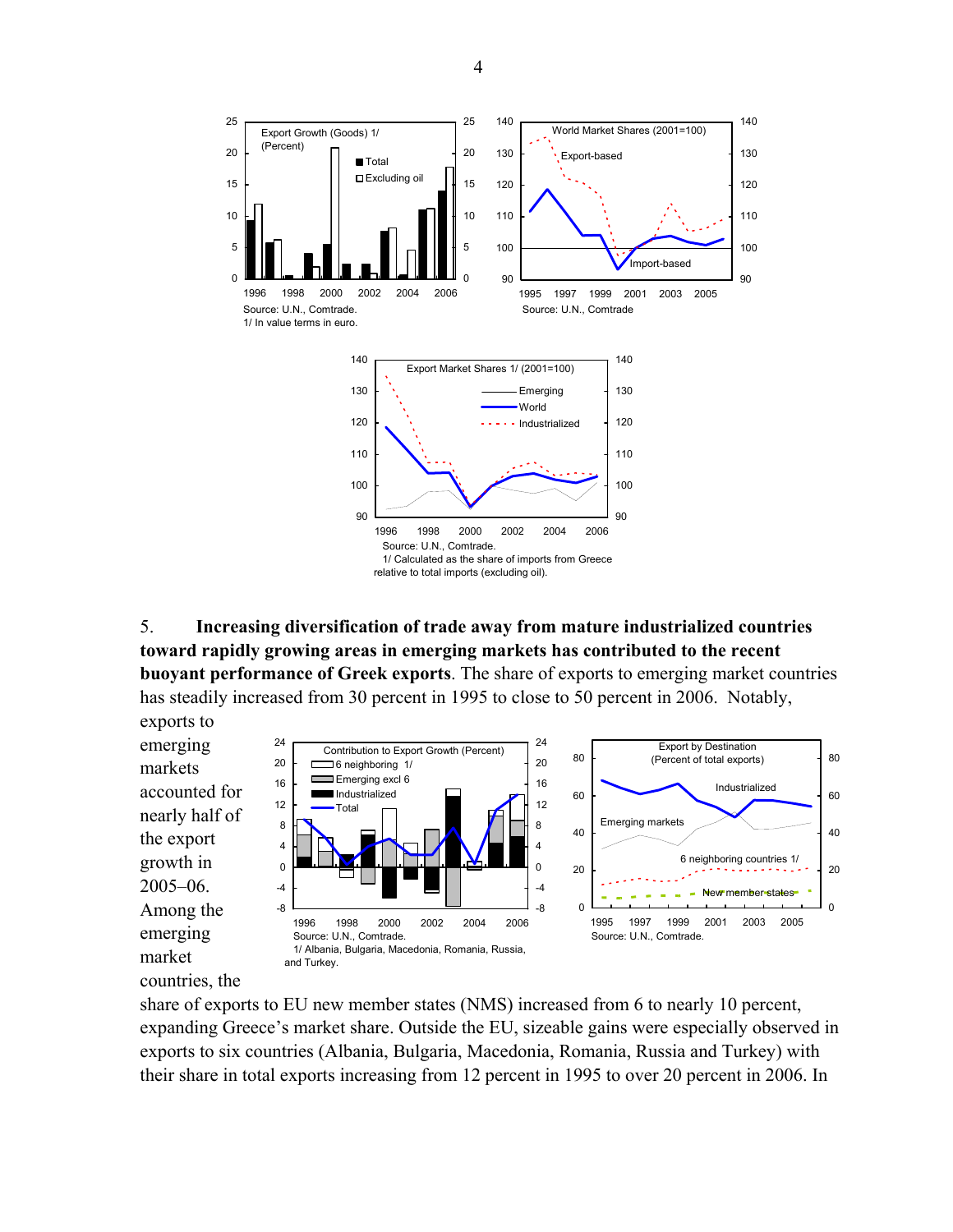contrast, Greece's market share in EU15 market has continued to decline, although it appears to have stabilized in other industrialized countries.



### 6. **Another factor underlying the recent pick-up in Greece's exports has been a shift in the composition of exports.** Classification of manufacturing industries by factor inputs $4$  suggests

that the composition of Greek exports shifted away from low-tech and labor-intensive exports. The share of such products in total exports declined from

 $\overline{a}$ 



around 60 percent in 1995 to about 40 percent in 2006. At the same time, the share of medium-to high-tech exports has increased to about one-third of total exports. The share of resource- intensive exports has also edged up in recent years. In large part, medium- to hightech products are exported to industrialized countries, while resource-intensive exports go to emerging markets. Similarly, the structure of exports based on labor-skill requirements<sup>5</sup> also has shifted away from low-skill products toward high-skill products. In terms of contribution to export growth, however, low-skill exports still have accounted for a significant share in 2005-06.

<sup>&</sup>lt;sup>4</sup> Based on the classification by Landesmann. Low-tech and labor-intensive products include food, textiles, animal and vegetable oils, clothes, footwear, and leather products. Resource-intensive products include wood products, chemicals, metals, and nonmetallic mineral products. Medium- to high-tech products include machinery and transport equipment and electrical and optical equipment. For more details, see Table 1.

 $<sup>5</sup>$  Based on Stehrer (2003) and Peneder (1999 and 2001). For more details, see Table 1.</sup>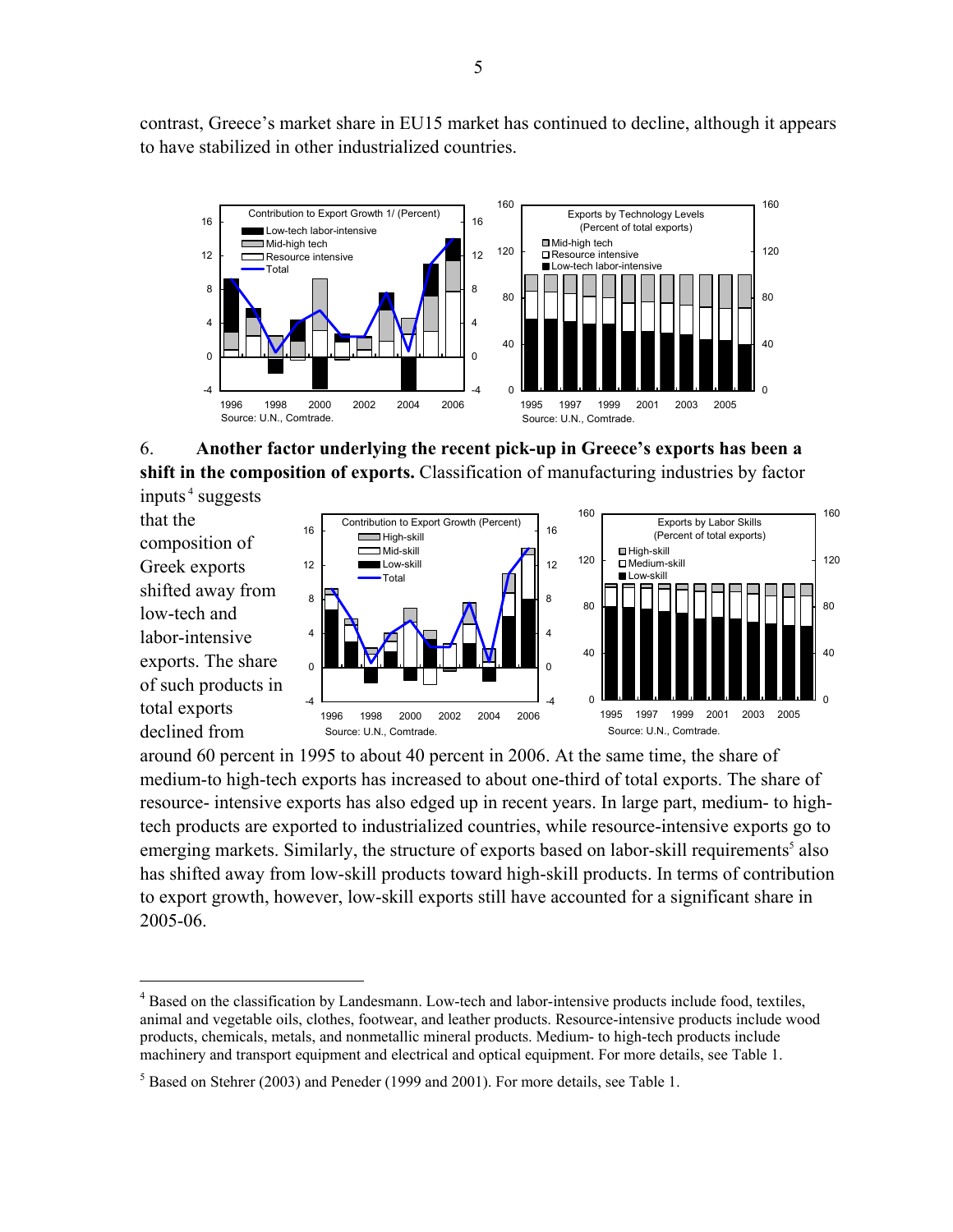

#### 7. **However, there are risks that these favorable conditions may not be sustained**.

Greek exporters are already facing increasing competition in established neighboring markets

where exports mainly include resource intensive or low-tech labor intensive goods. Thus, notwithstanding rapid export growth, Greece's market share in these neighboring countries has been declining. In addition, many export-oriented labor intensive manufacturing





firms are increasingly relying on outsourcing.6



#### **D. National Saving and Investment**

since 2001.<sup>7</sup> The gap between national saving and investment increased from 10<sup>1</sup>/<sub>2</sub> percent of GDP in 2001 to nearly 15 percent of GDP in 2006.

<sup>6</sup> European Commission, Sectoral Study 32/05, 2005.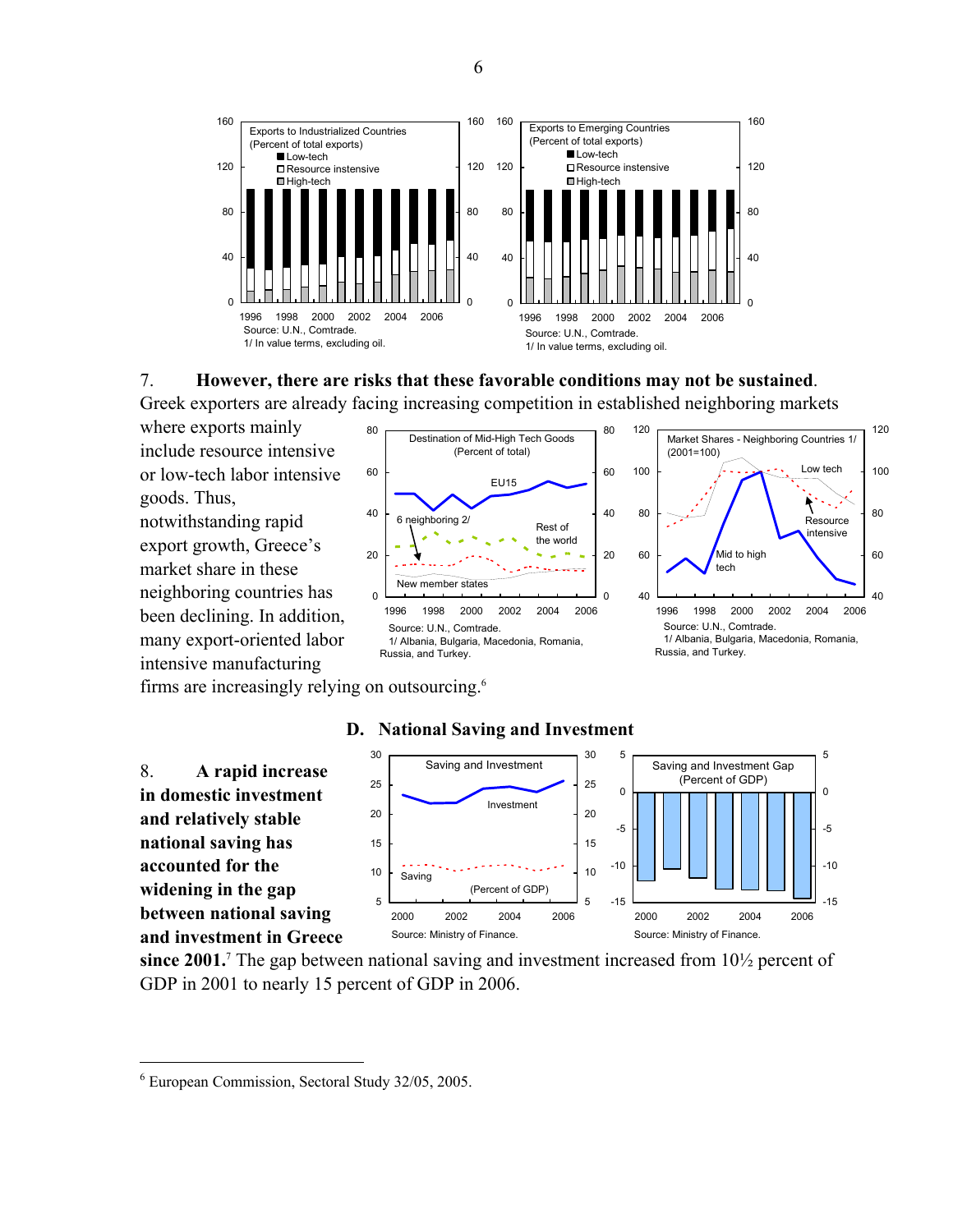9. **The household sector has accounted for most of the increase in the saving-**

**investment gap.** Household saving declined during 2000-06, while residential investment recorded a steady pick-up. To a large extent, the decline in household saving and higher

demand for housing can be explained by the greater access to and demand for credit in the face of financial liberalization and lower interest rates associated with euro adoption. In contrast, the corporate sector was in a surplus position in the aggregate throughout the period, with rising saving exceeding investment. The notable increase in corporate saving over the period reflects the strong profitability of



the shipping and financial sectors. In the shipping sector, a significant jump in world freight rates and a rise in shipping volumes on the back of a hefty increase in world demand for oil and other minerals boosted the sector's profitability. In the financial sector, continued rapid credit growth and increasing exposure in the growing markets in southeastern Europe have been the key contributing factors. Against this background, corporate investment has picked up more recently, especially in equipment.

 $\frac{1}{7}$  $\alpha$ <sup>7</sup> There is a large statistical discrepancy between national accounts and balance of payments data in the range of 3-7 percent of GDP a year during 2000-06, which can not be easily reconciled. The discrepancy reflects differences in data source and methodology for external merchandise trade. National accounts are compiled using customs data and then adjusted in accordance with ESA 95 to include estimates for example for triangular merchanting trade, illegal activities, and smuggling. The balance of payments is compiled on the basis of bank settlements data.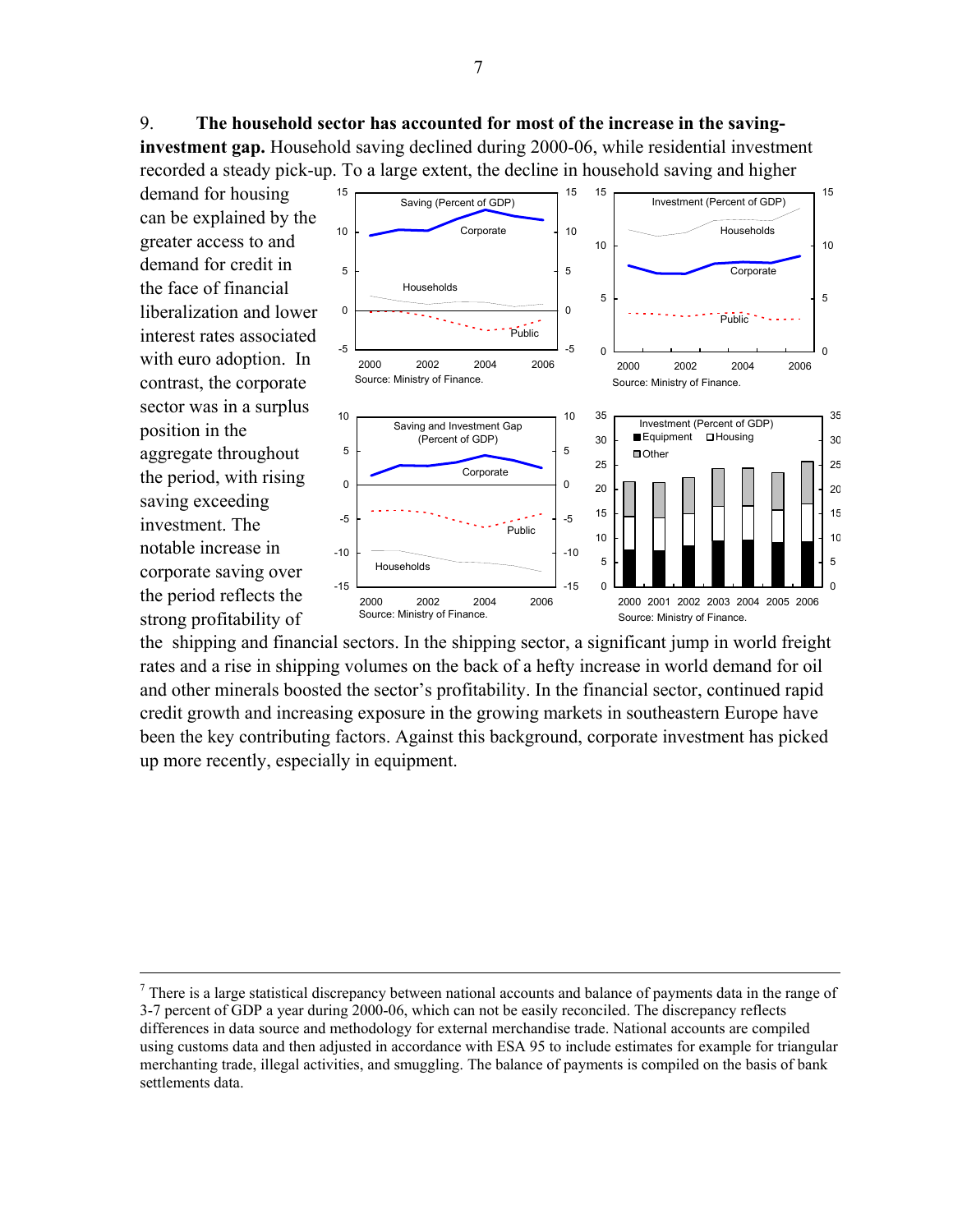With a significant fiscal consolidation underway and a decline in investment following the 2004 Olympics, the saving-investment gap of Greece's public sector has remained relatively constant in relation to GDP over the period.

| 10. |                       | The widening in Greece's saving-investment gap has been similar to that in |
|-----|-----------------------|----------------------------------------------------------------------------|
|     | Spain and Ireland. In | Coving and Investment Changes, 2001, 06                                    |

| орангана плана. ш                               | Saving and Investment Changes, 2001–06 |        |          |        |         |         |        |        |
|-------------------------------------------------|----------------------------------------|--------|----------|--------|---------|---------|--------|--------|
| all three countries, the                        | (Percent of GDP)                       |        |          |        |         |         |        |        |
| rise in gap has been<br>largely attributable to |                                        | Greece | Portugal | Spain  | Germany | Ireland | France | Italy  |
| an increase in                                  | Saving-investment gap                  | $-4.0$ | 0.7      | $-4.5$ | 7.2     | $-3.1$  | $-3.3$ | $-2.3$ |
| investment.                                     | Saving                                 | $-0.2$ | $-4.2$   | $-0.2$ | 3.5     | 1.1     | $-2.3$ | $-1.3$ |
|                                                 | Investment                             | 3.8    | $-4.8$   | 4.2    | $-3.7$  | 4.3     | 1.0    | 1.0    |

Source: Eurostat.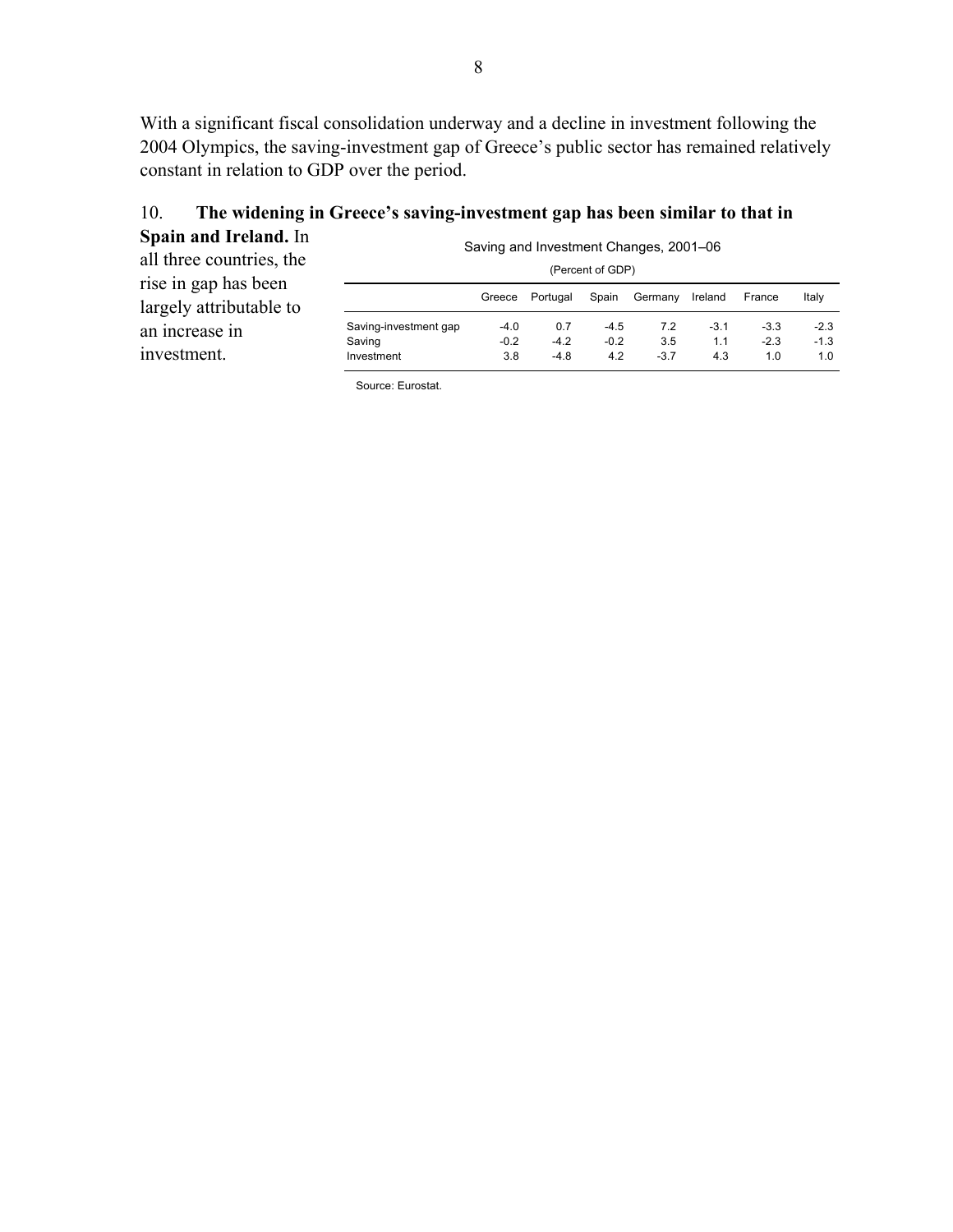| 2-digit Category  |                                     | Taxonomy                  | Labor Taxonomy            | Factor |
|-------------------|-------------------------------------|---------------------------|---------------------------|--------|
| (SITC revision 3) |                                     | skills                    | Intensity                 |        |
| 00                | Live animals except fish            | Low-tech, labor intensive | Low-skill                 |        |
| 01                | Meat and preparations               | Low-tech, labor intensive | Low-skill                 |        |
| 02                | Dairy products and eggs             | Low-tech, labor intensive | Low-skill                 |        |
| 03                | Fish/shellfish/etc.                 | Low-tech, labor intensive | Low-skill                 |        |
| 04                | Cereals and cereal preparations     | Low-tech, labor intensive | Low-skill                 |        |
| 05                | Vegetables and fruit                | Low-tech, labor intensive | Low-skill                 |        |
| 06                | Sugar, sugar preparations and honey | Low-tech, labor intensive | Low-skill                 |        |
| 07                | Coffee, tea, cocoa, spices          | Low-tech, labor intensive | Low-skill                 |        |
| 08                | Animal feeding                      | Low-tech, labor intensive | Low-skill                 |        |
| 09                | Misc. food products                 | Low-tech, labor intensive | Low-skill                 |        |
| 11                | <b>Beverages</b>                    | Low-tech, labor intensive | Low-skill                 |        |
| 12                | Tobacco/manufactures                | Low-tech, labor intensive | Low-skill                 |        |
| 21                | Hides, skins and fur skins          | Low-tech, labor intensive | Low-skill                 |        |
| 22                | Oil-seeds and oil fruits            | Low-tech, labor intensive | Low-skill                 |        |
| 23                | Crude rubber                        | Resource intensive        | Medium-skill white collar |        |
| 24                | Cork and wood                       | Resource intensive        | Medium-skill blue collar  |        |
| 25                | Pulp and waste paper                | Resource intensive        | Medium-skill white collar |        |
| 26                | Textile fibers                      | Low-tech, labor intensive | Low-skill                 |        |
| 27                | Crude fertilizers/mineral           | Resource intensive        | Medium-skill white collar |        |
| 28                | Metal ores and metal scrap          | Resource intensive        | Low-skill                 |        |
| 29                | Crude animal and vegetable          | Low-tech, labor intensive | Low-skill                 |        |
| 32                | Coal, coke and briquettes           | Resource intensive        | Low-skill                 |        |
| 33                | Petroleum and products              | Excluded                  | Excluded                  |        |
| 34                | Gas natural and manufactured        | Excluded                  | Excluded                  |        |
| 35                | Electric current                    | Resource intensive        | Medium-skill blue collar  |        |
| 42                | Fixed vegetable fats and oil        | Low-tech, labor intensive | Low-skill                 |        |
| 43                | Animal or vegetable fats            | Low-tech, labor intensive | Low-skill                 |        |
| 51                | Organic chemicals                   | Resource intensive        | Medium-skill white collar |        |
| 52                | Inorganic chemicals                 | Resource intensive        | Medium-skill white collar |        |
| 53                | Dyeing, tanning and color materials | Resource intensive        | Medium-skill white collar |        |
| 54                | Pharmaceutical products             | Medium-to high tech       | High-skill                |        |
| 55                | Perfume, cosmetic, and cleansar     | Medium-to high tech       | Medium-skill white collar |        |
| 56                | Fertilizers                         | Resource intensive        | Medium-skill white collar |        |
| 57                | Plastics in primary forms           | Resource intensive        | Medium-skill white collar |        |
| 58                | Plastics in non-primary forms       | Resource intensive        | Low-skill                 |        |
| 59                | Chemical materials and products     | Resource intensive        | Medium-skill white collar |        |
| 61                | Leather manufactures                | Low-tech, labor intensive | Low-skill                 |        |
| 62                | Rubber manufactures                 | Resource intensive        | Low-skill                 |        |
| 63                | Cork and wood manufactures          | Resource intensive        | Medium-skill blue collar  |        |
| 64                | Paper, paperboard, articles         | Resource intensive        | Medium-skill white collar |        |
| 65                | Textile yarn, fabrics, art.         | Low-tech, labor intensive | Low-skill                 |        |
| 66                | Non-metallic mineral manuf.         | Resource intensive        | Low-skill                 |        |
| 67                | Iron and steel                      | Resource intensive        | Low-skill                 |        |
| 68                | Non-ferrous metals                  | Resource intensive        | Low-skill                 |        |
| 69                | Metal manufactures nes              | Resource intensive        | Low-skill                 |        |
| 71                | Power generating equipment          | Medium-to high tech       | Medium-skill white collar |        |
| 72                | Industry special machine            | Medium-to high tech       | High-skill                |        |
| 73                | Metalworking machinery              | Medium-to high tech       | High-skill                |        |
| 74                | General industrial machinery        | Medium-to high tech       | High-skill                |        |
| 75                | Office machines                     | Medium-to high tech       | High-skill                |        |
| 76                | Telecommunications/sound equipment  | Medium-to high tech       | Medium-skill white collar |        |
| 77                | Electrical equipment                | Medium-to high tech       | Medium-skill white collar |        |
| 78                | Road vehicles                       | Medium-to high tech       | Medium-skill blue collar  |        |
| 79                | Other transport equipment           | Medium-to high tech       | Medium-skill blue collar  |        |
| 81                | Prefabricated buildings             | Medium-to high tech       | Low-skill                 |        |
| 82                | Furniture and parts                 | Medium-to high tech       | Medium-skill blue collar  |        |
| 83                | Travel goods, handbags              | Low-tech, labor intensive | Low-skill                 |        |
| 84                | Apparel/clothing/access             | Low-tech, labor intensive | Low-skill                 |        |
| 85                | Footwear                            | Low-tech, labor intensive | Low-skill                 |        |
| 87                | Professional/scientific instrument  | Medium-to high tech       | Medium-skill white collar |        |
| 88                | Photographic equipment, clocks      | Medium-to high tech       | Medium-skill white collar |        |
| 89                | Miscellaneous manuf.                | Medium-to high tech       | Medium-skill blue collar  |        |
| 96                | Coin nongold non current            | Resource intensive        | Low-skill                 |        |
| 97                | Gold non-monetary ex ore            | Resource intensive        | Low-skill                 |        |
|                   |                                     |                           |                           |        |

Table 1. Classification of Export Categories by Labor Skills and Factor Intensity

Sources: Peneder (1999) and Landesmann and Stehrer (2003).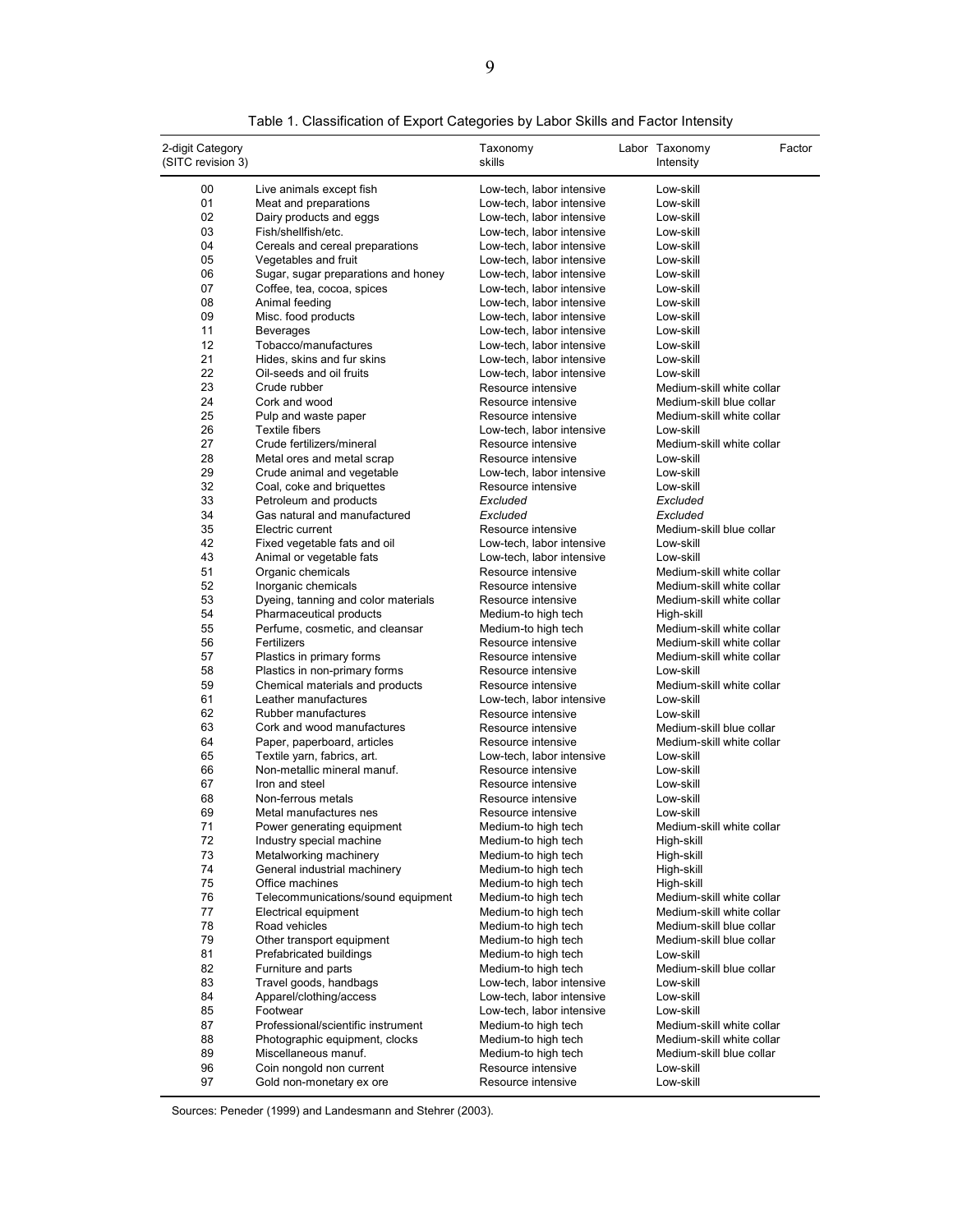#### **References**

- Gagales, A., 2007, "Greece's Competitiveness Deficit: How Big Is It and How Could Unwound?," IMF Country Report 07/27 (Washington, D.C.: International Monetary Fund).
- Isard, P. and H. Faruqee, 1998, "*Exchange Rate Assessment: Extension of the Macroeconomic Balance Approach*", IMF Occasional Paper 167.
- Isard, P., R. Kinckaid, M. Fetherstone and H. Faruqee, 2001, "*Methodology for Current Account and Exchange Rate Assessments*," IMF Occasional Paper 209.
- Landesmann, M. and R. Stehrer, 2003, "Structural Patterns of East-West European Integration: Strong and Weak Gerschenkron Effects", in wiiw Structural Report 2003 on Central and Eastern Europe, Volume 1, The Vienna Institute for International Economic Studies.
- Peneder, M., 1999, "Intangible Investment and Human Resources," Journal of Evolutionary Economics, Vol. 12, No. 1-2, pp. 107-34.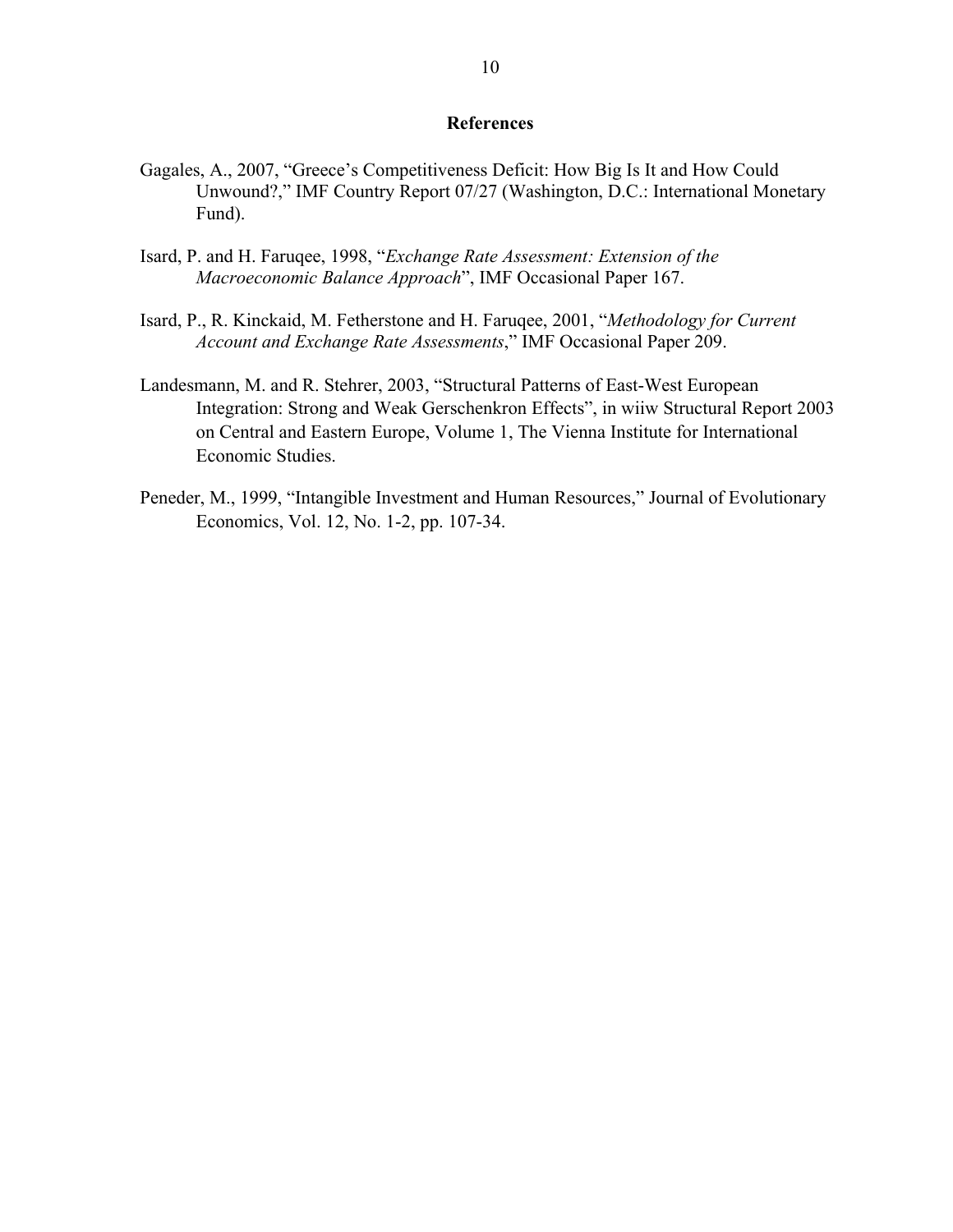### **II. BROADENING THE TAX BASE1**

### **A. Introduction**

- 1. Following years of piecemeal changes, Greece has been implementing tax reform since 2002 in a phased manner:
- **In 2002**, the authorities simplified record keeping, eliminated a number of duplicative taxes, reformed the personal income tax, streamlined VAT administration, and increased the use of electronic technologies.<sup>2</sup>
- **During 2004–07,** the authorities unified the taxation on interest income, eliminated tax exemption on retained earnings for certain industries, extended the VAT to real estate transactions, and strengthened tax administration by stepping up tax audits and cross verifications. More generally, the emphasis was on reducing direct taxation and increasing indirect taxes.
- **In 2008,** the authorities have initiated measures to expand the tax base further, including by combating evasion. A new tax evasion law has been introduced, the taxation of gasoil has been harmonized, and a broad-based property tax has entered into force. In addition, as part of a planned reduction in direct taxation, a second round of personal income tax rate cuts will be phased in during 2008–09.

2. **However, there is still considerable scope for further simplifying the tax system and broadening the tax base**. The tax ratio in Greece will need to rise over the medium term to meet the fiscal consolidation objective and to deal with fiscal pressures of population ageing. It would be desirable to raise the tax ratio through expanding the tax base, before considering raising tax rates.

3. **This chapter discusses the areas for base broadening.** Section B examines the Greek tax ratio and structure, and places them in the EU context. Sections C through G review the design of the various tax categories and identify the scope for base broadening: personal income tax (section C), corporate income tax (section D), value added tax (section E), excises (section F), and property taxes (section G). Section H concludes.

<sup>&</sup>lt;sup>1</sup> Prepared by Dale Chua.

 $2^2$  For details, see OECD (2001), and Lutz (2003).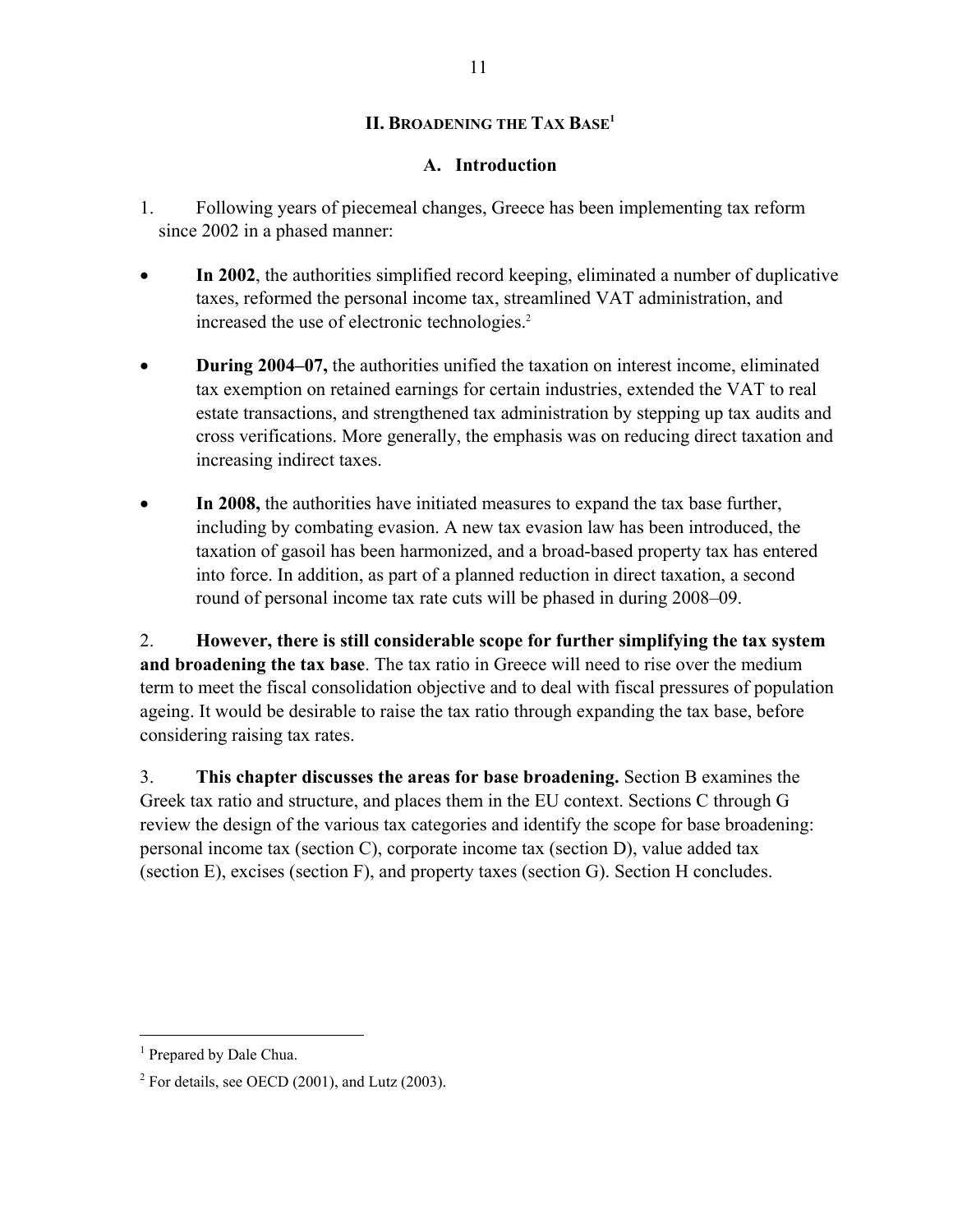### **B. Tax ratio and tax structure**

### **Tax ratio**

4. **Greece has a low tax ratio for an EU-15 country. During** 1995-2005 , Greece's tax-to-GDP ratio averaged 31.9 percent of  $GDP<sup>3</sup>$ —8.5 percentage points of GDP below the

Source: Eurostat, 2007. 1/ Data reflect recent GDP revision. Tax Ratio (Percent of GDP) 25 30 35 40 45 1995 1996 1997 1998 1999 2000 2001 2002 2003 2004 2005 25 30 35 40 45 EU-15  $- - NMS-10$ Greece 1/ Tax Ratio (Percent of GDP) 25 30 35 40 45 1995 1996 1997 1998 1999 2000 2001 2002 2003 2004 2005 25 30 35 40 45 Greece 1/ - - - - - Italy  $I$ reland  $-I$  Spain Slovak Rep. - Portugal Source: Eurostat, 2007. 1/ Data reflect recent GDP revision. EU-15 average and 1.5 percentage points of GDP lower than the NMS-10 average. Greece's tax ratio ranked  $20<sup>th</sup>$  among the EU-25 in 2005,

surpassing only Ireland, the three Baltic States, and Slovakia.<sup>4</sup> Total revenue (including social contributions) peaked in 2000 at 34.6 percent of GDP due to efforts to reduce the government deficit before euro adoption. Thereafter, the tax ratio declined to 31.4 percent of GDP in 2005 as the authorities took measures to reduce the tax burden (mainly on labor and corporate income) and eliminated distortionary taxes to simplify the tax system.

5. **The tax ratio in Greece is low due in part to tax evasion.** To deal with the longstanding problem of evasion, the authorities have stepped up administrative efforts to improve tax compliance, focusing on intensifying tax audits and cross verification that have already produced some positive results. They have also introduced new anti-fraud and tax evasion legislation, which among other things provides for the creation of a National Council to guide efforts in tackling evasion. The law also provides tax incentive for taxpayers to collect receipts as a means to combat under-reporting of income. In addition, to curb excise fraud, the taxation of gasoil for heating and propellant use has been unified.

6. **Equally important, the low tax ratio is also the result of a particularly narrow base.** With limited exceptions (such as excise rates on energy products), tax rates in Greece are not low by most standards**.** The low tax ratio is a result of poor compliance and weak policy design that gives rise to a highly complex tax system with a narrow base.

 $3$  Data from Eurostat are adjusted for recent GDP revisions. Eurostat uses the ESA 95 reporting framework, which provides data on an accrual basis.

 $4$  EU-wide data are available up to 2005 (see, Eurostat, 2007).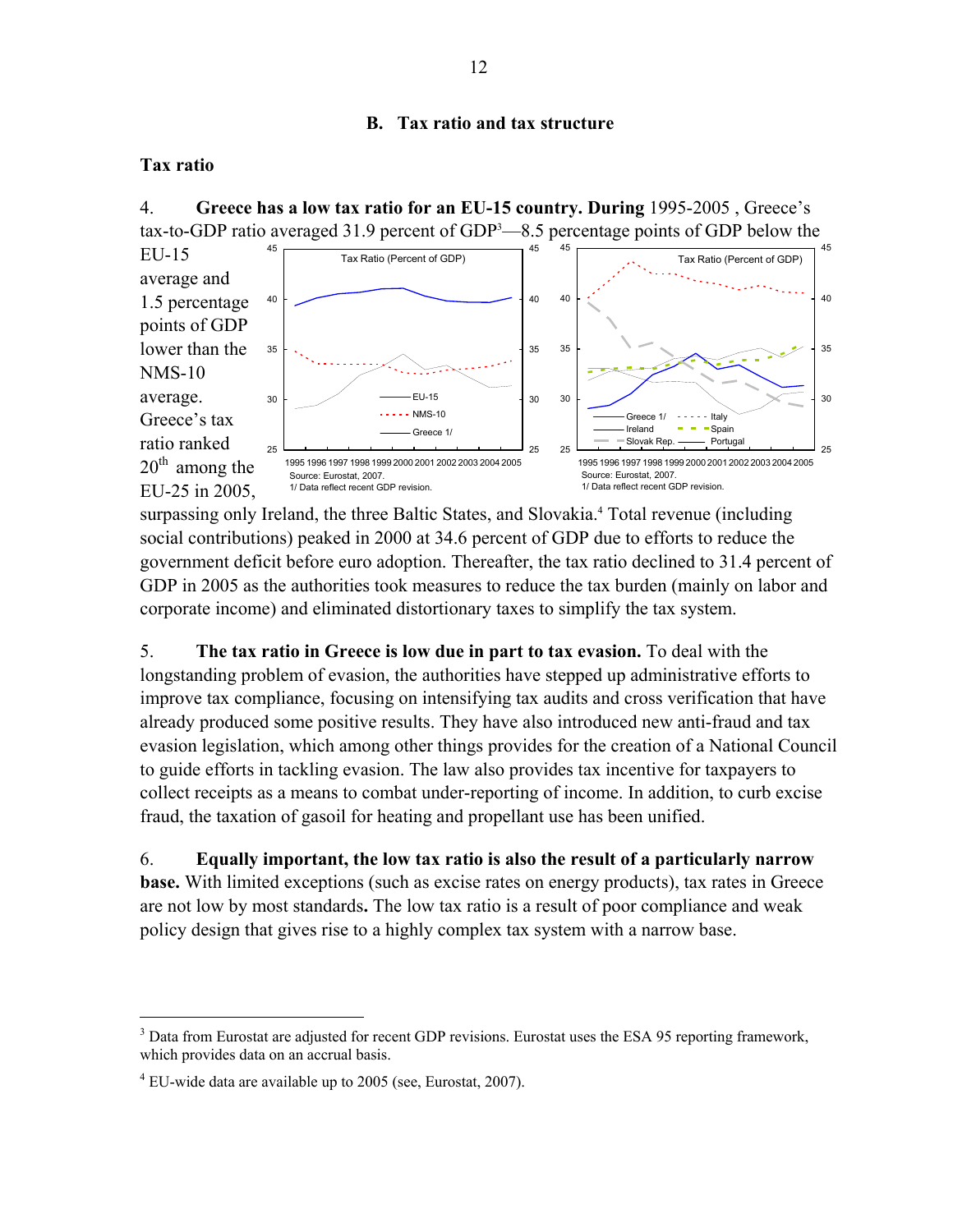#### **Tax structure**

7. **The share of indirect taxes and social contributions in total revenue in Greece is relatively high while that of direct taxes is relatively low**. During 1995-2005, as ratio to GDP, indirect taxes averaged 13.1 percent, social contributions 10.5 percent, and direct taxes

8.3 percent. A few broad trends are discernible. First, social contributions have risen over time. Second, indirect taxes in the aggregate have declined since 2000, led initially by the indirect taxes, and joined by the VAT after 2002. Third, direct taxes in the aggregate also have fallen as ratio to GDP since 2000, reflecting in particular purposeful reforms to reduce personal and



corporate income taxation.

 $\overline{a}$ 

8. **Compared with other countries in the European Union, indirect taxes in Greece are not high, but personal income taxes are particularly low and social contributions are relatively high**. In 2005, Greece ranked  $13<sup>th</sup>$  for VAT,  $17<sup>th</sup>$  for excise, and  $20<sup>th</sup>$  for direct taxes among the EU-25. $<sup>5</sup>$  The low personal income</sup> tax collections reflect Greece's challenge to bring into the tax system the large number of small businesses and



<sup>&</sup>lt;sup>5</sup> In 2005, the EU-25 collected 13.8 percent of GDP in indirect taxes on average, while Greece collected only 11.8 percent of GDP. The average direct tax collection in the EU-25 was 13.2 percent of GDP compared to 8.7 percent of GDP in Greece.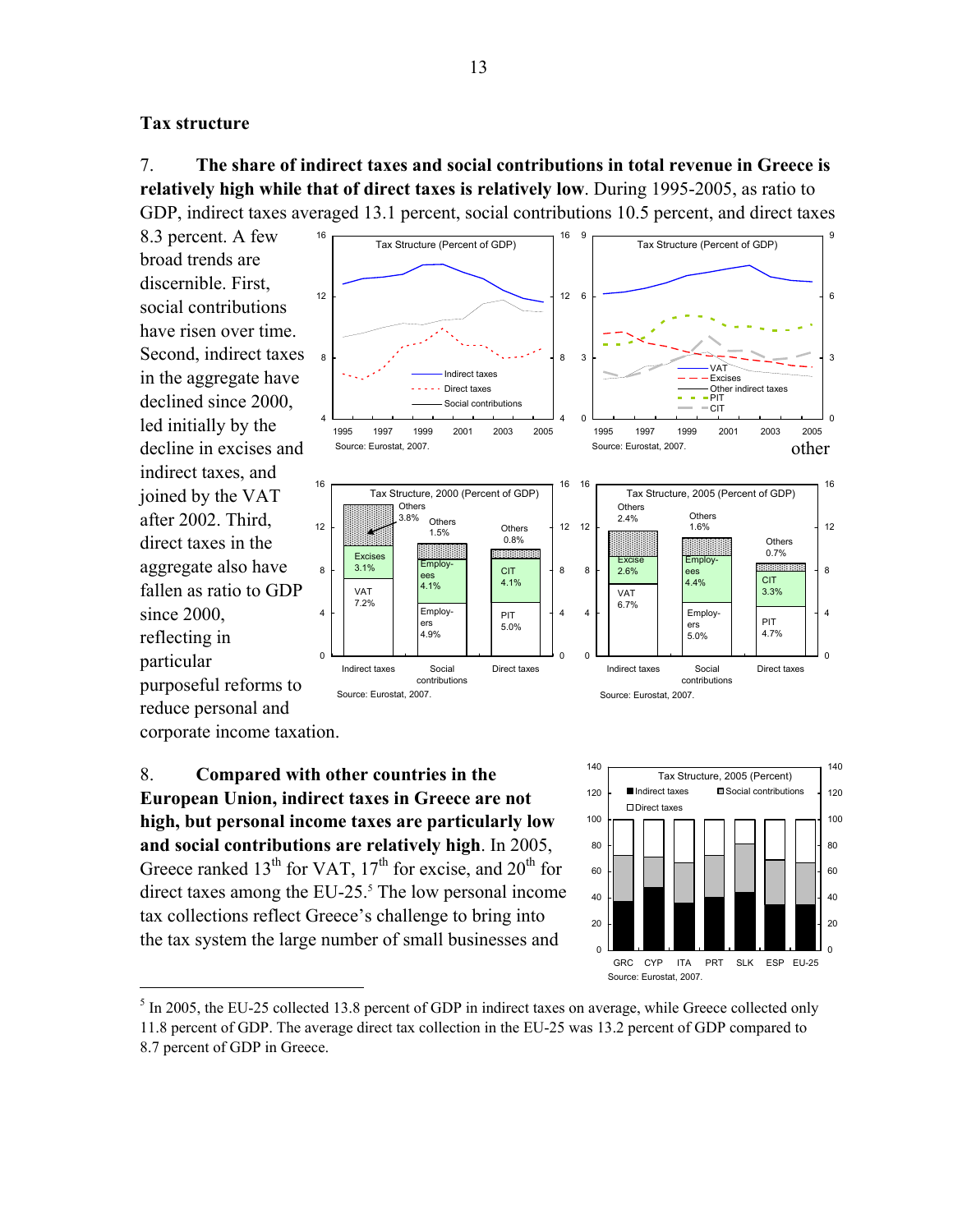self-employed who operate in the informal sector in the economy.<sup>6</sup> In contrast, Greece is in  $8<sup>th</sup>$  place for social contributions among the EU-25.<sup>7</sup> The structure of the Greek tax system is broadly similar to that of Cyprus and Portugal, in that the share of direct taxes in total tax revenue is low.

#### **Low income tax but high labor tax wedge**

9. **While income tax collection in Greece is on the low side, the labor tax wedge is not**. According to OECD estimates, a single Greek taxpayer (with no children) earning the average wage in 2006 would pay 8.7 percent of his earnings in taxes—less than one half the EU-15 average.<sup>8</sup> The relatively low effective average tax rate—an indication of the narrowness of the tax base—together with widespread tax evasion, explains the low personal income tax collection. On the other hand, social taxes are high in Greece (44.06 percent or 50.66 percent of gross monthly remuneration, including bonuses and fringe benefits).<sup>9</sup> Accounting for social contributions and government transfers to households, the "net" tax wedge on labor income in Greece would rise substantially.<sup>10</sup> Because social taxes in Greece are high and government cash transfers to household are less generous, the net tax wedge on labor income in Greece for most family types is higher than the average of the EU-15.

| Family-type:<br>Number of children:<br>Wage level (percent of average wage):       | Single<br>None<br>67<br>(1) | Single<br>None<br>100<br>(2) | Single<br>None<br>167<br>(3) | Single<br>2<br>67<br>(4) | Married<br>2<br>$100 - 0$<br>(5) | Married<br>2<br>100-33<br>(6) | Married<br>2<br>100-67<br>(7) | Married<br>None<br>100-33<br>(8) |
|------------------------------------------------------------------------------------|-----------------------------|------------------------------|------------------------------|--------------------------|----------------------------------|-------------------------------|-------------------------------|----------------------------------|
| Income tax (percent of gross wage earnings)                                        |                             |                              |                              |                          |                                  |                               |                               |                                  |
| Greece                                                                             | 1.2                         | 8.7                          | 17.3                         | 0.4                      | 9.1                              | 7.1                           | 6.3                           | 7.8                              |
| EU-15                                                                              | 12.3                        | 17.6                         | 25.6                         | 7.4                      | 11.5                             | 11.9                          | 13.9                          | 13.5                             |
| Income tax plus total net social contributions<br>(percent of gross wage earnings) |                             |                              |                              |                          |                                  |                               |                               |                                  |
| Greece                                                                             | 35.4                        | 41.2                         | 47.9                         | 34.7                     | 41.5                             | 40.0                          | 39.3                          | 40.5                             |
| EU-15                                                                              | 38.1                        | 42.6                         | 47.7                         | 22.2                     | 32.1                             | 33.5                          | 36.6                          | 38.6                             |

Income and Social Taxes, by Family-Type and Wage Level, 2006

Source: OECD, Taxing Wages, Tables I.1. and I.4.

 $6$  The share of the informal sector in GDP in Greece is estimated at between 25 to 35 percent.

 $<sup>7</sup>$  In 2005, the average social contribution in the EU-25 amounted to 12.8 percent of GDP, compared to</sup> 11 percent of GDP in Greece.

<sup>&</sup>lt;sup>8</sup> Simulations for other family types showed similar results. These include single taxpayer earning 67 percent and 167 percent of the average wage, single family household with two children earning 67 percent of the average wage, two-income households with two children (where the main income earner earns the average wage and the secondary income earner at zero, 33 percent, and 67 percent of the average wage) and two-income household without children.

<sup>&</sup>lt;sup>9</sup> Social taxes on workers are 16 percent or 19.45 percent (depending on the type of job) and on employers 28.06 percent or 31.21 percent.

<sup>&</sup>lt;sup>10</sup> Total net social contribution includes personal income tax, total employee and employer social contributions less social transfers.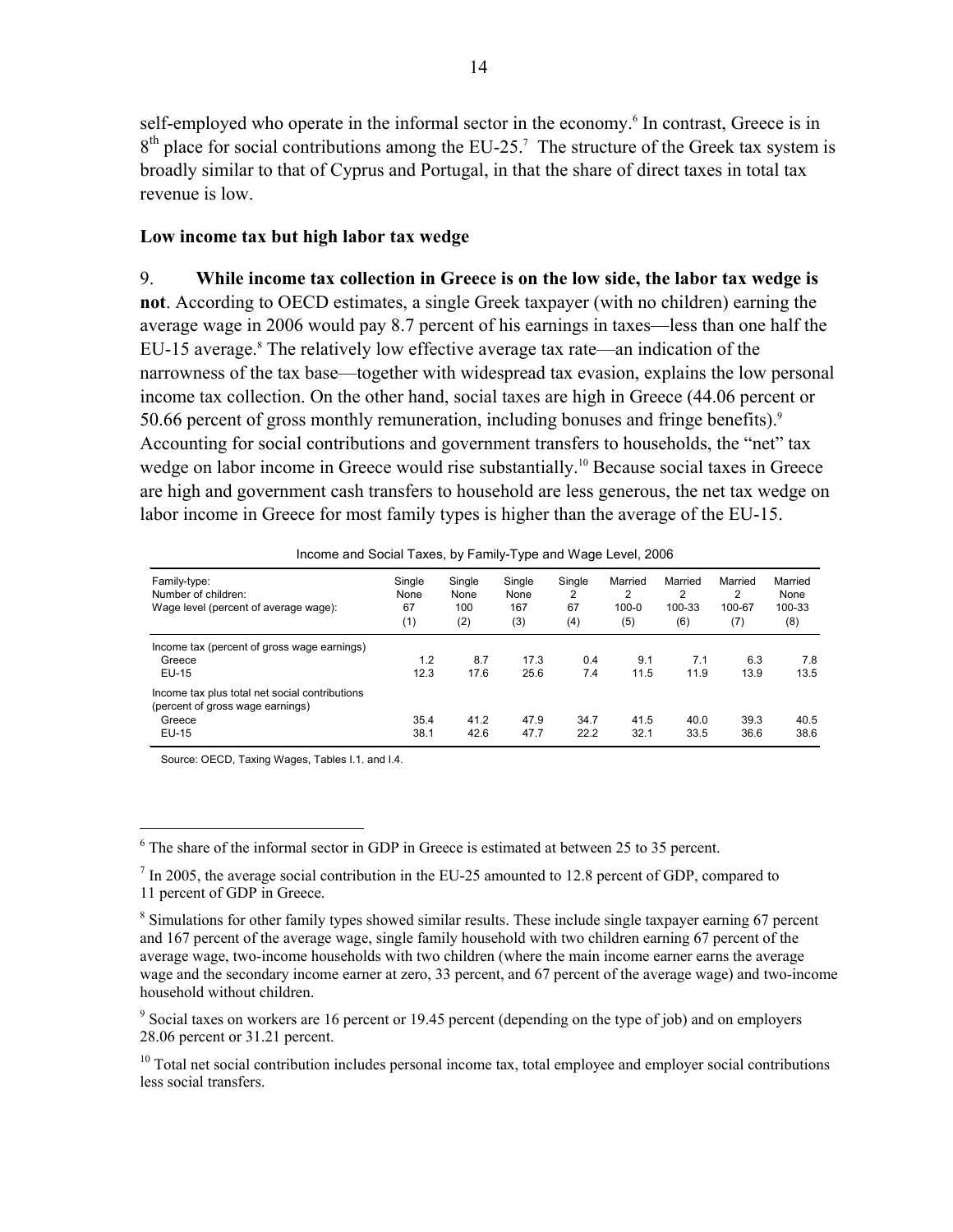#### **Need for base broadening and a better tax mix**

10. **Efforts to increase the tax ratio must first aim at broadening the base**. While the tax ratio is relatively low, serious tax evasion problems in Greece imply that the tax burden on those who do pay taxes can be high. Thus, recent stepped up efforts to improve compliance are apt. However, more effort is needed in order to meet the balanced-budget target by 2010 and in view of the long-term fiscal pressures associated with mounting pension and healthcare costs of population ageing. If the tax ratio has to rise, which taxes should be increased? As argued below, the scope for broadening *all* major tax bases is considerable in Greece and ought to take precedence over an increase in tax rates. After all, a basic tenet of any tax reform must be to broaden and get the tax base right, while the appropriate tax rates will be decided by revenue needs.

11. **Theory can point to areas that can help improve Greece's tax mix if it seeks to increase its tax ratio**. To minimize the welfare cost of raising any amount of tax revenue requires a balance between the available tax instruments. Public finance theory tells us that, at the optimum, the marginal welfare cost of raising an additional euro must be equal across all taxes. While it would be desirable to estimate the welfare cost for the entire range of tax instruments in any country, this is rarely done. Instead, guided by theory, tax practitioners generally accept that the lowest welfare cost of a tax is one that least distorts economic behavior and has a minimum impact on real income distribution. This leads to the following implications: on one extreme, capital income taxes because of uncertainty on their final incidence and increased tax sensitive of the domestic base due to continued international capital mobility, involve high welfare cost. On the other extreme, property taxes because they are levied on a base that lacks mobility and concentrated in the hands of the better off, involve low welfare cost, at least at moderate level of taxation. In between these taxes, the welfare cost of trade taxes is likely to be high given its impact on production, while consumption-based taxes such as the VAT, which is more supportive of growth, and excises especially on energy products, which are supportive of the environment, are likely to have a lower welfare cost than income-based ones such as the personal income tax and capital taxes, which affect intertemporal prices.

Personal Income Tax (Percent of GDP)  $\overline{0}$ 2 4 6 8 10 12 14 1995 1996 1997 1998 1999 2000 2001 2002 2003 2004 2005  $\Omega$ 2 4 6 8 10 12 14 EU-15 - NMS-10 Greece 1/ Personal Income Tax (Percent of GDP) 0 2 4 6 8 10 12 14 1995 1996 1997 1998 1999 2000 2001 2002 2003 2004 2005 0 2 4 6 8 10 12 14 Greece 1/ Portugal<br>Spain **P P** Blovak R  $Slovak Rep$ Ireland Italy Source: Eurostat, 2007. 1/ Data reflect recent GDP revision. Source: Eurostat, 2007. 1/ Data reflect recent GDP revision. 12. **Personal income tax (PIT) collection in Greece is particularly low as ratio to GDP.**  During 1995- 2005, Greece PIT revenue

#### **C. Personal Income Tax**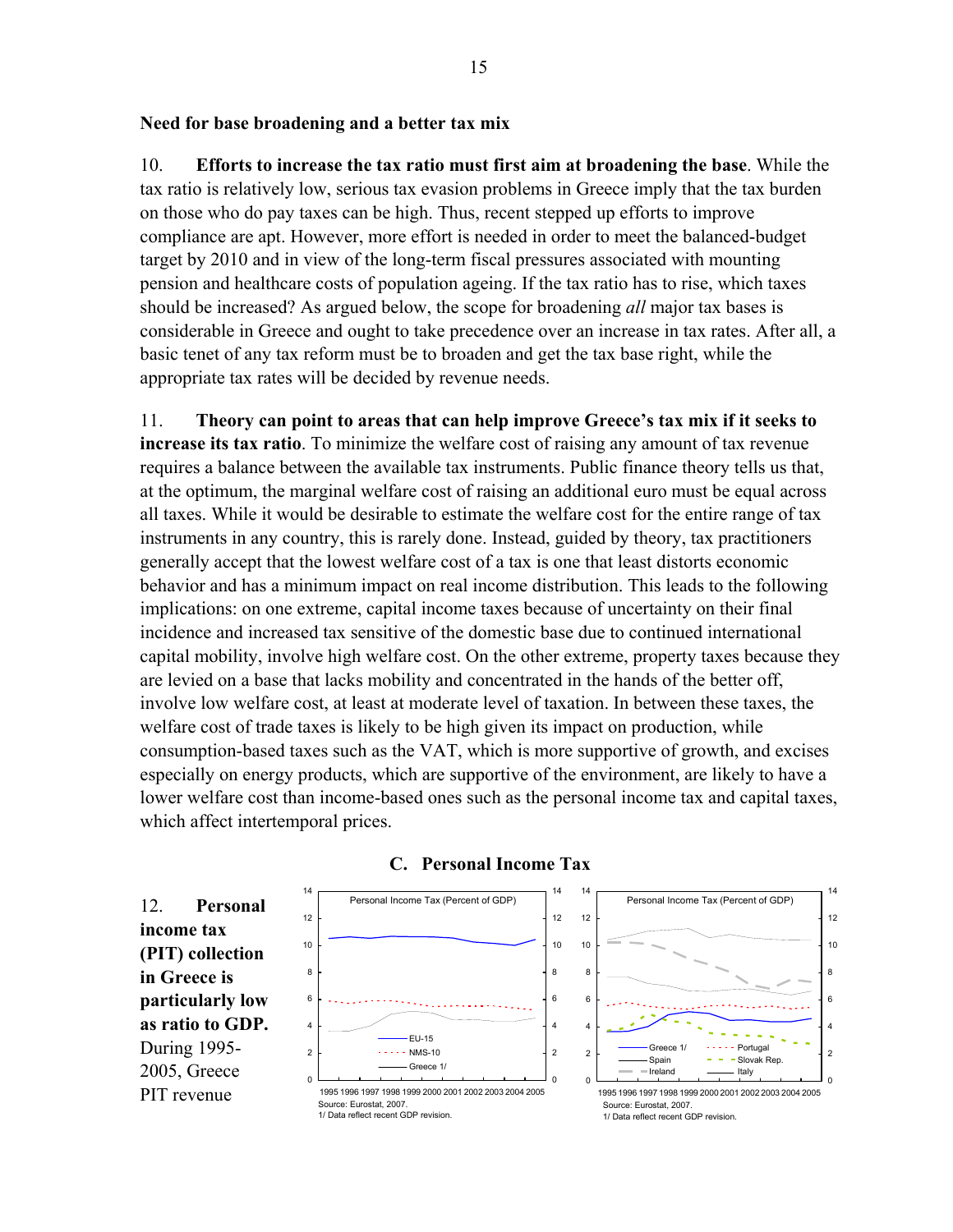averaged 4.4 percent of GDP—some 42 percent of the EU-15 average, and 80 percent of the new EU-member states (NMS-10) average. Even though PIT performance has improved somewhat in recent years, it wouldtake considerable effort before it catches up to the EU average. What explains the low yield? The factors point predominantly to a narrow base rather than low rates. Thus, the focus for improving the PIT rests in base broadening, reducing complexity, strengthening compliance, and ensuring that the self-employed pay a fair share.

13. **PIT rates in Greece fall around the middle in a wide spectrum of PIT rates in the region.** PIT systems in Europe differ widely from one country to another—for instance, from highly progressive taxation on labor income in the Nordic countries to a flat tax in the Baltic States and Slovakia. However, a commonly shared EU feature is that statutory rates have been coming down at all income levels.<sup>11</sup> Nearly all EU-15 member states have cut their top marginal tax rates in the last decade and many also have reduced rates at lower income brackets. In Greece, the phasing-in of the PIT reform entails further rate cuts in 2008 and 2009, and an expansion of the tax-exempt threshold.12 These rate cuts are likely to have some, but not an overwhelming, negative impact on revenue.

14. **The Greek PIT is complex, reflecting responses to domestic and outside pressures over time.** It contains elements of dual income tax (DIT) and global income tax (GIT) (see Box 1). Yet, in some respects, it is more complex than both. Like a DIT, the PIT taxes capital income are at lower rates than non-capital income. However, it is more complex than most DIT in that capital income are taxed at different rates, some final and others not.<sup>13</sup>

15. **Like a global tax, the PIT taxes all sources of income (seven categories14) at progressive rates.** Where provided by law, allowances and expenses are deducted from gross income of each source. The remaining taxable income from each source is then aggregated across different sources. Loss offset from one category is allowed against gain from another. The PIT has two progressive rate structures, depending on the type of income. In addition, certainly rare, if not unique, the tax-exempt threshold depends on the number of children and the PIT offers numerous nonstandard deductions and tax credits. An additional

1

 $11$  See, OECD (2006a), page 2.

 $12$  The tax exempt income was increased from EUR 11,000 to EUR 12,000 in 2007 for labor income and from EUR 9,500 to EUR 10,000 for nonlabor income. Details of rate cuts are discussed below.

 $<sup>13</sup>$  For example, interest income from banks and corporates are taxed at final withholding of 10 percent, but</sup> dividends are effectively taxed at a higher rate of 20 or 25 percent at the company level before distribution. In addition, capital gains may be exempt, taxed at various rates as a *final* tax if held by an individual, or taxed at the corporate rate if held by a business entity.

<sup>&</sup>lt;sup>14</sup> They are business/trading, professional, partnership, agricultural, employment, immovable property, movable property.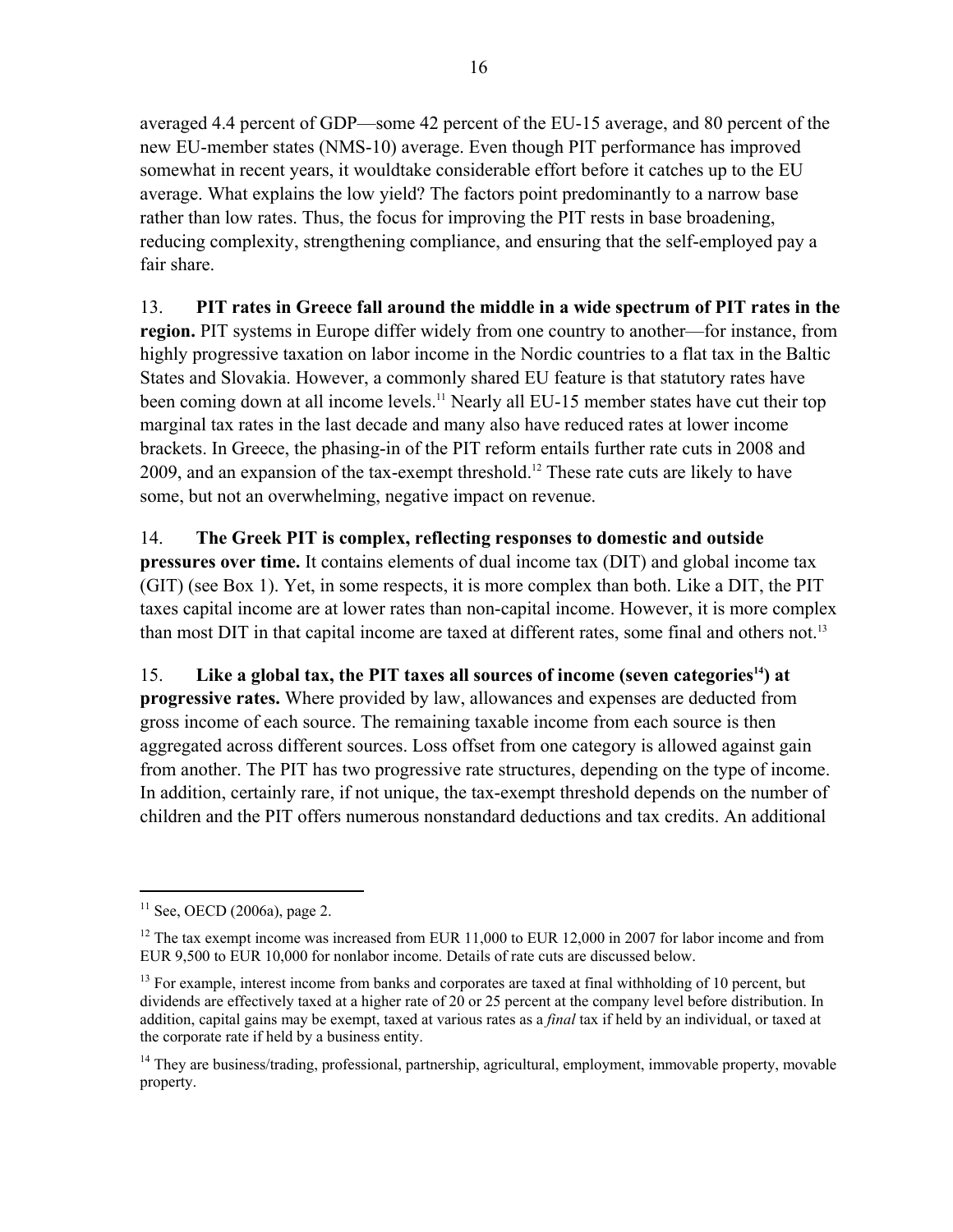1.5 percent income surtax is imposed on rental income from land and buildings.15 There is no local income tax in Greece.

#### **Box 1: Main Approaches to Taxing Personal Income**

There are three approaches to taxing personal income; namely, the global income tax (GIT), dual income tax (DIT) and the flat tax.

The **GIT** approach taxes in a comprehensive manner the sum of the taxpayer's income from *all* sources, typically under a progressive rate structure. The GIT normally provides significant tax deductions and allowances that tend to increase in value as income level raises. Its main advantages are that (1) taxpayers with the same level of income, regardless of how that is earned, are treated in the same way and (2) it eliminates the incentive for taxpayers to transform one form of income into another for tax purposes. However, the GIT suffers from (at least) two problems: some forms of income are hard to tax because they are difficult to observe (for example, unrealized capital gains), and the inability to tax capital income at marginal rates as high as those of labor income because of increased capital mobility. Hence, countries that might have once advocated a GIT (for example, the U.S., Canada, and U.K.) have in fact implemented hybrids that exclude part or all of returns on saving and investment, subjecting them to reduced taxation, often imposing a final withholding tax at a fairly low rate compared to the top marginal rate under the GIT.

The **DIT** approach is a compromise between the progressive GIT and the purely flat tax. Most well known for its application in the Nordic countries, the DIT approach levies a singular (usually), low tax rate on capital income and progressive rates on the sum of other labor and other noncapital income. Indeed, the DIT is essentially a form of schedular tax, which separates out capital and noncapital income. In the purest form, the DIT respects two properties. First, the rate on capital income is aligned with the corporate tax rate and the marginal tax rate on labor income in the first bracket. Second, it should have only one rate and no exemptions so as to achieve the greatest degree of uniformity and neutrality in taxing capital income. The DIT approach effectively acknowledges the severe limitation of progressive taxation on capital income as a way to redistribute income. The redistributive goals under the DIT come from the progressive taxation on noncapital income.

The **flat tax** approach levies a proportional (flat) tax rate on all sources of income (after permissible deductions). Adopted mainly in Eastern Europe, the main appeal of a flat tax system is simplification and transparency, which could help strengthen tax administration and enforcement. In theory, this could lead to better compliance (although it remains too early to judge). While a flat tax can still be mildly progressive (depending on the level of tax exempt income), a singular rate severely restricts the ability of the personal income tax to redistribute income, which limits its appeal to countries with strong consensus for progressivity in the income tax. Countries adopting the flat tax (for example, Slovakia) have tended to shift the tax burden from direct to indirect taxes, while maintaining high social contribution taxes.

16. **The key to increasing the PIT revenue yield lies in simplifying and improving the following areas**. While it may be helpful to have a coherent framework along the lines of a GIT, DIT or flat tax, Greece cannot escape implementing reform to (1) broaden the base, (2) simplify the rate structure, and (3) rationalize capital income taxation.

 $15$  This proportional surtax subject to a cap must not exceed the tax levied on the taxpayer's total taxable income.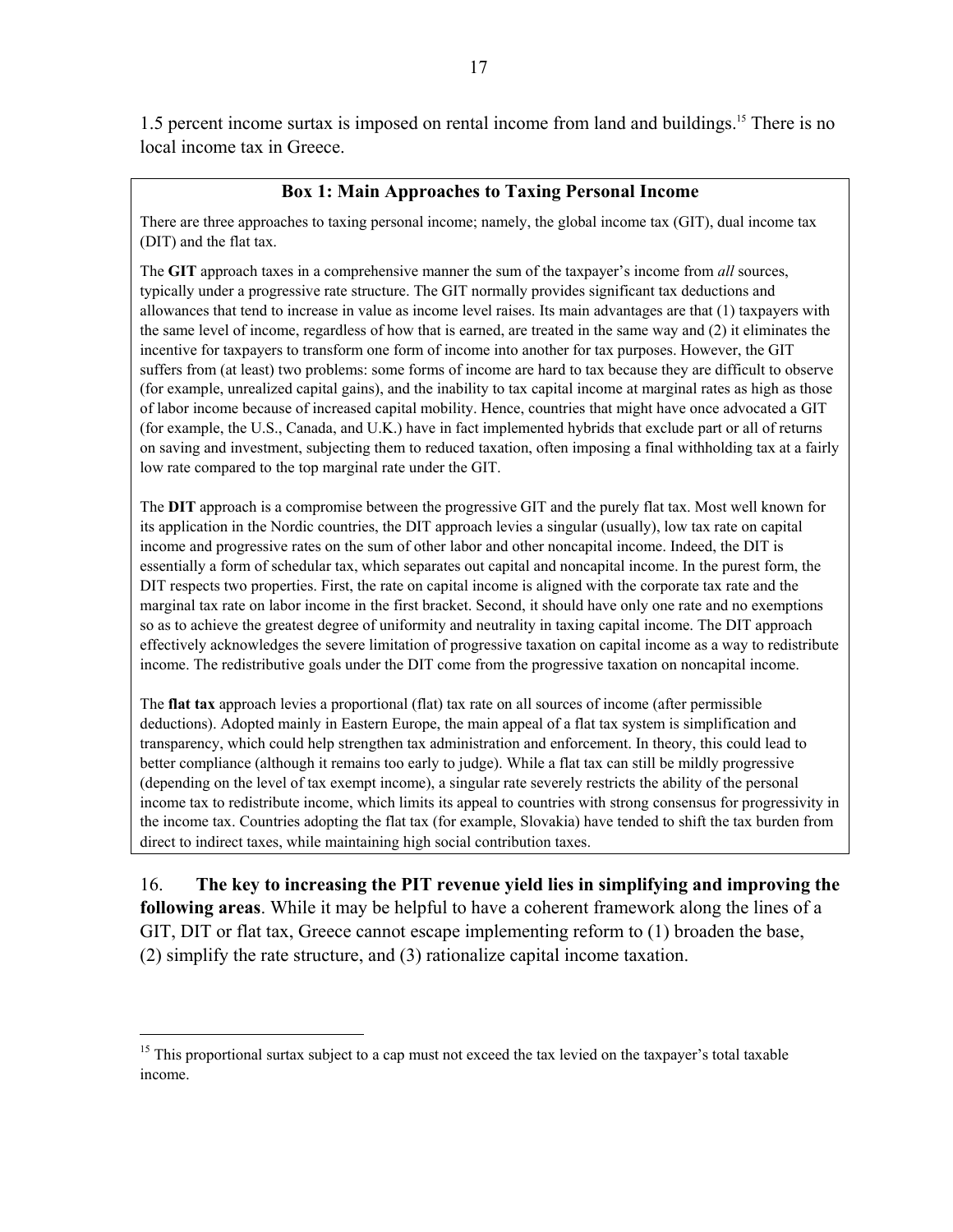#### **Broadening the base**

 $\overline{a}$ 

17. **The scope for broadening the PIT base is considerable** because of generous deductions and tax credits, exempt income, and tax evasion by the self-employed and underreported income from workers in the informal sector. The main priorities are:

- **Controlling nonstandard tax credits and deductions**. The PIT offers a standard personal deduction of EUR 2,400 (and additional standard deduction for supporting handicapped person supported by the taxpayers), and a standard tax credit of EUR 240 for education expenses for self and each dependent. It also has a large number of nonstandard deductions and tax credits,<sup>16</sup> some subject to cap and some not (see Appendix I). Consideration should be given to substituting targeted expenditure programs for nonstandard deductions and tax credits. Greece—like many countries has standard relief (such as personal deduction) to assist individual taxpayers. However, it also employs a large number of base narrowing nonstandard deductions and credits for the pursuit of various public policy objectives (including alimony payment, energy installation, interest mortgage). These nonstandard deductions and credits can also be unfair to certain taxpayers who are not in the position to benefit from them because of individual circumstances.17 In addition, certain nonstandard reliefs can benefit the better off disproportionately (although the ceilings in the law will limit their impact). Thus, best practice calls for curbing nonstandard reliefs. It is often fairer, more cost effective and transparent to adopt well-targeted expenditure programs for pursuing the policy goals which nonstandard reliefs are designed to achieve.
- **Reining in exempt income**. While most incomes are subject to tax, several are not. For instance, tax exempt income include pensions for veterans, salaries and pensions for handicapped, monetary awards from the Greek state, certain capital gains from the sales of immovable property, income from derivative transactions carried out on the Athens Derivatives Exchange, subsidies paid to young professionals and entrepreneurs, and benefits for third and subsequent child. To broaden the tax base, considerations could be given to narrowing this list by bringing into tax, in the first instance, capital gains of immovable property, profits from derivative income and subsidies to young professionals.

<sup>&</sup>lt;sup>16</sup> A nonstandard relief is a defined as a deduction or credit whose amount is determined by reference to the actual expenses incurred. In contrast, a standard relief is available to all taxpayers satisfying eligibility rules and is unrelated to actual expenditure.

<sup>&</sup>lt;sup>17</sup>As a rule, tax credit is more progressive than a deduction for any progressive rate structure. For example, a deduction of EUR 1,000 reduces the tax liability of taxpayer in the 25 percent bracket by EUR 250 and a taxpayer in the 40 percent bracket by EUR 400. A tax credit of EUR 250, in contrast, reduces the liability of both by the same amount.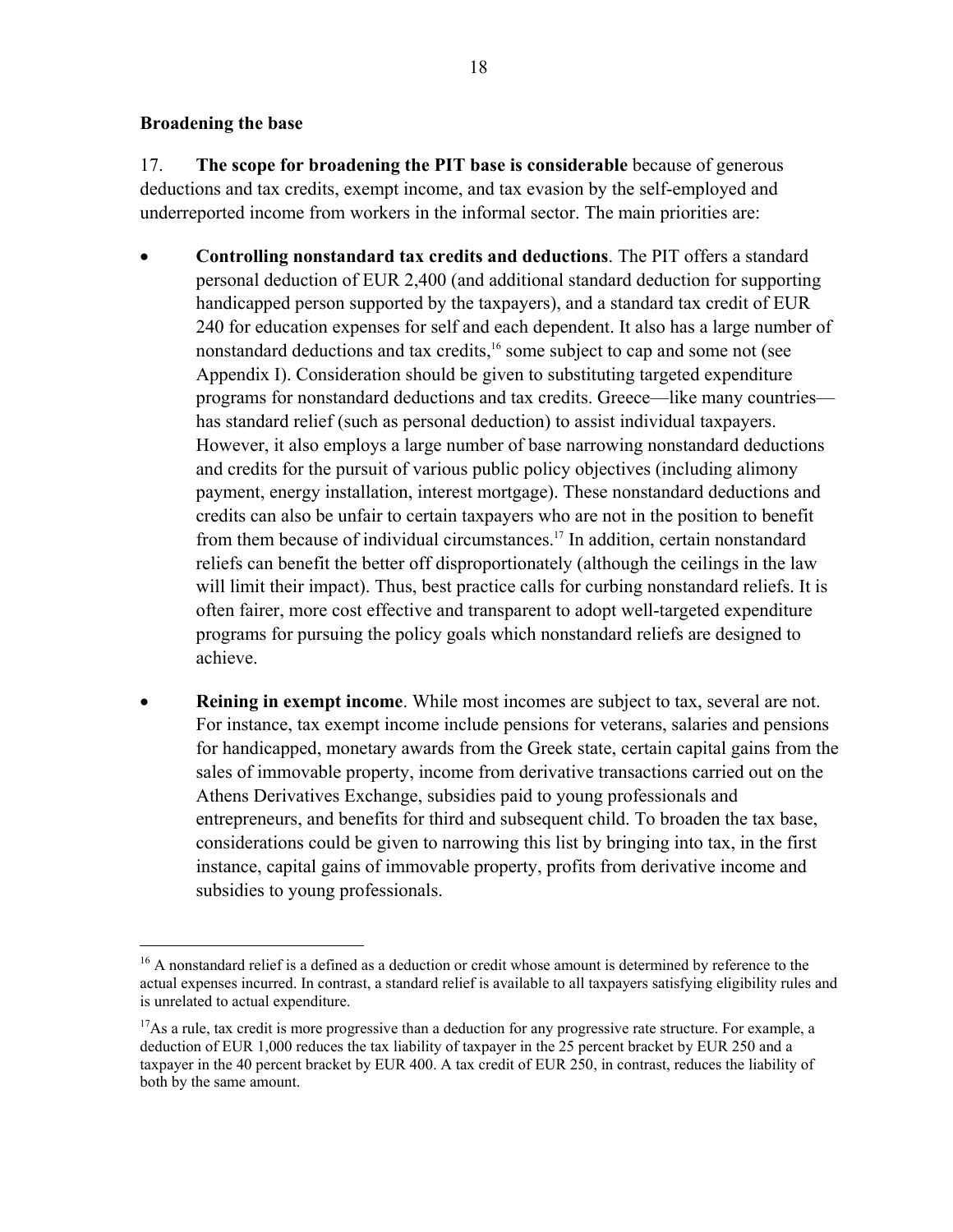- **Taxing the self-employed and the informal sector**. Greece has a large number of self-employed and a large informal sector.<sup>18</sup> Taxing the self-employed is difficult in all countries. In Greece, it is exacerbated by a weak book keeping culture and an outdated approach to tax administration. In 2005, a Fund technical assistance mission on tax administration found that tax evasion was a serious problem that undermined revenue and imposed a high cost on those in the formal economy. Poor compliance is believed to be particularly acute amongst the self-employed and those working in the shadow economy. While this leads to a serious narrowing of the tax base, it also is a basic unfairness that may undermine compliance more broadly.
- **Simplifying the tax system**. Part of the poor compliance may be due to the complexity of the tax system, weak tax paying culture, and poor enforcement. Thus, Greece should consider adopting every simplification that moves in the direction of improving transparency. Reducing compliance cost would be beneficial for revenue and help reduce evasion. As noted, the authorities have stepped up efforts to strengthen tax administration, including intensive auditing and cross verifications. In addition, the new evasion law provides a deduction for taxpayers to collect receipts, an incentive that may have a potential positive impact but would need to be carefully watched (it can be abused by false invoices). The National Council, tasked with the charge of combating evasion, could consider laying out a strategy with reinvigorated efforts to ensure that the self-employed pay their fair share of tax. Beyond that, stronger enforcement of penalties, which on paper are severe, could be helpful.<sup>19</sup>

### **Simplifying the rate structure**

<u>.</u>

18. **The PIT is complex because of multiple progressive rate structures for individuals and multiple tax rates for partnerships**. Several changes could be made to simplify the system:

**Rate structures for individuals**. Greece has basic two progressive rate structures one for labor (including pension) income with four brackets (including the zero rate bracket), and another for nonlabor income with five brackets (including the zero rate bracket). Both structures have a zero marginal rate (for income below EUR 10,500) and three marginal rates of 29 percent (for income between EUR 12,001 and 30,000),

<sup>&</sup>lt;sup>18</sup> In a 2000 CESifo paper, Freidich Schneider estimated that the size of the shadow economy in Greece was 29.6 percent, the largest of 18 OECD countries in the study.

 $19$  These include heavy monetary fine and prison terms for nonpayment and tax frauds, which are seldom enforced. For example, fine is set at 1.5 percent per month up to 300 percent of tax and imprisonment of up to 10 years for tax evasion exceeding euro 150,000.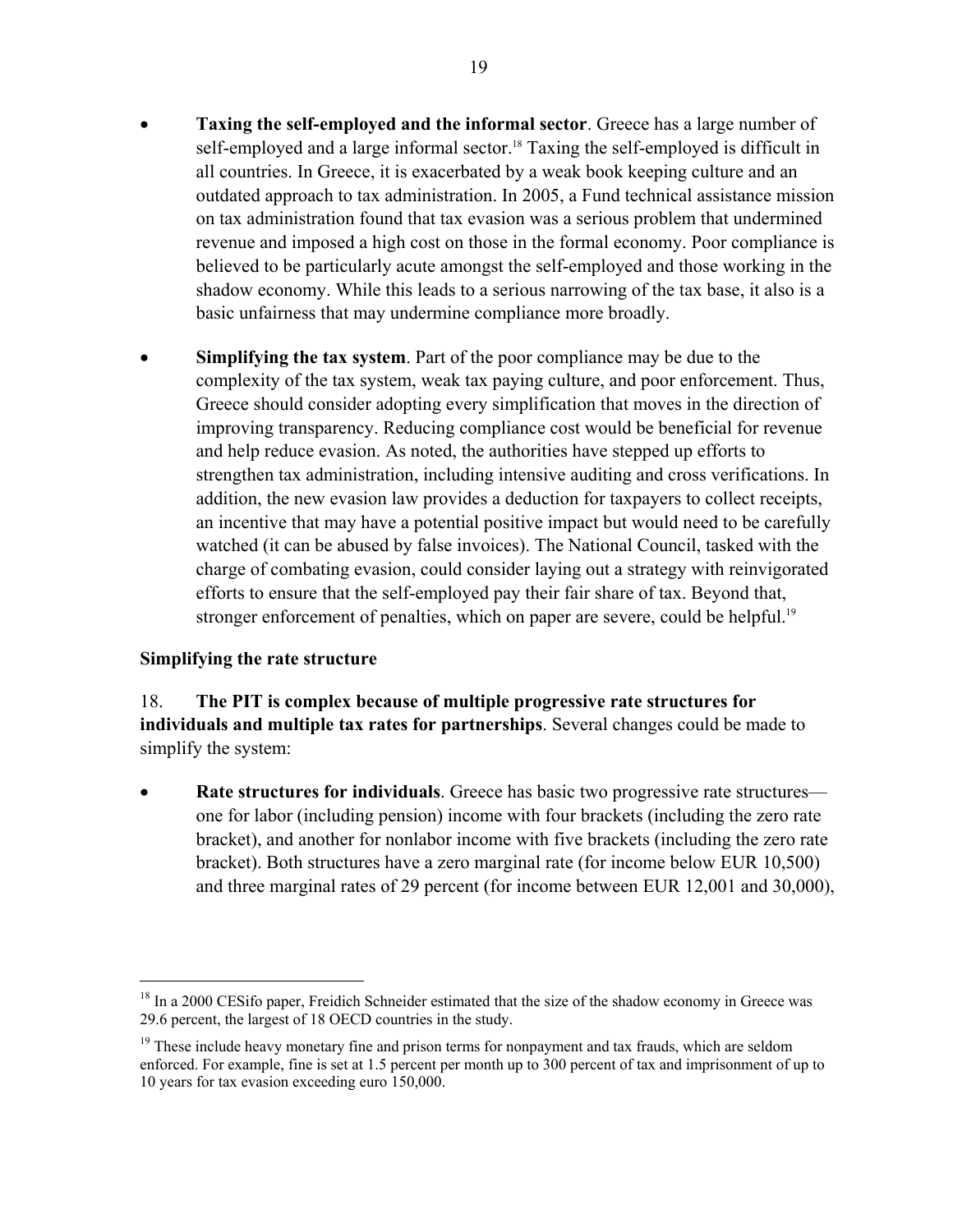39 percent (EUR 30,001 and 75,000), and 40 percent (above EUR 75,000).<sup>20</sup> Thus, the only difference between the two structures lies in the treatment over a narrow income bracket (EUR 10,500 to 12,000). Labor income is exempt in this bracket while nonlabor income attracts a marginal rate of 15 percent over this income range. The slight tax preference for labor income, which is a compensation to wage earners since nonwage income earners may deduct various expenses (either legally or illegally to evade taxation), adds to the complexity of the tax system. As the small gap is unlikely to amount to any significant real difference for wage or nonwage earners, consideration could be given to having only one rate structure. In addition, the tax-exempt bracket under both rate structures is dependent on the number of children, increasing by EUR 1,000, EUR 2,000 and EUR 10,000 respectively, for one, two and three dependent children. There is an additional EUR 1,000 increase for each subsequent child after the third. While using the tax system to assist family with children is common, modern approaches stress tax equality for taxpayers independent of the number of children in the household. Governments can better handle the public policy goal of promoting family and children through targeted social programs, thus reducing the cost of the policy goal while improving its transparency.

• **Tax rates for partnerships.** Profits of limited liability companies (*eteria periorismenis efthinis, EPE,* a form of partnership) are treated as business income (irrespective of whether it is a trading business or a partnership of professionals, except lawyers). EPEs are taxed at a 25 percent flat rate. Profits of other types of partnerships (*eterorithmos eteria EE, omorithmos eteria*, *OE* and *astiki eteria*, *Ast. Et)* are also treated as business income, unless their business activity falls specifically into professional class such as lawyers, doctors, dentists, business consultants, etc. The latter are taxed at a flat rate of 20 percent. There are also special rules of deduction against profits: OE may deduct up to 50 percent of profits as salary for its administrators, who must be shareholders. This different tax treatment distorts the choice in the organization of partnerships. In fact, many countries treat partnerships as "flow-through" entities—under which income is not taxed at the partnership level, but distributions to partners are taxed under the PIT at progressive rates. Greece can usefully consider this reform option, which can help remove tax arbitrage opportunity, and equalize the tax treatment of partners and self-proprietors.

#### **Rationalizing personal capital income taxation**

 $\overline{a}$ 

19. **The PIT recognizes interest income, dividends, and capital gains as different form of capital income.** At a broad level, capital income is subject to a schedular final tax

 $20$  The rates of 29 percent and 39 percent of both progressive structures will be reduced to 27 percent and 37 percent respectively in 2008, and further to 25 percent and 27 percent in 2009 and beyond. The rate structure is quite progressive, in 2005, the tax-exempt threshold is equal to 0.6 times per capita GDP and the top marginal rate threshold that is below the OECD average (or equivalent to just 3.8 times per capital GDP).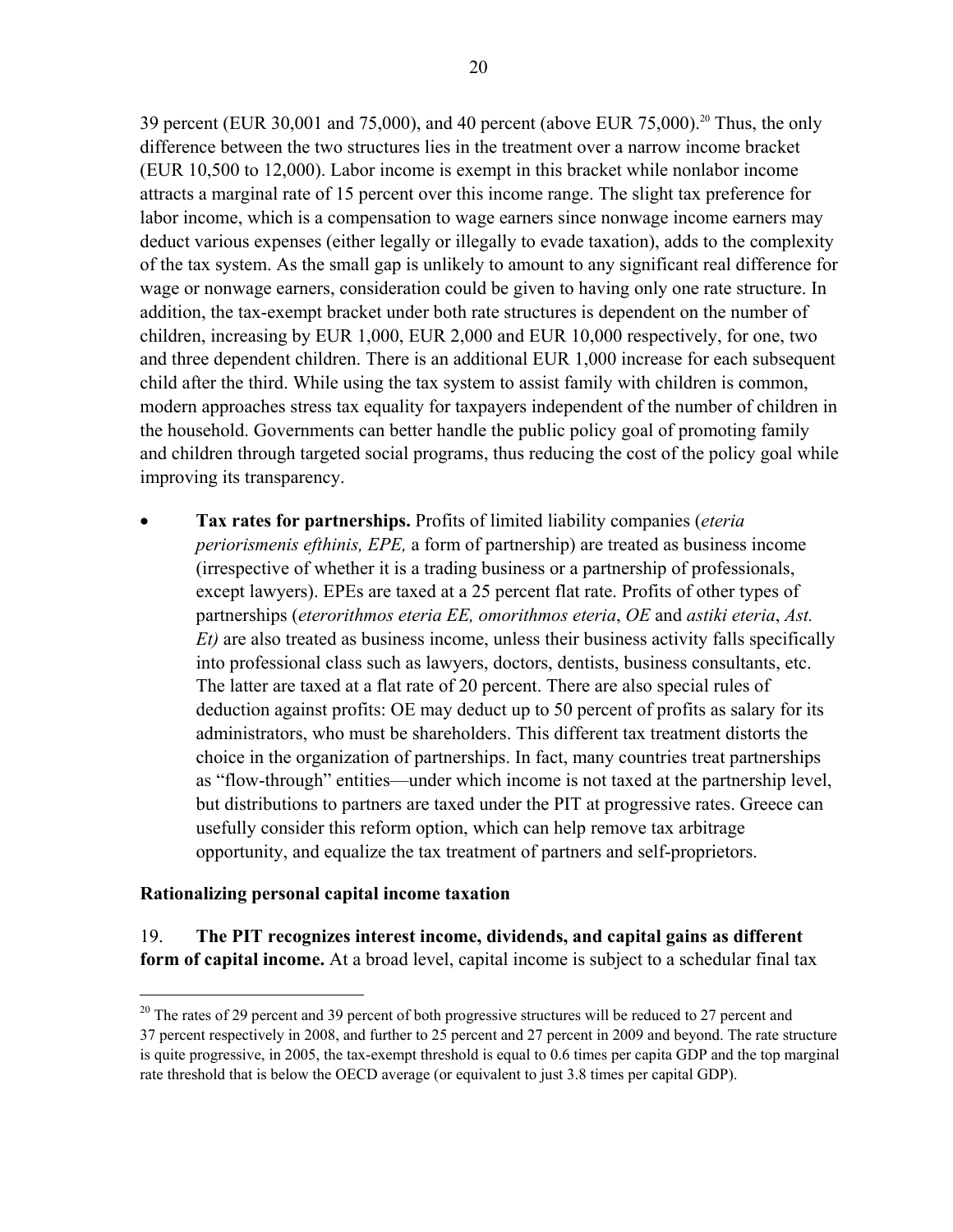when received by individuals. In practice, the system is more complex because of exemption and significant rate differential, and also because taxation depends on the source of income produced (locally or overseas). As shown in the text table below, interest income is subject to a final withholding tax of 10 percent if received by individuals, but at 25 percent (with credit for taxes withheld) if received by corporations. In addition, interest income on non-euro deposits with a Greek bank held by a foreigner is tax exempt. Domestic dividends are effectively taxed at the company level, at 20 or 25 percent, while foreign-source dividends are taxed at progressive marginal rates (with credit given for foreign taxes paid). Dividends from shipping operations are taxed at a reduced presumptive rate. Capital gains are either exempt (for example, income from derivative transactions) or subject to a schedular final tax at different rates.<sup>21</sup> Gains from immovable property are either exempt or taxed up to 20 percent, depending on the holding period. Gains not explicitly listed, such as rights to purchase real property, are exempt.

|                                                   | Taxalion of Fersonal Capital Income                                         |                                                                                                             |                                                                           |
|---------------------------------------------------|-----------------------------------------------------------------------------|-------------------------------------------------------------------------------------------------------------|---------------------------------------------------------------------------|
| Personal Capital Income                           | Exempt                                                                      | Schedular Tax                                                                                               | Global Income Tax                                                         |
| Interest                                          | Interest from non-euro<br>deposits                                          | Interest from Greek<br>banks and Postal Savings<br>Bank (10%)                                               |                                                                           |
| <b>Dividends</b>                                  | Dividends paid from<br>shipping companies under<br>tonnage regime 1/        | Other dividends are taxed<br>at the company level at<br>either 20% or 25%                                   | Foreign-source<br>dividends are taxed at<br>progressive marginal<br>rates |
|                                                   |                                                                             | Gains from shares are<br>taxed at 5% (unlisted<br>corporation) or 20%<br>(partnerships and<br>corporations) |                                                                           |
| Capital gains from shares,<br>participation, etc. | Gains derived from Athens<br>Derivative Exchange                            | Gains from transfer of a<br>participation to relatives<br>are taxed at 1.2% or 2.4%                         |                                                                           |
|                                                   |                                                                             | Gains from sales of a<br>name, trademark, and<br>goodwill are taxed at 20%                                  |                                                                           |
|                                                   | Gains from immovable<br>property held over 25 years                         | Gains from immovable<br>property held up to<br>5 years (20%)                                                |                                                                           |
| Capital gains from real<br>estate                 | Gains not explicitly listed,<br>such as rights to purchase<br>real property | 5-15 years (10 %)<br>15-25 years (5%)                                                                       |                                                                           |

| <b>Taxation of Personal Capital Income</b> |  |  |
|--------------------------------------------|--|--|
|                                            |  |  |

1/ Dividends from shipping operations are effectively taxed at a reduced rate at the company level under the presumptive tonnage regime.

1

<sup>&</sup>lt;sup>21</sup> For instance, gains from shares and participation are taxed at 1.2 percent or 2.4 percent if sold to a relative, 5 percent if the company is unlisted, and 20 percent if listed.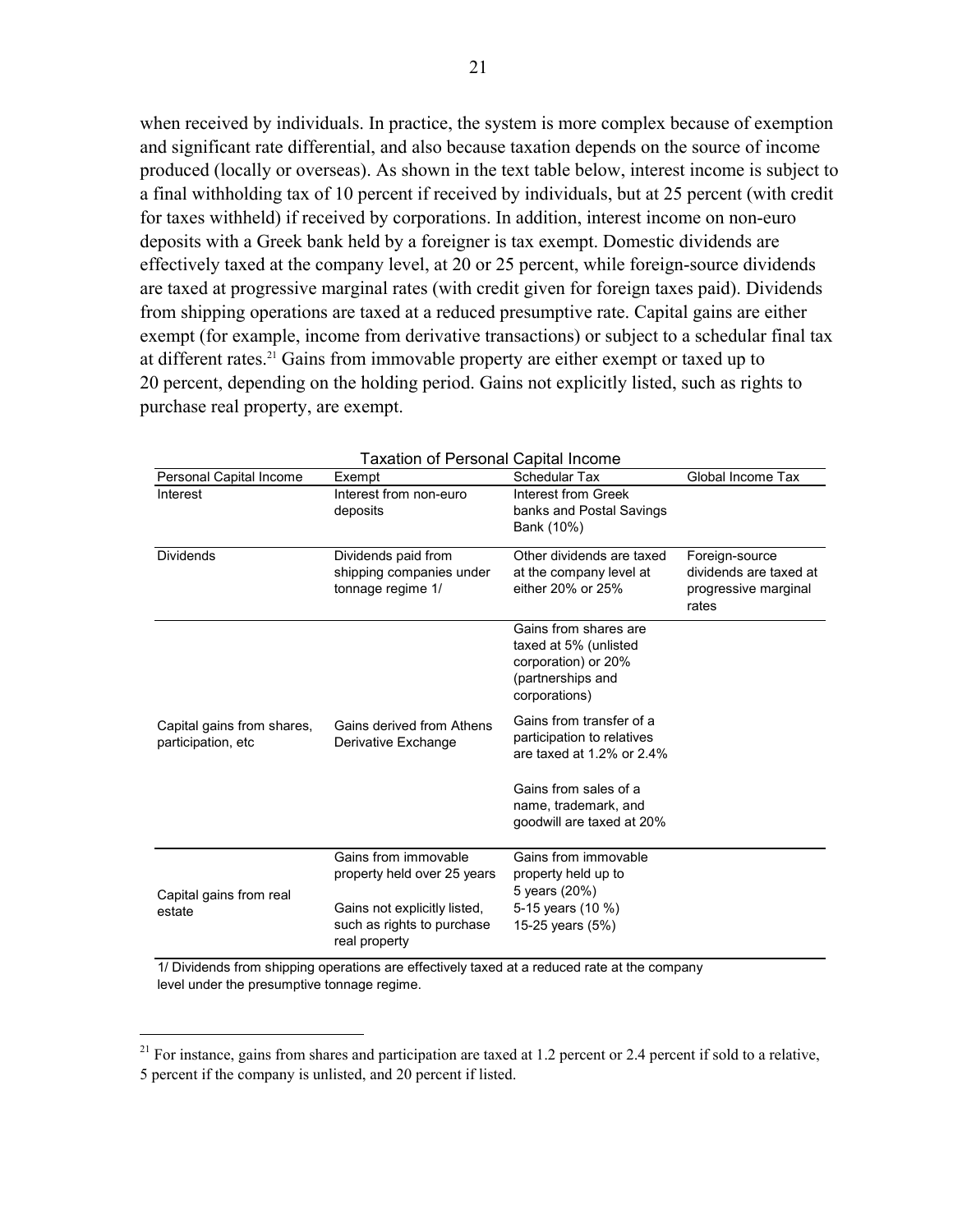## 20. **The complexity in the taxation of capital income has several undesirable**

**outcomes**. First, exempting capital gains from derivative transaction and property held over 25 years narrows the base. Second, different tax treatment leads to non-neutrality in the taxation of capital income. It offers opportunity for tax arbitrage (for example, disguising one form of income as another, or converting wages into dividends or capital gains). Third, lower capital gains on immovable property favors the investment in residential housing, which also enjoys a tax credit on interest on mortgage loan, at the expense of investment in other productive assets. Lastly, excluding some capital gains from taxation weakens the distributive role of the PIT.

21. **Greece could further study how best it would like to tax capital income**. The complexity in Greece—also observed in other countries—reflects tensions between the policy seeking to encourage investment and savings and the redistributive goal of an income tax. It is also a sign that in a world of capital mobility, such income is increasingly taxed at reduced rates. Under a GIT, all sources of capital income will be brought into tax at the same progressive marginal rates. The approach would require eliminating exemptions; taxing dividends at the personal level (with a gross-up for taxes paid at the corporate level and a dividend tax credit for the same amount); and abolishing differential taxation of capital gains (by rates, holding period, or other criterion). Under a DIT, all sources of capital income defined to include interest, dividends, capital gains (from real property and financial assets), and other form of financial income (such as derivatives and insurance policies)—would be harmonized.

### **D. Corporate Income Tax**

### 22. **The corporate income tax (CIT) has been a relatively important source of revenue for Greece.** The CIT is levied on resident corporations or limited share companies



nonresident enterprises operating. During 1995-2005, CIT revenue averaged 3.0 percent of

<sup>&</sup>lt;sup>22</sup> EPE is a hybrid of the AE and the partnership. EPE owners enjoyed limited liability (as in the AE) and they may be more personally involved in management (as in the partnership).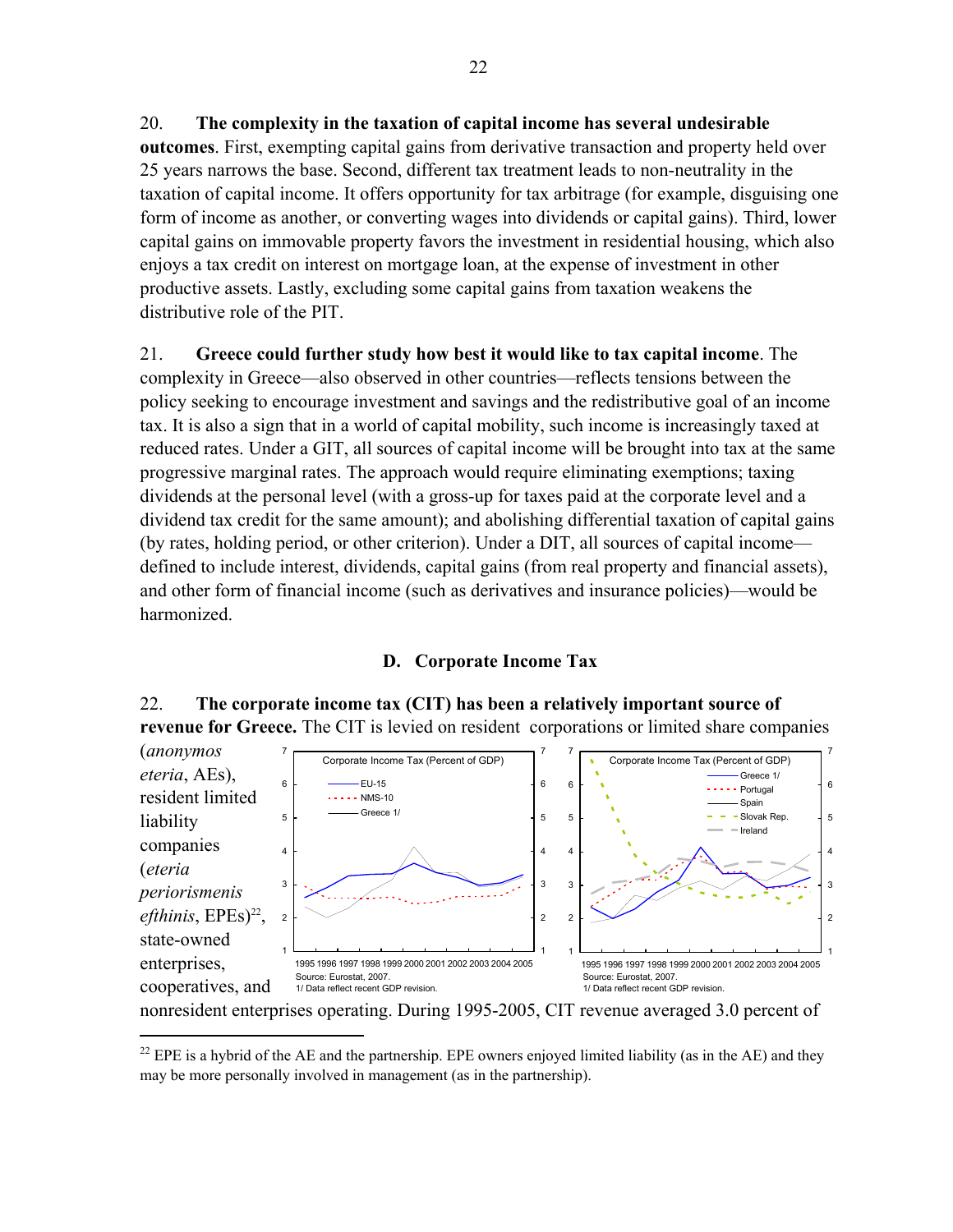23

GDP—slightly lower than the EU-15 average (3.2 percent), but higher than the NMS-10 average (2.7 percent). However, following the 2004 reform that entailed a phased reduction in CIT rate, corporate tax revenue has declined as ratio to GDP.

23. **In line with EU and worldwide trends, the CIT rate in Greece has fallen substantially**. In a phased reduction, the singular CIT rate was progressively cut from 35 percent to 32 percent in 2005, to 29 percent in 2006 and to 25 percent in 2007. These cuts put Greece's CIT rate at well below the EU-15 average (29.5 percent). However, it remains relatively high compared to average of the NMS-10 (20.1 percent).

24. **Greece does not levy surcharges or local taxes on corporate profits.** Unlike in several EU countries (for example, Germany and Luxembourg) which have subnational corporate taxes and/or levy a surtax on corporate profits, there are no further "add-ons" to the Greek central government corporate tax. Thus, Greece has the lowest corporate rate among the EU-15 (save Ireland) when the add-ons are included. However, the Greek corporate rate is still high compared to the NMS-10 (save Malta) which, like Greece, do not generally have a sub-national level tax on corporate profits.

25. **The CIT as a source of revenue has not been fully exploited relative to its potential.** This can be seen from two measures. First, according to Eurostat's calculations, the implicit tax rate on corporate profits measured by the ratio of the total corporate tax revenue to

a proxy of the potential corporate tax base has fallen from 32 percent in 2000 to 18 percent in 2004.







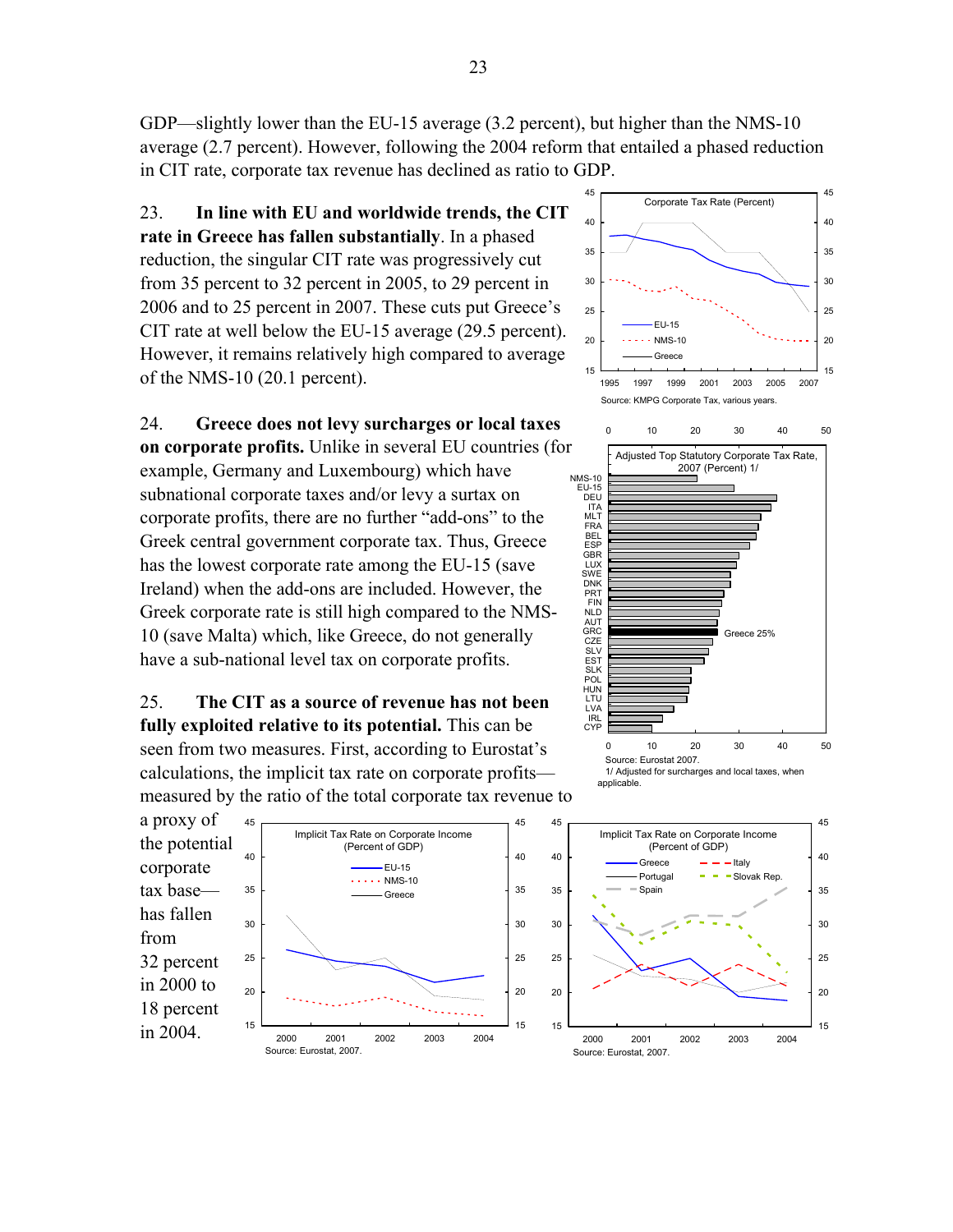This is significantly lower than the EU-15 average (albeit higher than the NMS-10 average).<sup>23</sup>

#### 26. **By another (imperfect) measure, the CIT base also appears to be relatively**

**small.** The implicit base of the Greek corporate tax in 2004 was  $0.09$  (see table below).<sup>24</sup> This is about 20 percent lower than the EU-15 and 45 percent lower than the NMS-10. The CIT revenue as ratio to GDP in Greece declined to 3.3 percent in 2005, 2.8 percent in 2006, and is projected at 2.5 percent in 2007, tracking the fall in the corporate rate.<sup>25</sup> The implicit CIT bases are respectively 0.103 in 2005, 0.096 in 2006, and 0.10 in 2007, implying that there was no significant base broadening accompanying the rate cuts, even as the reform has abolished tax exemption on retained earnings for certain industries.

| (Percent, unless otherwise indicated) |                                |                                                  |                                          |  |  |  |  |
|---------------------------------------|--------------------------------|--------------------------------------------------|------------------------------------------|--|--|--|--|
|                                       | <b>Central Government Rate</b> | Corporate Income Tax<br>Revenue (Percent of GDP) | Implicit Corporate Income<br>Tax Base 1/ |  |  |  |  |
| Belgium                               | 35.5                           | 3.2                                              | 0.09                                     |  |  |  |  |
| <b>Czech Republic</b>                 | 28.0                           | 4.8                                              | 0.17                                     |  |  |  |  |
| Denmark                               | 30.0                           | 3.2                                              | 0.11                                     |  |  |  |  |
| Germany                               | 26.4                           | 0.9                                              | 0.04                                     |  |  |  |  |
| Estonia 2/                            | 0.0, 35.0                      | 1.7                                              | 0.05                                     |  |  |  |  |
| Ireland                               | 12.5                           | 3.6                                              | 0.29                                     |  |  |  |  |
| Greece                                | 35.0                           | 3.0                                              | 0.09                                     |  |  |  |  |
| Spain                                 | 35.0                           | 3.5                                              | 0.10                                     |  |  |  |  |
| France                                | 34.3                           | 2.4                                              | 0.07                                     |  |  |  |  |
| Italy                                 | 33.0                           | 2.2                                              | 0.07                                     |  |  |  |  |
| Cyprus                                | 10.0, 15.0                     | 3.7                                              | 0.25                                     |  |  |  |  |
| Latvia                                | 15.0                           | 1.7                                              | 0.11                                     |  |  |  |  |
| Lithuania                             | 15.0                           | 1.9                                              | 0.12                                     |  |  |  |  |
| Luxembourg                            | 22.9                           | 5.8                                              | 0.25                                     |  |  |  |  |
| Hungary                               | 16.0                           | 2.1                                              | 0.13                                     |  |  |  |  |
| Malta                                 | 35.0                           | 4.2                                              | 0.12                                     |  |  |  |  |
| Netherlands                           | 34.5                           | 3.3                                              | 0.10                                     |  |  |  |  |
| Austria                               | 29.5, 34.0                     | 2.4                                              | 0.07                                     |  |  |  |  |
| Poland                                | 19.0                           | 2.2                                              | 0.12                                     |  |  |  |  |
| Portugal                              | 25.0                           | 3.0                                              | 0.12                                     |  |  |  |  |
| Slovenia                              | 25.0                           | 2.0                                              | 0.08                                     |  |  |  |  |
| Slovak Republic                       | 25.0                           | 2.5                                              | 0.10                                     |  |  |  |  |
| Finland                               | 29.0                           | 3.5                                              | 0.12                                     |  |  |  |  |
| Sweden                                | 28.0                           | 3.0                                              | 0.11                                     |  |  |  |  |
| United Kingdom                        | 30.0                           | 2.8                                              | 0.09                                     |  |  |  |  |
| EU-15 (average)                       | .                              | 3.1                                              | 0.11                                     |  |  |  |  |
| New member states (average)           | $\cdots$                       | 2.7                                              | 0.13                                     |  |  |  |  |
|                                       |                                |                                                  |                                          |  |  |  |  |

| EU Corporate Income Tax, 2004        |  |  |
|--------------------------------------|--|--|
| (Percent unless otherwise indicated) |  |  |

Sources: PriceWaterhouseCooper, *World Wide Summaries* , "Corporate Taxes," 2004–05; and Eurostat, 2007.

1/ Corporate tax ravenue as a percent of GDP, divided by the highest tax corporate income tax rate.

 2/ For Estonia, the zero central government rate applies to undistributed profits. Distributed profits are subject to a tax rate of 26/74 (about 35 percent).

 $^{23}$  Eurostat data are only available up to 2004 for most countries; each country's potential corporate tax base is calculated from the production and income accounts of their own national accounts.

 $^{24}$  The implicit base is calculated by dividing the CIT revenue as a ratios to GDP by the rate of the tax. For countries with more than one CIT rate, the highest rate is used in the denominator. For these countries, the implicit base shows a less favorable picture than in reality because it does not recognize the part of the base that is subject to a lower tax rate.

 $25$  This includes revenue from the CIT and those classified under "special categories".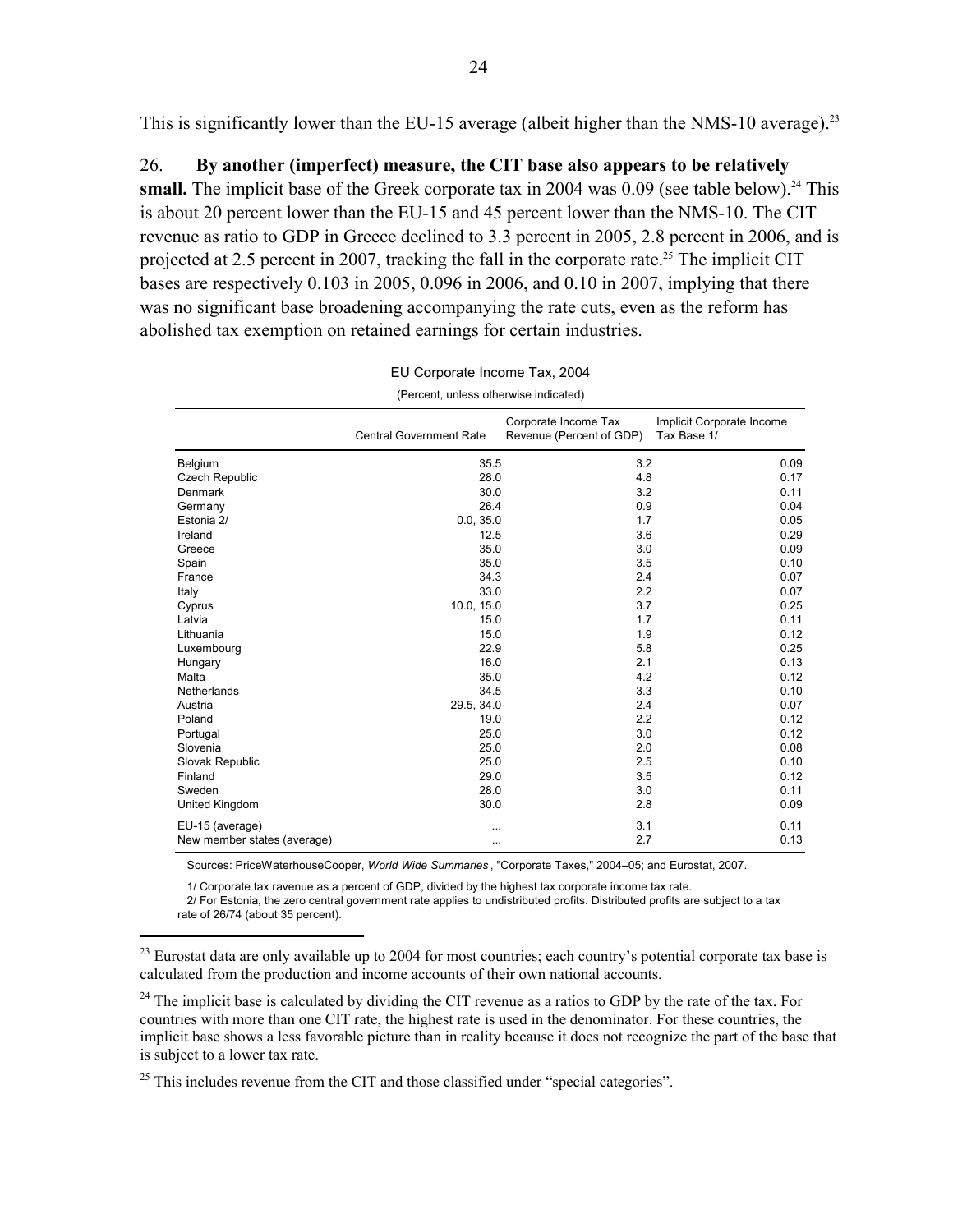#### **Taxable Base**

 $\overline{a}$ 

**Expanding the corporate tax base will help preserve corporate tax revenue as ratio to GDP**. With increased international capital mobility, pressures toward lowering the statutory corporate rate will likely continue in the absence of an international co-operative framework against tax competition. For Greece—as in other countries—preserving the share of corporate taxes may require an expansion of the corporate tax base. By law, the CIT is levied on the net taxable income from *all* sources of a business entity. The law recognizes five categories of taxable income (immovable property, movable property, business income, agriculture income, and income from other sources).<sup>26</sup> The net result of each income category is calculated separately, and then aggregated to determine an enterprise's total net taxable income. In general, the law permits loss offset from one source against another.<sup>27</sup> Losses can be carried forward for up to 5 years. Resident companies are subject to the CIT on their worldwide income, with relief given unilaterally or by treaty provision for foreign taxes paid. Companies can choose between FIFO (first-in first-out) and LIFO (last-in first out) for inventory valuation and between a straight-line method and a declining balance method for depreciation charges on plant, machinery, and equipment (at reasonable rates). While many of the above features are standard for a corporate tax, there are, however, elements of the Greek CIT that are particularly harmful for the base. These include special regimes, exempt income, generous deductions, nonstandard treatment of capital gains and valuation, and widespread tax incentives. Greece should consider reining in these areas to broaden the CIT base:

**Special regimes**. There are two special regimes for companies outside the CIT.<sup>28</sup> First, profits from shipping operations are subject to a *tonnage tax* in lieu of the CIT. This is essentially a presumptive tax under which ships fall into one of two categories based on type and gross tonnage.<sup>29</sup> While tax competition implies that the taxation of

 $^{26}$  As noted, Greece applies a dividend exemption system that ensures that corporate dividends are taxed only once at the corporate level. Dividends distributed to shareholders escape tax, regardless of whether they are individuals or legal entities.

 $27$  The exception is for losses incurred in special regimes (see below), which cannot be offset against other sources.

<sup>28</sup> Financial companies such as *portfolio investment companies* and *mutual funds* are taxed at 10 percent of the intervention interest rate set by ECB, plus up to 1 percentage point above. This is final tax for both companies and investors, while *venture capital* companies are taxed at 20 percent if profits are distributed. Technically, they would also qualify as a special regime. However, the taxation of financial companies is a specialized subject that renders direct comparison with nonfinancial companies inappropriate.

 $^{29}$  Under the first category (cargo vessels and tankers over 3,000 tons and passenger ships, floating drills over 5,000 tons and oil rigs over 15.0000 tons), the tax liability depends on the age of vessel, registered tonnage, and gross tonnage. Under the second category (all other ships not classified in the first category), the tax is calculated by multiplying the registered tons by a fixed amount (in euros) that varies according to the registered tonnage.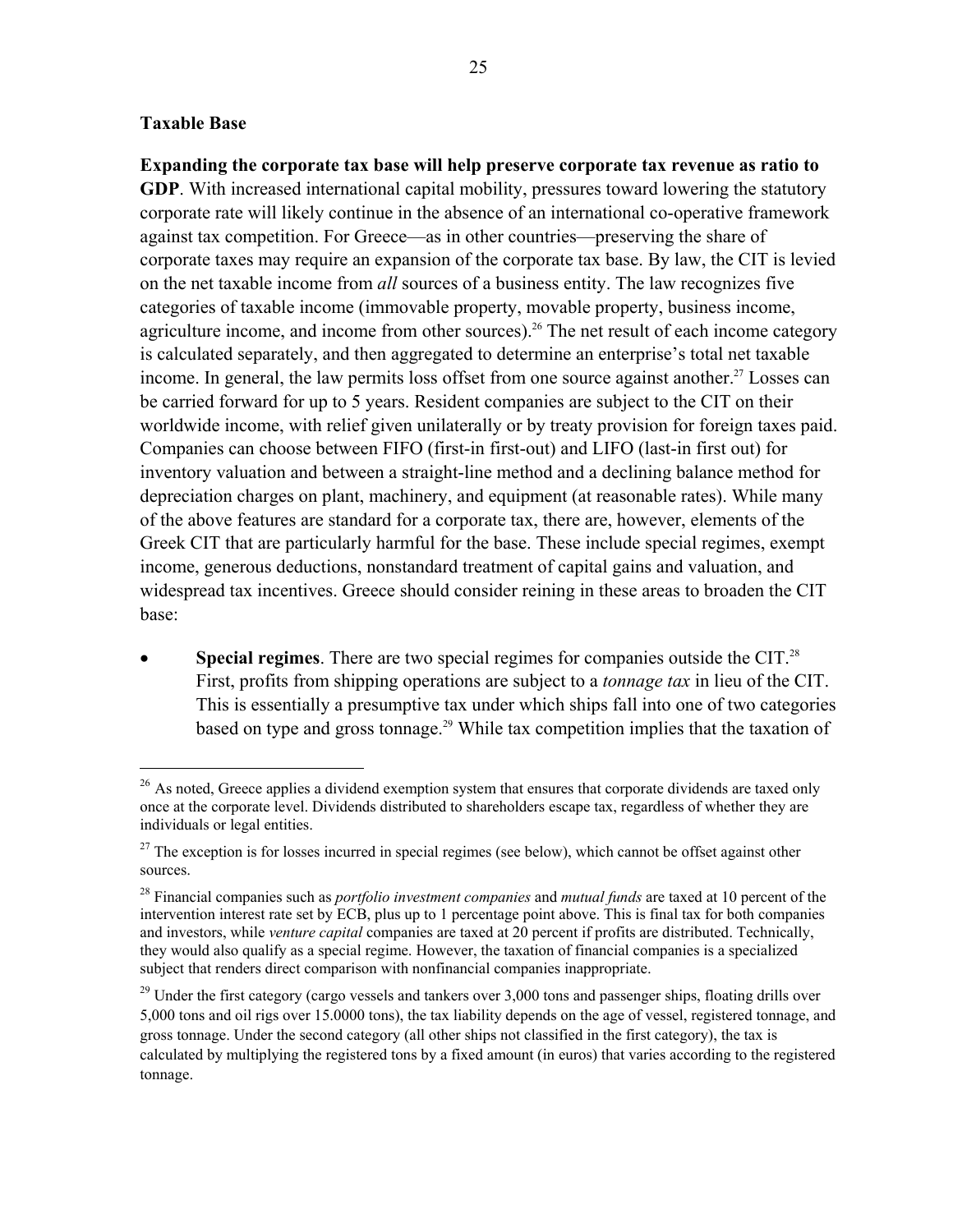international shipping cannot be set independently, the argument does not extend to domestic cruises and ferries, which are taxed preferentially under the tonnage tax.<sup>30</sup> To ensure that revenue forgone is kept low, Greece could consider a more regular review of the tonnage tax rates, which are set to increase by 4 percent per year during 2006-2010 (over the previous year's tax). In addition, Greece could consider subjecting domestic cruises and ferries that do not face international tax competition to the CIT. Second, there is also a form of *presumptive tax for construction companies* that do not keep proper books or are deemed to maintain inadequate or inaccurate records. Such companies are taxed on their gross income increased by 100 percent, and to which a tax rate of between 15-25 percent is applied depending on the nature of the project. Greece could consider abolishing this special tax by requiring all construction companies to keep proper books of accounts.

- **Exempt income**. Tax exemption is provided to various activities. For example, income from property in general and land rental income of religious institutions, organizations and foundations are either exempt from tax, or taxed at a flat rate of 4 percent. Also tax free are income derived by agriculture cooperatives, from gains from sales of building and land by building cooperatives, income exempt from taxation by contract ratified by law, gains from mutual funds held by companies, interests earned by the National Mortgage Bank from loans to the State (under certain conditions). Reining in these exempt activities would be helpful for base broadening and promoting fairness.
- **Deductions**. Under the law, deductions are allowed if accounts are kept in accordance to established accounting standards. To prevent abuse a ministerial decision is issued yearly listing deductible expenses, although this is not treated as an exhaustive list. Nevertheless, several deductions would appear nonstandard and generous. Greece could consider taking steps to rein them in to expand the base after a careful study (see Appendix II).
- **Gains and loss valuation**. Under the law, capital gains are treated as ordinary income, but realized gains can escape tax if they are transferred to a special reserve account (which can be used to offset future losses). This is a liberal treatment that defers taxation, which can severely narrow the base. In addition, capital losses from the revaluation of shares and bonds can be transferred to a reserve to be set off against future gains from the sales of shares. While quarantining capital losses to offset against future capital gains is common, permitting offset for (unrealized) revaluation loss is not. In addition, the law requires shares, bonds, and other securities listed in the Athens Stock Exchange to be revalued (annually) at the lower of the acquisition

1

 $30$  Profits distributed from shipping operations are not subject to tax under the PIT, like dividends distribution from nonshipping operations.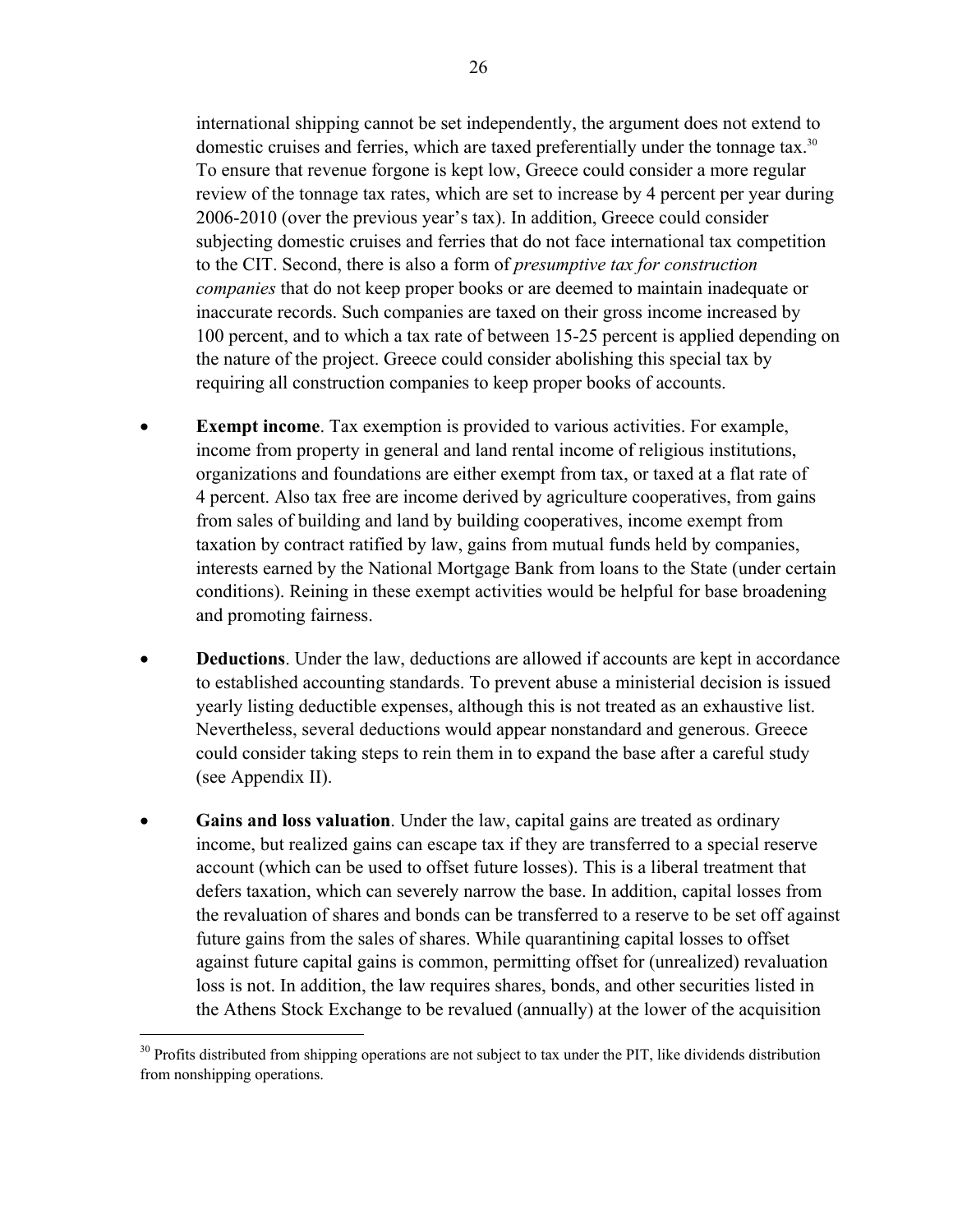cost and the current price. This, effectively, ensures that at best there would be no gains from revaluation, and if market conditions deteriorate, result in revaluation losses. Because such unrealized losses can be offset against deferred realized gains in the special loss/reserve provision account, it creates a mechanism for tax planning that effectively erodes the CIT base.

• **Tax incentives**. To encourage investments, qualified businesses can choose between tax and nontax incentives, provided under Law 3299/2004, as modified by Law 3522/2006. The law offers capital aid grant, wage subsidy for new employment, and leasing subsidy. In lieu of these nontax incentives, however, qualified businesses may opt for tax incentives providing income tax exemption of 50 percent, 60 percent, or 100 percent of the acquisition cost of investment asset. The exemption is nonwasteable, in that unused tax allowance can be carried forward for 10 years. The tax incentives are available for a broad swath of activities classified along two axes. First, by business type: primary (including animal farms, fisheries, greenhouses); secondary (including manufacturing, energy);and tertiary sectors (tourism). Second, by geographic locations, under which regions in the country are designated as zone A, B, or C. All qualified investments in Zones B and C receive a 100-percentage tax exemption, while those in Zone A get an exemption of 50 percent for Category I investment and 60 percent for Category II investment.<sup>31</sup> The dangers of tax incentives are well documented.32 In general, they are costly, provide scope for abuse, lack transparency, and may be ineffective relative to other measures. In Greece, the tax incentives, at least on paper, appear targeted. However, in practice, proper enforcement can be difficult, especially since any investment plan that encompasses establishment, expansion, and modernization would qualify. The definition for investment is extremely broad, which together with the wide coverage under the law—in terms of both sectors and location—provides considerable scope for abuse. Beyond the incentives in Law 3299/2004, other tax incentives include: in mass media, publishing businesses in newspapers and magazines can deduct 2 percent of earnings tax free; and TV and radio business 1 percent of earnings tax free (up to EUR 8,804,109) and 0.5 percent for the excess. In construction, a special law grants constructing companies exemption from capital duty (1 percent) and stamp duties (2.4 percent), and allows them to follow special depreciation rules. In offshore engineering and civil construction, full tax exemption are available for companies

<u>.</u>

<sup>&</sup>lt;sup>31</sup> According to the law, Category I includes electricity, tanneries, ski resorts, golf courses, 2-star hotels, tourism centers, logistics, packing, storage infrastructure, transportation, supply chain services, broadband telecommunication, software developments, research laboratories, advanced technology services, environment friendly technology, renewable energy, new products of highly developed technology, innovative products, parks, automation, arts, crafts, etc. Category II includes mining, minerals, agriculture, energy, biofuels, desalination, standardization products, tourist products, highway projects, art and craft centers, recovery and rehabilitation centers, 3-star hotels and above, etc.

 $32$  See, for example, Zee, Ley, and Stotsky (2002).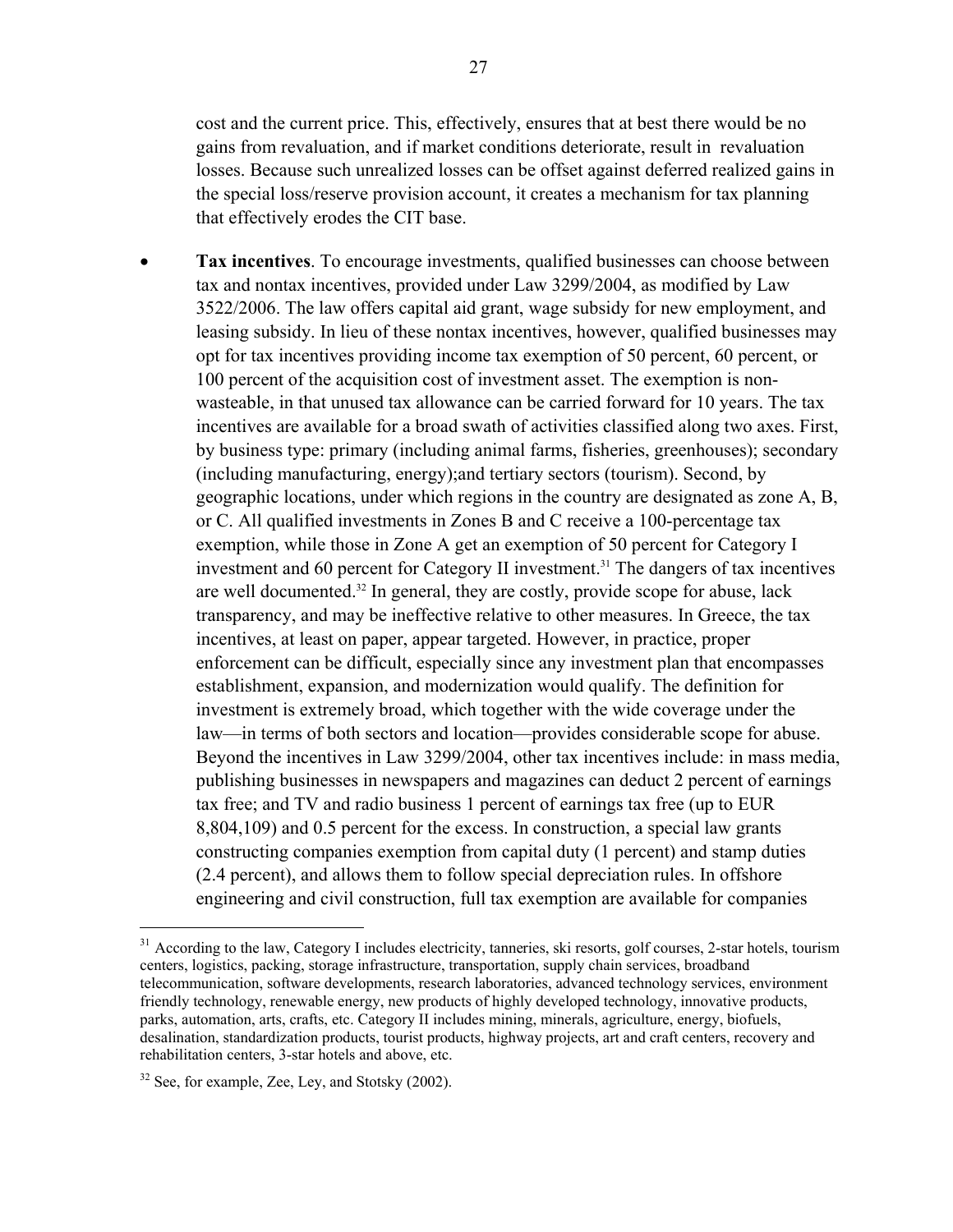employing 80 percent of Greek nationals and importing at least US\$50,000 annually. In the Aegean Islands, the CIT rate is reduced by 40 percent for resident companies operating in islands with fewer than 3,100 inhabitants.

**E. Value Added Tax** 

4 5 6 7 8 9 10 27. **The value added tax is the most important tax in Greece, with broadly comparable performance to other EU countries.** The



VAT (Percent of GDP)



VAT averaged

6.9 percent of GDP during 1995-2005, broadly

comparable to the EU-15 average (7.2 percent) and the NMS-10 average (7.1 percent). The C-efficiency<sup>33</sup> and the productivity<sup>34</sup> of the VAT in Greece are lower than the EU-15 average and the NMS-10 average.<sup>35</sup>

28. **Strengthening the basic design will increase the robustness of the Greek VAT**. VAT revenue climbed from 6.1 percent of GDP in the mid 1990s to a peak of 7.6 percent in 2002 and then fell to 6¾ percent in 2005.36 This decline, however, reversed in 2006, due to a rate increase of one-percentage point, extension of



the VAT to housing construction and stepped-up audits. While recent gains are a good sign, much more can be done to strenghten the VAT, which compares particularly unfavorable against modern VATs outside the EU (such as the New Zealand VAT, which has a C-

<sup>&</sup>lt;sup>33</sup> C-efficiency is defined as the ratio of the VAT revenue to final consumption for each percentage point of the standard VAT rate.

 $34$  Productivity is defined as the ratio of VAT revenue to GDP for each percentage point of the standard VAT rate.

<sup>&</sup>lt;sup>35</sup> Under an "idealized" VAT the C-efficiency would be 100 percent. Final consumption comprises private and government consumption, the latter is included because government spending on goods and services is not exempt from the VAT.

<sup>&</sup>lt;sup>36</sup> On an accrual basis from data published by Eurostat 2007.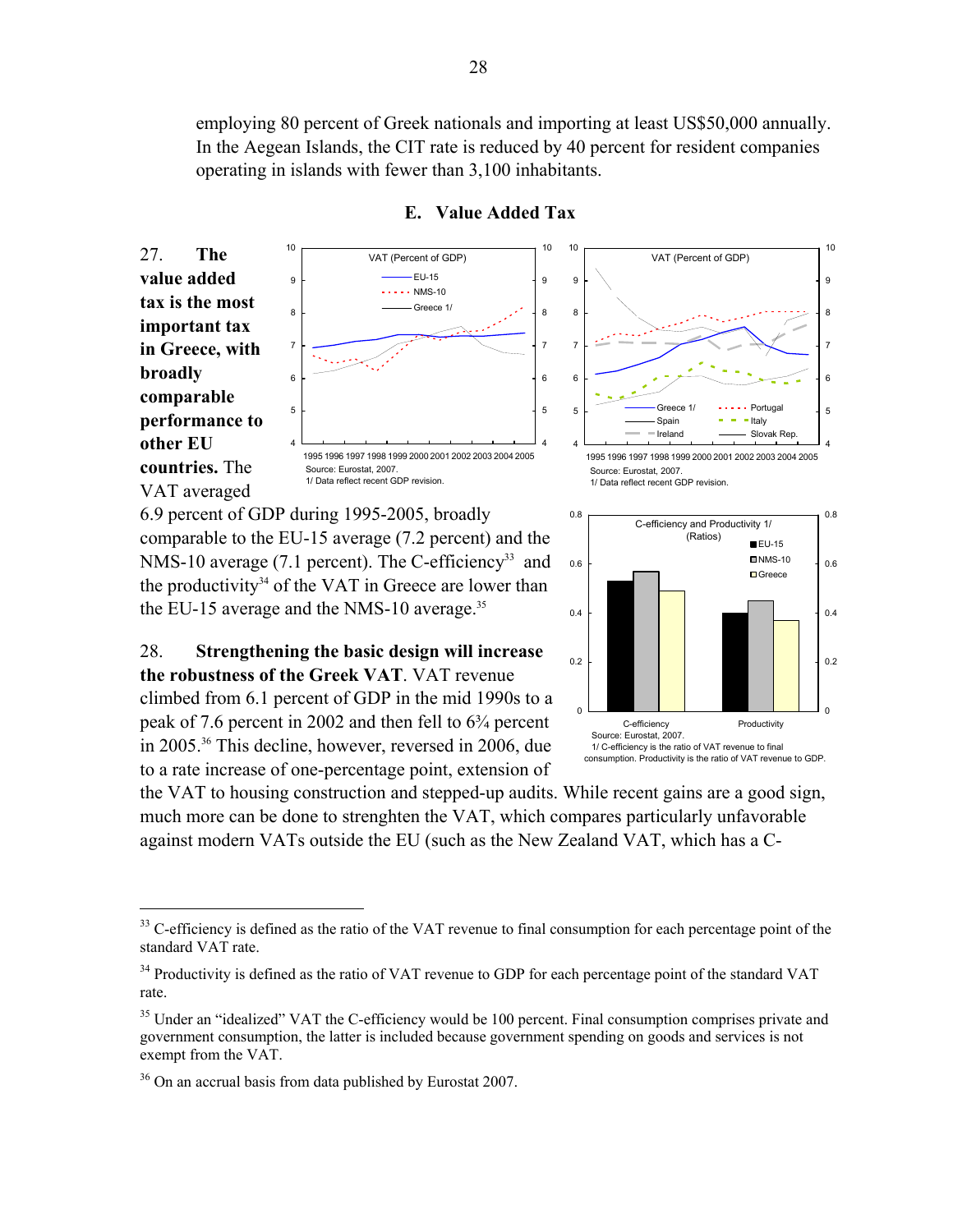efficiency 0.94 and revenue productivity 0.72). Thus, further base broadening, building on recent measures to shore up VAT, revenue will make the VAT more robust.

|                             | Standard VAT Rate Other Positive Rate |                  | <b>Total VAT Revenue</b>          |                  | Revenue Productivity          |              |      |
|-----------------------------|---------------------------------------|------------------|-----------------------------------|------------------|-------------------------------|--------------|------|
|                             | (Percent)                             |                  | (Percent of final<br>consumption) | (Percent of GDP) | Based on final<br>consumption | Based on GDP | Year |
| Austria                     | 20.0                                  | 10.0, 12.0, 16.0 | 10.7                              | 7.9              | 0.53                          | 0.40         | 2005 |
| Belgium                     | 21.0                                  | 6.0, 12.0        | 9.4                               | 7.1              | 0.45                          | 0.34         | 2004 |
| Cyprus                      | 15.0                                  | 5.0, 8.0         | 11.9                              | 9.8              | 0.79                          | 0.65         | 2005 |
| <b>Czech Republic</b>       | 19.0                                  | 5.0              | 10.1                              | 7.3              | 0.53                          | 0.39         | 2005 |
| Denmark                     | 25.0                                  | $\cdots$         | 13.5                              | 10.0             | 0.54                          | 0.40         | 2005 |
| Estonia                     | 18.0                                  | 5.0              | 12.4                              | 8.5              | 0.69                          | 0.47         | 2005 |
| Finland                     | 22.0                                  | 8.0, 17.0        | 11.8                              | 8.8              | 0.54                          | 0.40         | 2005 |
| France                      | 19.6                                  | 2.1, 5.5         | 9.4                               | 7.6              | 0.48                          | 0.39         | 2005 |
| Germany                     | 16.0                                  | 7.0              | 8.0                               | 6.2              | 0.50                          | 0.39         | 2005 |
| Greece                      | 18.0                                  | 4.0, 8.0         | 10.1                              | 6.7              | 0.49                          | 0.37         | 2005 |
| Greece                      | 19.0                                  | 4.5, 9.0         | $\cdots$                          | 7.0              | $\cdots$                      | 0.37         | 2006 |
| Hungary                     | 20.0                                  | 5.0, 15.0        | 13.0                              | 10.2             | 0.65                          | 0.51         | 2005 |
| Ireland                     | 21.0                                  | 4.8, 10.0, 13.5  | 12.2                              | 7.4              | 0.58                          | 0.35         | 2004 |
| Italy                       | 20.0                                  | 4.0, 10.0        | 7.6                               | 6.0              | 0.38                          | 0.30         | 2005 |
| Latvia                      | 18.0                                  | 5.0              | 9.5                               | 7.6              | 0.53                          | 0.42         | 2005 |
| Lithuania                   | 18.0                                  | 5.0, 9.0         | 8.6                               | 7.1              | 0.48                          | 0.39         | 2005 |
| Luxembourg                  | 15.0                                  | 3.0, 6.0, 12.0   | 10.7                              | 6.0              | 0.71                          | 0.40         | 2005 |
| Malta                       | 18.0                                  | 5.0              | 8.7                               | 7.4              | 0.48                          | 0.41         | 2004 |
| Netherlands                 | 19.0                                  | 6.0              | 10.5                              | 7.7              | 0.55                          | 0.40         | 2005 |
| Poland                      | 22.0                                  | 3.0, 7.0         | 9.5                               | 8.1              | 0.43                          | 0.37         | 2005 |
| Portugal                    | 21.0                                  | 5.0, 12.0        | 9.6                               | 8.5              | 0.46                          | 0.40         | 2003 |
| Slovak Republic             | 19.0                                  |                  | 10.4                              | 8.1              | 0.55                          | 0.42         | 2005 |
| Slovenia                    | 20.0                                  | 8.5              | 12.4                              | 9.3              | 0.62                          | 0.46         | 2005 |
| Spain                       | 16.0                                  | 4.0, 7.0         | 8.4                               | 6.3              | 0.52                          | 0.40         | 2005 |
| Sweden                      | 25.0                                  | 6.0, 12.0        | 12.5                              | 9.4              | 0.50                          | 0.38         | 2005 |
| United Kingdom              | 17.5                                  | 5.0              | 12.3                              | 10.8             | 0.71                          | 0.62         | 2005 |
| EU-15 (average)             | 19.7                                  |                  | 10.5                              | 7.8              | 0.53                          | 0.40         | 2005 |
| New member states (average) | 18.7                                  | $\cdots$         | 10.6                              | 8.3              | 0.57                          | 0.45         | 2005 |
| New Zealand                 | 12.5                                  | $\cdots$         | 11.7                              | 8.9              | 0.94                          | 0.72         | 2005 |

EU VAT Revenue Productivity

 Sources: IMF, Country Documents; IMF, *Government Finance Statistics* ; IMF, *World Economic Outlook* ; OECD, *Revenue Statistics Database* ; OECD, *National Accounts Database* ; International Bureau of Fiscal Documentation, *Taxation and Investment in Central and East European Countries* ; PriceWaterhouseCooper, *Worldwide Summaries* , "Corporate Taxes," 2004–05; and IMF staff estimates.

#### **Strengthening the VAT**

29. **The VAT is in line with the provisions of the EU Sixth Council Directive.**

However, with decades of design improvement from experiences gained across the world, a modern VAT today has evolved to be quite different from the VAT in most EU countries, including Greece. In brief, best practice calls for a single VAT rate on the broadest possible base, limiting exemptions to hard to tax sectors (such as financial services), and a reasonably high taxable threshold. Thus, Greek VAT can become more efficient if the following weaknesses are addressed: (1) multiple rates should preferably be reduced to a single rate (or at most two); (2) numerous goods and services currently taxed at reduced rates should be subject to the standard rate; (3) nonstandard exemptions should be eliminated (or greatly reduced), and (4) low VAT thresholds should be raised.

• **Multiple rates**. Introduced in 1987, the VAT has six positive rates (exports are zero rated). The standard rate has been increased twice, from 16 percent initially to 18 percent in 1998, and subsequently, to 19 percent in 2006, where it now remains. Reflecting the policy that reduced rates may be necessary to achieve various social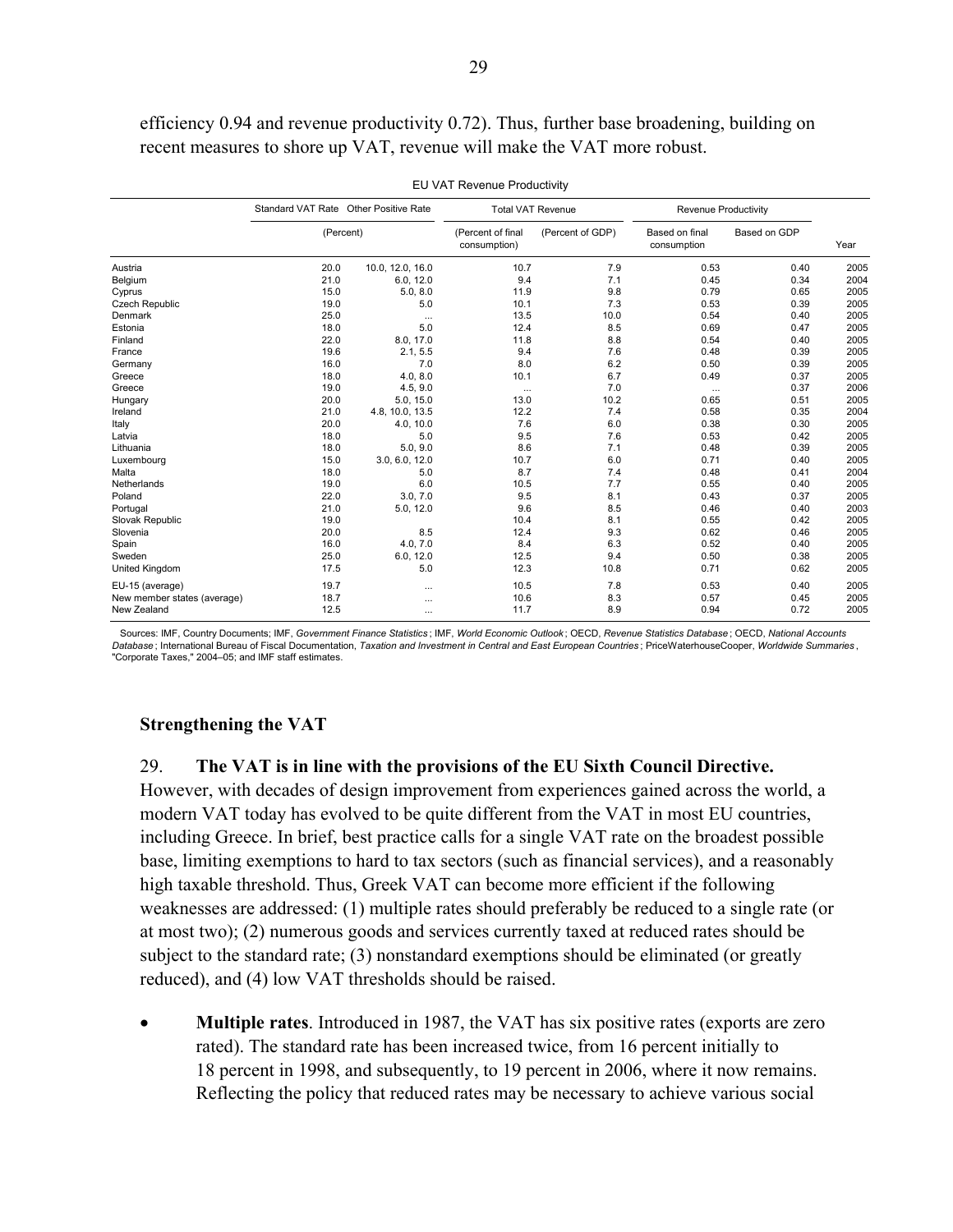goals and promote equity, the VAT has a 9 percent reduced rate on a wide selection of goods and services, and a 4.5 percent super-reduced rate on books, magazines, and newspapers. In addition, to promote regional development, there are three additional rates—at 30 percent below the standard, reduced, and super-reduced rates (respectively, 13 percent, 6 percent, and 3 percent)—that apply to taxable transactions in certain geographical areas.**<sup>37</sup>** The large number of rates makes Greece an outlier (out of 144 countries with a VAT today, more than one half have a single-rate VAT).**<sup>38</sup>** The government could consider other policy tools for achieving objectives sought under multiple rates. A multiple-rate VAT increases administrative and compliance costs, lends opportunity for misclassification and abuse, and can lead to an increase in the number of taxpayers in excess credit position. Against these disadvantages, two considerations are often put forward to support a multiple-rate VAT. First, from an efficiency standpoint, one may wish to tax different consumption types at different rates—depending largely on their elasticity. However, given its multistage nature, the VAT is ill equipped to deal effectively with this, as multiple rates can impose large compliance and administrative costs. Excises, another form of consumption tax, can often be more effective.<sup>39</sup> Second, from a redistributive perspective, one may wish to tax those goods consumed by the poor at lower rates. This argument, however, is weakened in the presence of other policy instruments. Where available, as in Greece, the personal income tax is often a more effective tax instrument for achieving any given redistributive goal. In addition, cash transfers can also be more efficient for pursuing equity goals compared to differential VAT rates.

• **Reduced rate taxation**. The list of goods and services subject to reduced rate is particularly long. Currently, the 9 percent reduced rate and, its counterpart, the 6 percent reduced rate for certain geographical areas, apply to a wide selection of goods and services, including in food, agriculture, medical, transportation, housing, hotel and restaurant services, utilities, repairs, culture, sports, and other services. If Greece wishes to raise revenue productivity, it could consider curtailing the list of goods and services subject to reduced rate taxation. Under a modern VAT, most, if not all, goods and services are subject to the standard rate. A careful look at the rationale for taxing goods at a reduced rate—in particular, by comparing the cost and benefit of using reduced rate taxation with other instruments that could deliver the same objective—would likely lead to a sharply shortened list. However, if Greece

1

<sup>&</sup>lt;sup>37</sup> For example, in the islands of the prefectures of Dodecanese, Chios, Cyclades, Lesvos, Samos, the Aegean islands of Thasos, Samothraki, Skyros and Northern Sporades.

<sup>&</sup>lt;sup>38</sup> In the modern VAT era, based on a 2001 survey, 53 percent of the VAT systems in the world have a single rate VAT, another 23 percent have two rates, 13 percent have three rates, 9 percent have four rates; and Greece, a distinct outlier, has six rates.

 $39$  See chapter 7 in Ebrill and others (2001).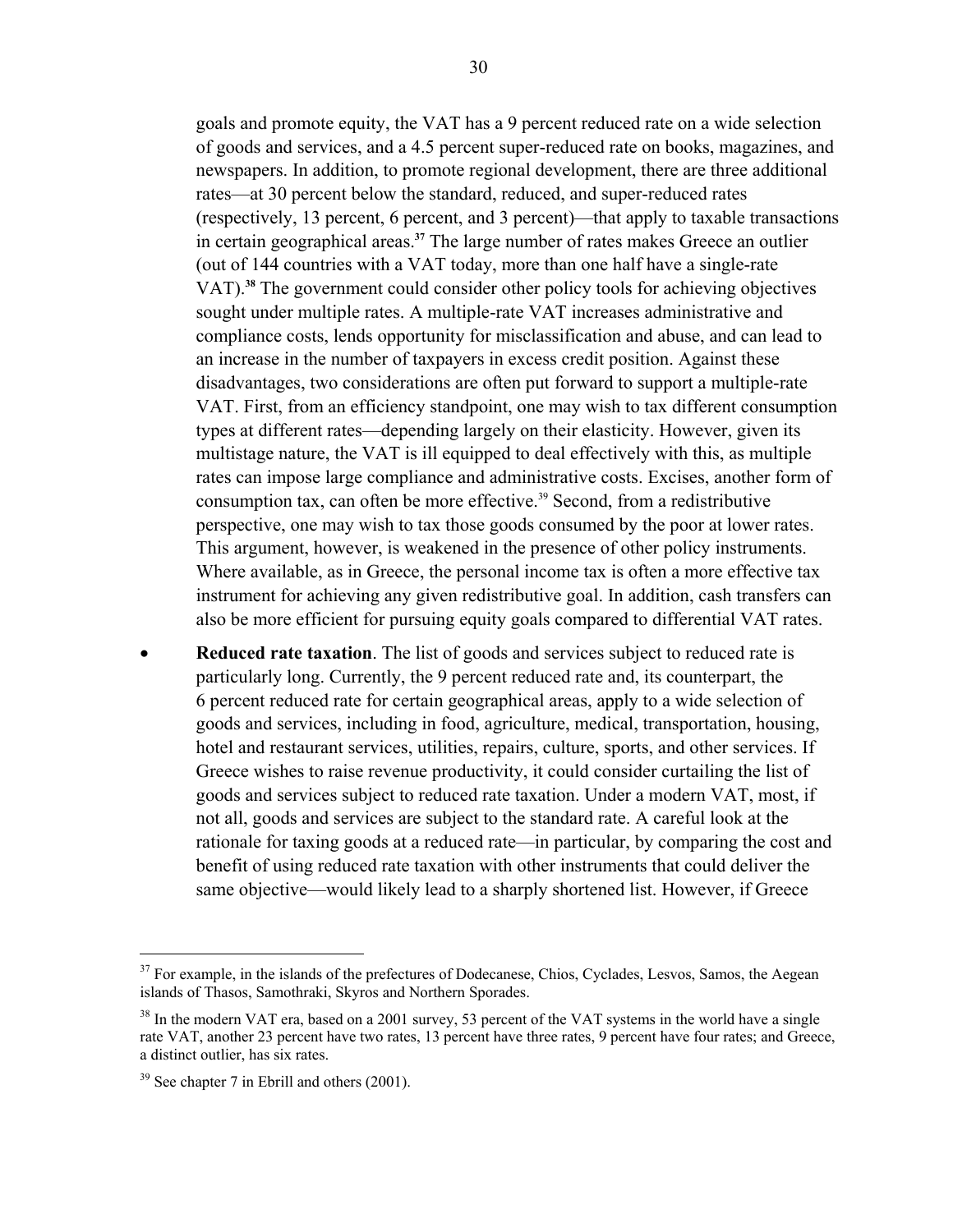wishes to keep a reduced rate for equity reasons, it would be best to limit it to a few selected, unprocessed food items widely consumed by the poor.

- **Nonstandard exemptions**. A VAT exemption occurs when output is untaxed and input tax is not recoverable. It is an aberration in the logic of the VAT and poses difficult issues for VAT design. In Greece, VAT exemptions comprise the standard, noncontrovesial sorts (such as public sector, financial, medical and education services).**<sup>40</sup>** However, there are also nonstandard ones, including: goods and services related to social welfare of children and young people; first homes; water; postal services; radio and TV services; pharmaceutical; insurance and reinsurance services; certain fund raising events; and gaming and lotteries. To improve the VAT design and revenue, Greece may wish to consider abolishing nonstandard exemptions. In general, exemptions can give rise to an uncertain revenue impact, which could increase or decrease, depending on the stage on which the exemption is levied. Since the VAT exempts many services at the point immediately prior to final sale (such as first home, children goods, pharmaceutical, gaming and lotteries), this lowers revenue as the final stage escapes tax. Thus, bringing them into tax will increase revenue. On the other hand, the revenue impact of removing VAT exemption on items which are both intermediate and final goods (such as postal and insurance services, and water) is less clear, since exempting intermediate goods actually increases VAT revenue while exempting at the final stage loses revenue. More generally, reducing exemptions can improve the design of the VAT by limiting distortions over input choices and eliminating the incentive to self-supply.41
- **VAT thresholds**. Exemptions, when judiciously adopted, have a place in the design of a VAT. For instance, in addition to the standard exemptions (financial services and public sector services), exemptions for hard to tax sectors—such as small traders and farms, where high administrative and compliance costs can make their inclusion into the VAT net non effective. The VAT thresholds in Greece are particularly low—EUR 10,000 (for goods) and EUR 5,000 (for services)—placing a legal requirement on virtually all businesses to register. Yet, it is clear that many do not. It therefore makes sense to consider increasing the thresholds substantially so that administrative resources can be more effectively employed (businesses with low turnover produce little tax) while small businesses not registered for the VAT are in compliance with the law.

<u>.</u>

<sup>&</sup>lt;sup>40</sup> When output is sold at prices below their market value, commonly relating to goods provided by the public sector such as the provision of education and health, such services are traditionally exempt (private provision of similar services are taxed). That said, arguments have been advanced for taxing public sector education and health services, which is the case in the New Zealand VAT.

 $41$  See Chapter 8 in Ebrill and others (2001).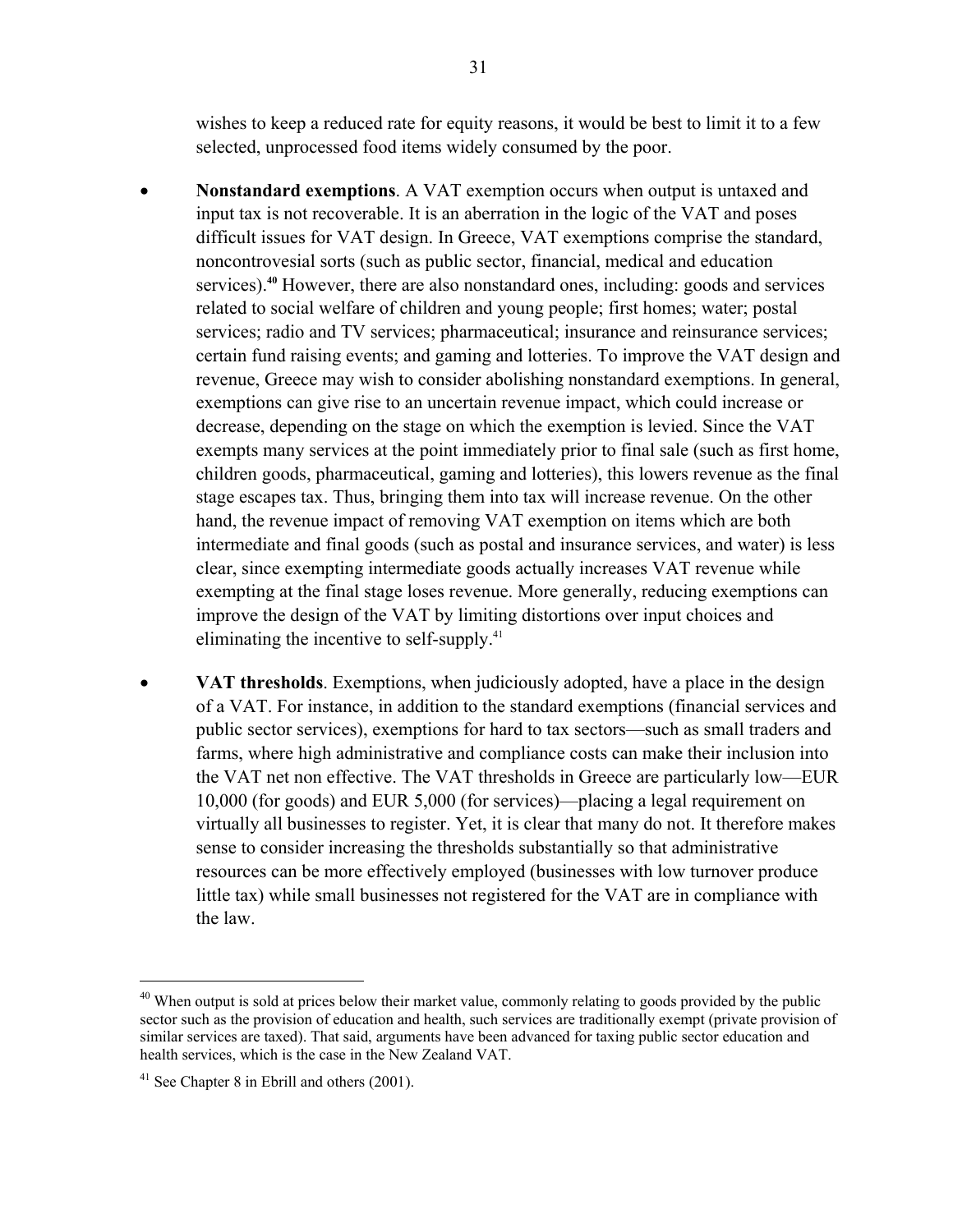#### **F. Excises**

30. **Greece has one of the lowest excise collections in the EU, reflecting low excises on energy products**. Greece has harmonized its excise system with EU legislation, levying excises on alcoholic beverages, energy products and electricity, and manufactured tobacco in accordance with EU rules. Excise revenue is low, in particular, from energy taxation (1.2 percent of GDP in 2005 or about 60 percent of the EU-25 average).<sup>42</sup> In part, this is because for certain products (such as leaded and unleaded petrol and gasoil), Greece has a transition regime that will remain in place until 2009.<sup>43</sup> In part, the low yield is due to fraud induced by the high rate differentials in gasoil taxation—for instance, gasoil for heating is taxed at EUR 21 per 1,000 liters but the same product for propellant in 2007 was taxed at EUR 276 per  $1,000$  liters.<sup>44</sup> To combat excise fraud in gasoil, the authorities have recently restructured the taxation of gasoil by harmonizing the two rates in 2008 at EUR 293 per 1,000 liters.

#### 31. **Further scope may exist for increasing excise rates for selected energy products**.

Excises on energy products, including gasoil, are still low, and will continue to be low even after 2009 when Greece is expected to exit from the transition excise regime. Increasing excises on selected energy products (in particular, for petrol and gasoil) beyond the EU minimums—in a judicious manner, taking into account the concern of cross-border transactions, legal or otherwise—would help raise excise collection as a share of GDP. In addition, it might also give rise to a "double dividends". Not only will higher excise on energy products benefit the environment, by strengthening public finances they may also permit a reduction in the reliance of more distortionary taxes.

### **G. Property Taxation**

32. **Property taxes are underexploited in Greece**. Like most countries, Greece levies several taxes on property, including the following:

- a state property tax on large property; $45$
- a capital gains  $\text{tax:}^{46}$

 $42$  See, Eurostat (2007), Table C.4.1 G: Environmental Taxes as Percent of GDP: Energy.

<sup>&</sup>lt;sup>43</sup> Excises on leaded petroleum will increase from EUR 384 per 1,000 liters in 2007 to EUR 409 in 2008, and to EUR 421 (the EU minimum) in 2009. For unleaded petroleum, the excise will increase from EUR 331 per 1,000 liters in 2007 to EUR 338 in 2008, and EUR 359 (the EU minimum) in 2009. Gas oil rate will increase from EUR 276 per 1,000 liters to EUR 293 in 2008, and EUR 302 (the EU minimum) in 2009.

<sup>44</sup> These rates are in place over the winter period, October-April.

<sup>45</sup> This is a narrow base property tax, known by its Greek acronym *FMAP.* A property tax on smaller property was eliminated earlier.

<sup>&</sup>lt;sup>46</sup> Known by its Greek acronym *FAY*, this is a variable rate tax depending on holding period; see Table 2 for the tax rates.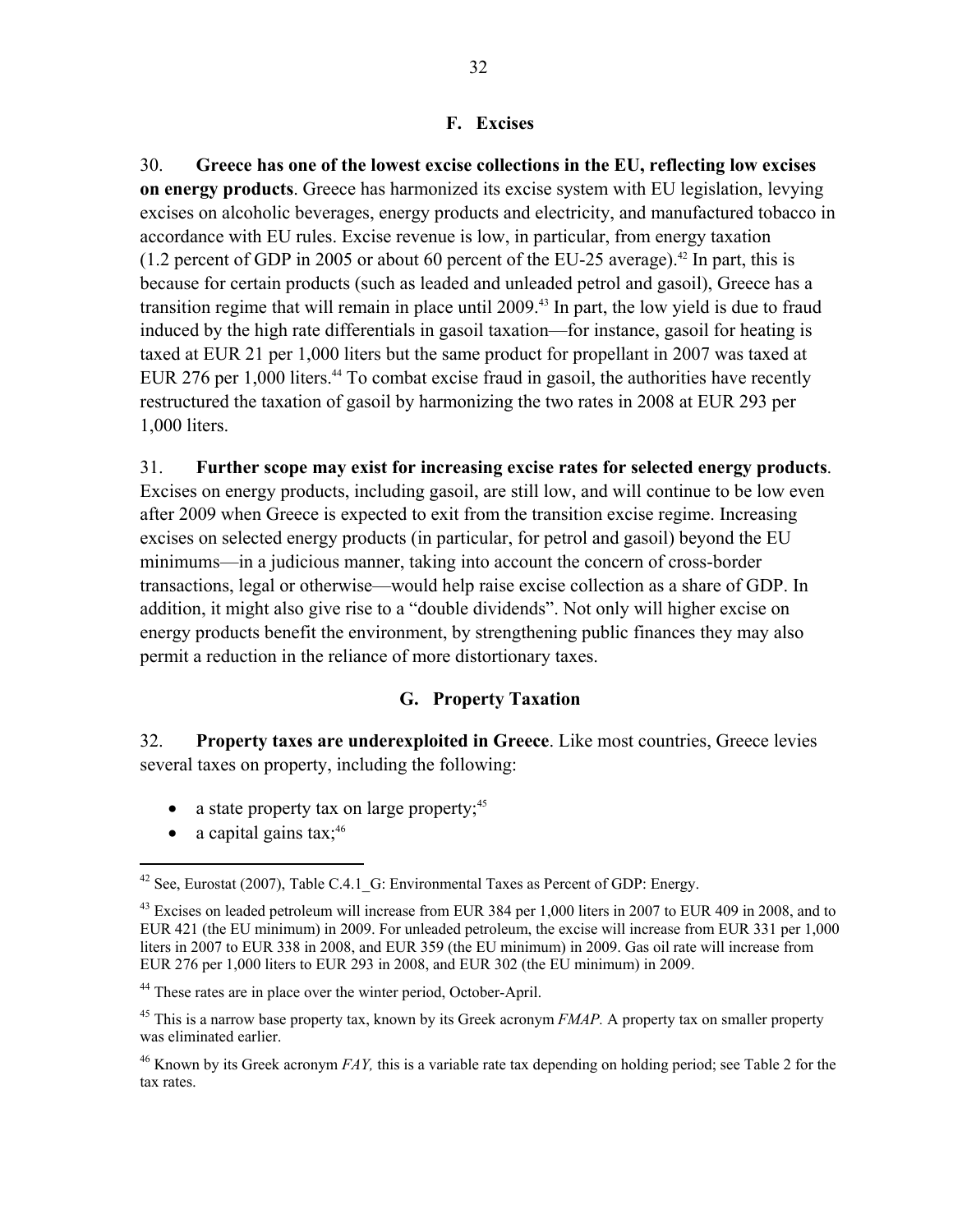- a transfer tax;  $47$
- $\bullet$  a transaction duty;<sup>48</sup>
- a surtax on rental income from land and building; $49$
- a revaluation surplus tax; $50$
- a special tax;<sup>51</sup> and
- a local property  $\text{tax.}^{52}$

33. **Greece could consider placing greater reliance on property tax and less on transaction-based taxes on property.** The latter generates more revenue in Greece (0.4 percent of GDP compared with 0.1 percent of GDP from property tax *per se)*, but they are less efficient and, whenever possible, should be used sparingly. For instance, the transfer tax and the transfer duty are cascading taxes, which reduce property transactions. High transaction taxes can also discourage registration, which could undermine the functioning of the property tax. Similar arguments can be made for income-based taxes on property. For example, the revaluation surplus tax—a nondeductible expense for enterprises holding properties—increases the cost of doing business and may distort property ownership, especially by businesses. In addition, the surtax on personal income and the special tax on corporate income generated from property treat income derived from property investment less favorably than other sources of income, they lower the attraction in property investment. By contrast, a property tax levied on a building and land is a highly efficient tax as the base is fixed. When properly designed, it can also yield considerable revenue.<sup>53</sup>

34. **Recognizing the need for rationalization, Greece introduced a new property tax in 2008, but the reform efforts could go even deeper.** The new tax will replace the *FMAP*  expanding the property tax base to include residential and commercial properties, and zoned land. The tax rates are set at 0.1 percent for individual's properties and 0.6 percent for legal

<u>.</u>

 $47$  This is levied on the resale of building constructed before 2006 and on land at rates of 7 and 9 percent. First homes are exempt. Buildings constructed after 2006, which are subject to the VAT, is not subject to this tax.

<sup>&</sup>lt;sup>48</sup> This is a one percent tax, payable by the buyer, levied on the value of real property transactions. First homes are exempt.

 $49$  Payable as a surtax under the PIT, the rate is 1.5 percent.

 $50$  The revaluation surplus tax has two rates: 2 percent for land and 8 percent for building based on some notion of "objective value" set by the authorities. The surplus tax is not deductible under the CIT.

 $51$  The special tax rate is 3 percent on gross income from immovable property payable under the CIT. Exemptions are widely available for this tax.

 $52$  Unlike the *FMAP*, which is a state level tax, this is subnational level tax on property at fairly low rates set by individual jurisdictions. It is known by the Greek acronym *TAP.*

 $53$  For instance, according to an unpublished IMF data, the average property tax collection from a group of 16 OECD was 1.4 percent of GDP in the 1990s, and Poland collects about 1 percent of GDP in property tax.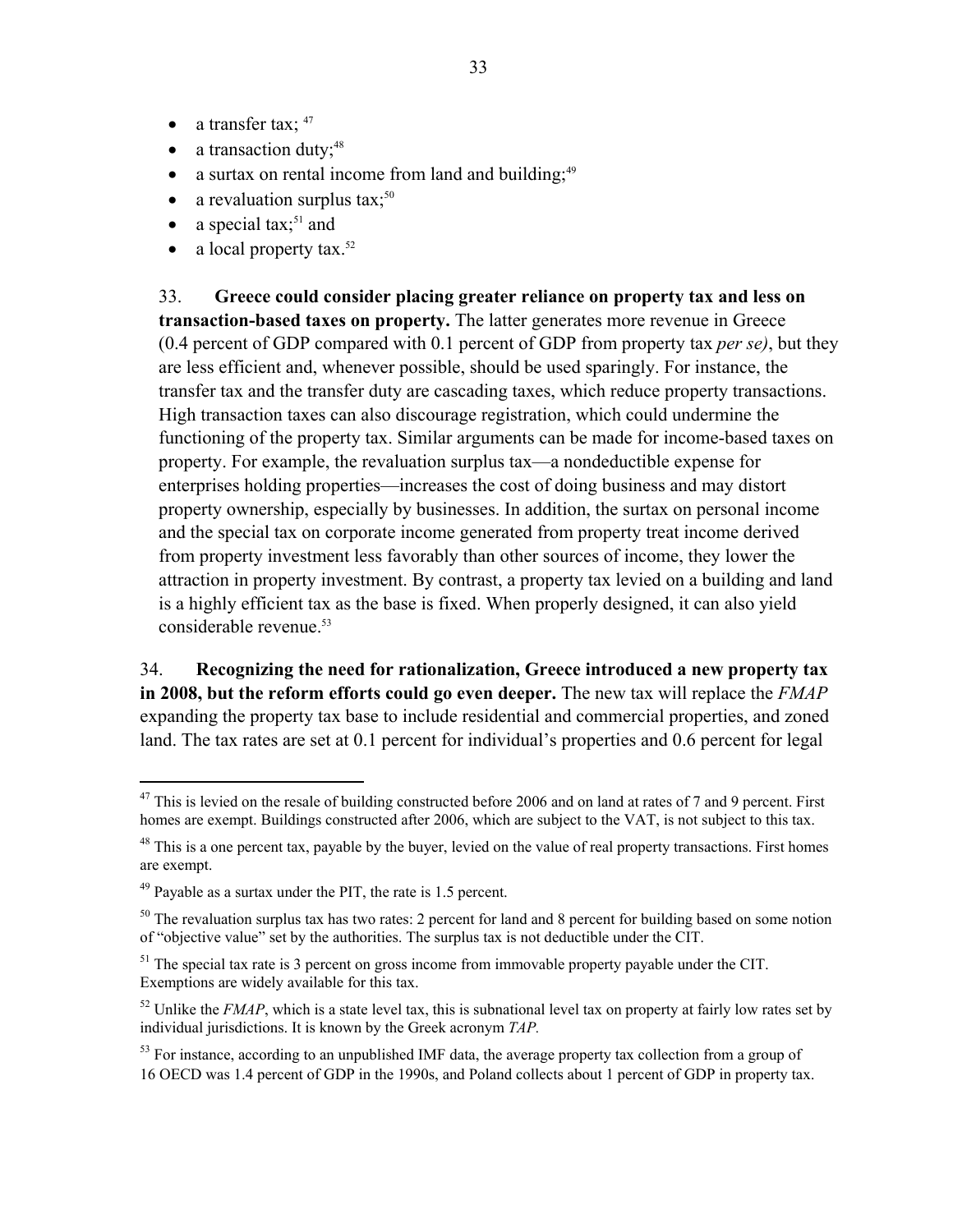entities' properties. However, the tax will exempt first homes (below 200 square meters and valued at less than Euro 300,000) and rural properties. The tax is expected to yield about 0.3 percent of GDP on a *net* basis. The introduction of the new property tax is a step in the right direction, most significantly by broadening the tax base*.* However, Greece could consider doing more to strengthen the new property tax. For instance, consideration could be given to: (1) broadening the base more by further narrowing exemptions (including first homes and bringing rural properties into tax); (2) adopting a market-based valuation to replace the notional "objective value"; (3) unifying the tax rates on residential and business buildings to limit opportunities for evasion;<sup>54</sup> and  $(4)$  moving quickly to set up a national registry for buildings (and land) for proper monitoring. In addition, beyond the property tax, it seems that a further streamlining of other taxes on property would be beneficial, including transfer taxes and duty, revaluation surplus tax, surtax on rental income, and the transaction duty.

### **H. Concluding Remarks**

### 35. **The broad tentative conclusions of this chapter are as follows:**

- *The PIT could be strengthened by expanding its base and through better control over evasion*. In particular, tax administration should be improved to ensure that the selfemployed and those in the informal sector pay a fair share of the tax would support this goal.
- *The CIT revenue could be preserved by narrowing incentives and deductions.* In the long term, tax competition and pressures to cut statutory rates imply that for Greece the task is more likely to be about protecting corporate tax revenue rather than increasing it as a share of GDP.
- *Social taxes could be protected by broadening the base to the informal sector and reducing evasion*. Because of significant underfunding of the public pension system, Greece probably would not be able to consider reducing social taxes despite their high rates in the absence of a fundamental pension reform.
- *The VAT could be strengthened* by reducing the number of rates and shifting most goods and services currently taxed at reduced rates to the standard rate, and raising its thresholds.

<sup>&</sup>lt;sup>54</sup> This will eliminate issues of misclassification and limit opportunity for evasion in cases where a building can serve as both a home and a place of work.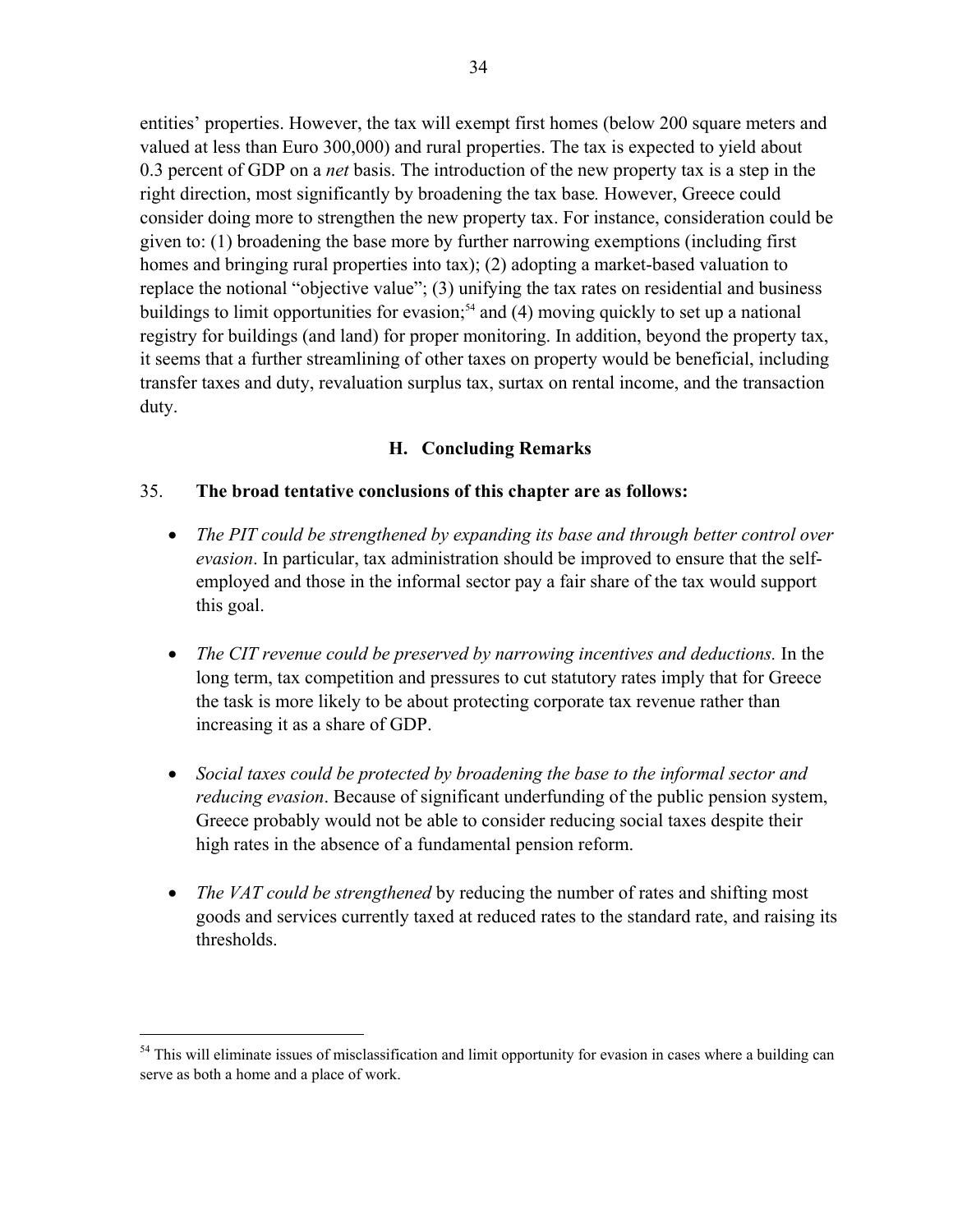- *Selective excises could be increased*, specially where collection as a share of GDP has been declining steadily over time. In particular, consideration could be given to raising rates on energy products to raise the budgetary contribution of environmental taxation.
- *Property taxes could be raised* by, for example, expanding the base further and moving to market based assessment, while streamlining a host of myriad taxes still levied on property, including the high transfer tax.

36. **In addition, Greece could consider the benefit of introducing a tax expenditure budget** in order to make transparent the revenue cost of preferential tax treatments, distortionary exemptions, and incentives when using the tax system to pursue certain social objectives.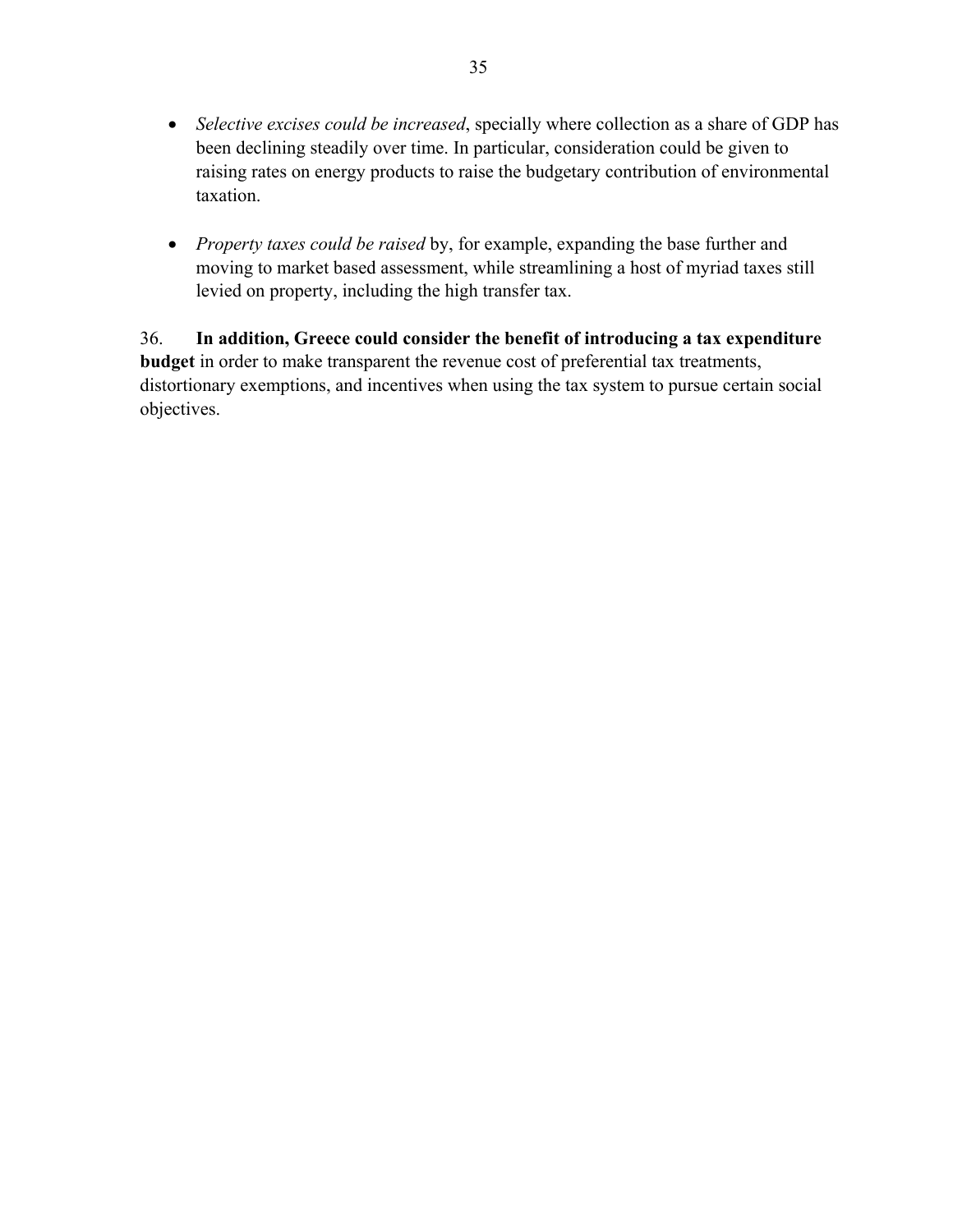### **Appendix I. Personal Income Tax: Nonstandard Tax Credit and Deductions**

### The **nonstandard deductions** include:

- insurance premiums (for life, death, personal injury and sickness) for self, spouse, and dependent children (capped at 10 percent of the tax-exempt income bracket);
- investment in mutual funds (up to euro  $3,000$  or  $20$  percent of investment);
- donations (to state, religious institutions, nonprofit organizations, and approved sport clubs);
- relocation allowance up to euro 3,600 (for taxpayers outside Attica and Thessalonki, up to five years and if the taxpayers are under 40 years of age); and
- special deduction beginning in 2008 of up to euro 8,000 to encourage taxpayers to collect invoices and receipts from purchases.

### The **nonstandard-tax credits** include:

- 20 percent of annual rent for main residence;
- 20 percent of annual rent of school boarding for dependent children;
- 20 percent of tuition expenditure (capped at euro 240);
- 20 percent of interest mortgage payment for loans for principal home not exceeding euro 200,000 (with certain conditions on home size);
- up to euro 3,000 for alimony payment;
- up to euro 700 for natural gas installation system;
- up to euro 6,000 for medical expenses for self and dependents; and
- up to euro 60 tax credit for each child for taxpayers with employment income living for at least 9 months in certain border areas or islands.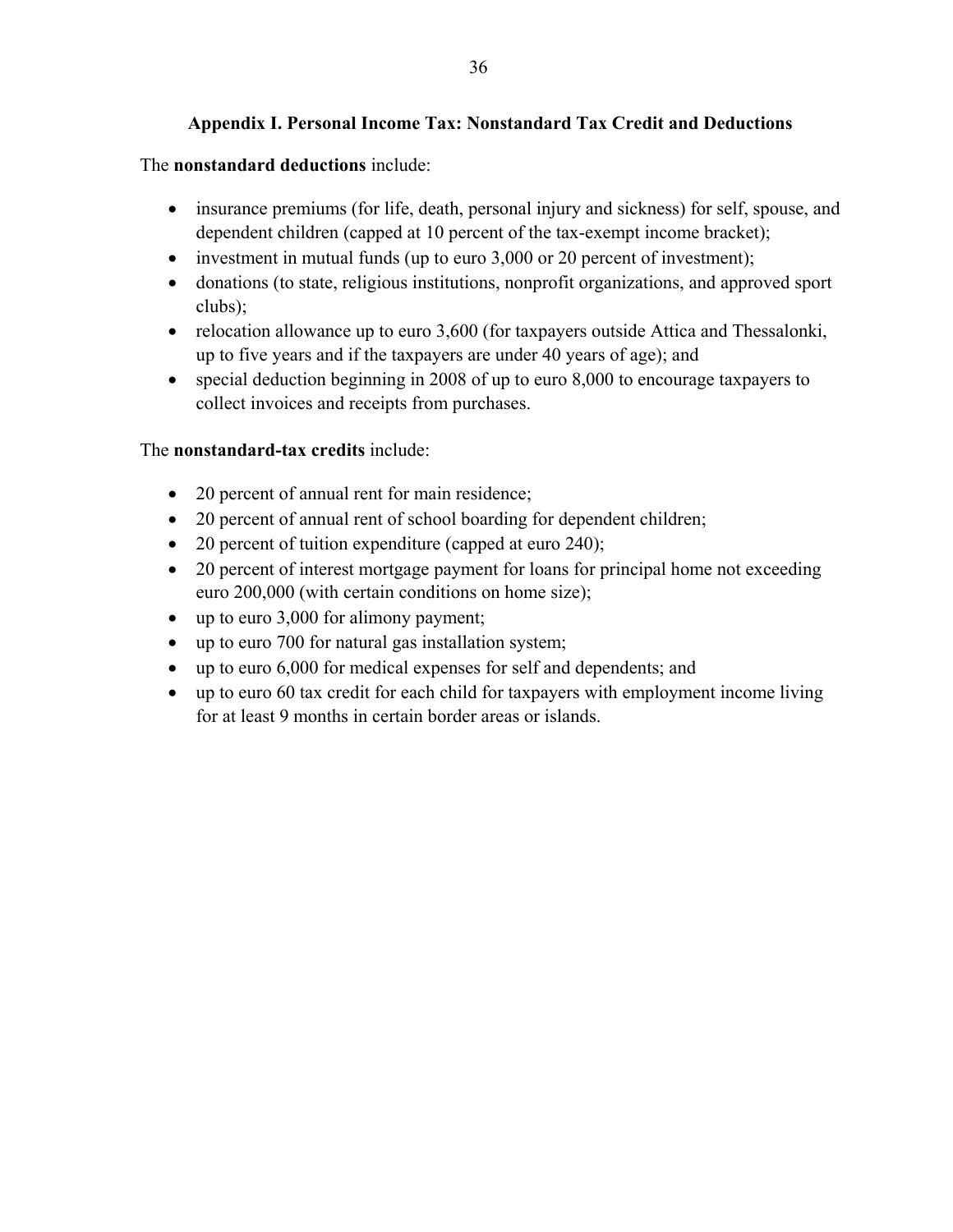## **Appendix II. Proposals for Reining in Corporate Income Tax Deductions**

37. **Certain employees' remuneration are deductible** (such as payment for kindergartens for their children and cash prized up to EUR 3,000 per employee for achievements during their studies in universities).

38. **There is no thin-capitalization rule to prevent abuse of interest expense in the tax law.**<sup>55</sup> Greece could study the option of disallowing interest deduction for firms with excessively high debt-equity ratio.

39. **The CIT provides additional R&D allowance (up to 50 percent when such expenses exceed the average of previous two years).** This allowance could be open to abuse since R&D expenses are difficult to monitor. It is often also unclear where the market failure lies, if Greece wishes to support R&D with public funds, it could consider funding research activities in institutes of higher learning as an alternative.

40. **Capital recovery in the CIT could be simplified. The CIT has a reasonable capital recovery system, with a straight-line or declining balance depreciation method.** However, there are over a dozen asset classes.<sup>56</sup> Greece could study the benefit of simplifying the depreciation method. In addition, depreciation rules favor new businesses. Start-ups can choose not to take depreciation charges in the first 3 years, or depreciate them at half the ordinary rates. Allowing new businesses, which are more likely to be in a tax loss position, the option to defer depreciation or take it at a reduced rate narrows the future CIT base.

41. **Under the law, a financial leasing company (lessor) is permitted to take depreciation charges, while the lessee can amortize the lease payment.** This is contrary to best practice, which lets the lessee take the depreciation charges in order to limit the opportunity for tax planning and avoidance by leasing companies.<sup>57</sup>

42. **Subject to limits, donations to sports clubs and cultural sponsorship are tax deductible.** These deductions are unusual in that they almost always have no relation to the production of income

<sup>&</sup>lt;sup>55</sup> Under the company law, a legal entity with a debt-equity ratio below 50 percent is required to convene a shareholder's meeting to decide to take action (or not). By law, the entity must be liquidated if the debt-equity ratio falls below 10 percent.

<sup>&</sup>lt;sup>56</sup> Depreciation rates are adjusted from time to time, the current set was introduced in 2003. Assets under EUR 1,200 may be expensed in the year of acquisition.

 $57$  For financial leases, the lessor (who provides a loan to the lessee to finance the purchase of the underlying capital asset) is treated essentially as a financial company. Under best practice, the lessor is subject to tax on the lease income and is not permitted any depreciation expenses on the leased equipment. The lessee takes the depreciation on the capital asset, deducts the interest expense from the loan, and creates an equivalent liability of the loan equal in value to the acquired capital asset in its balance sheet.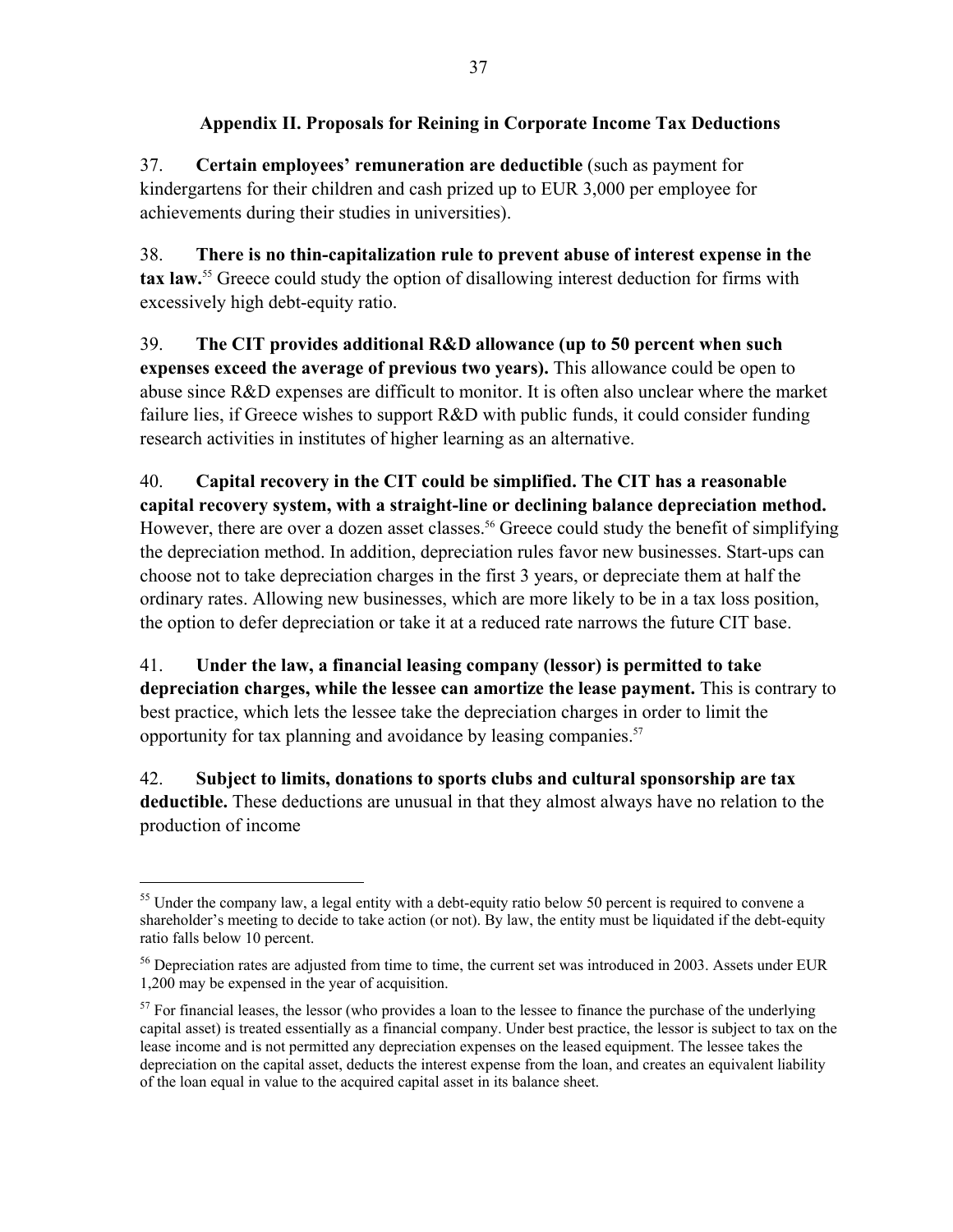# 43. **Nonfinancial businesses**<sup>58</sup> **may deduct 0.5 percent of turnover (limited to**

**30 percent of trade receivables).** While prudential consideration calls for loan loss provisioning (often restricted to financial companies), revenue considerations often argue for limiting such provisions (indeed, solely to financial companies). The bad debt provision for nonfinancial entities is against the tax principle not to provide for uncertain future events, but recognizing losses when they accrue.

 $58$  This is also available to partnerships, which equally reduces the base of the PIT.